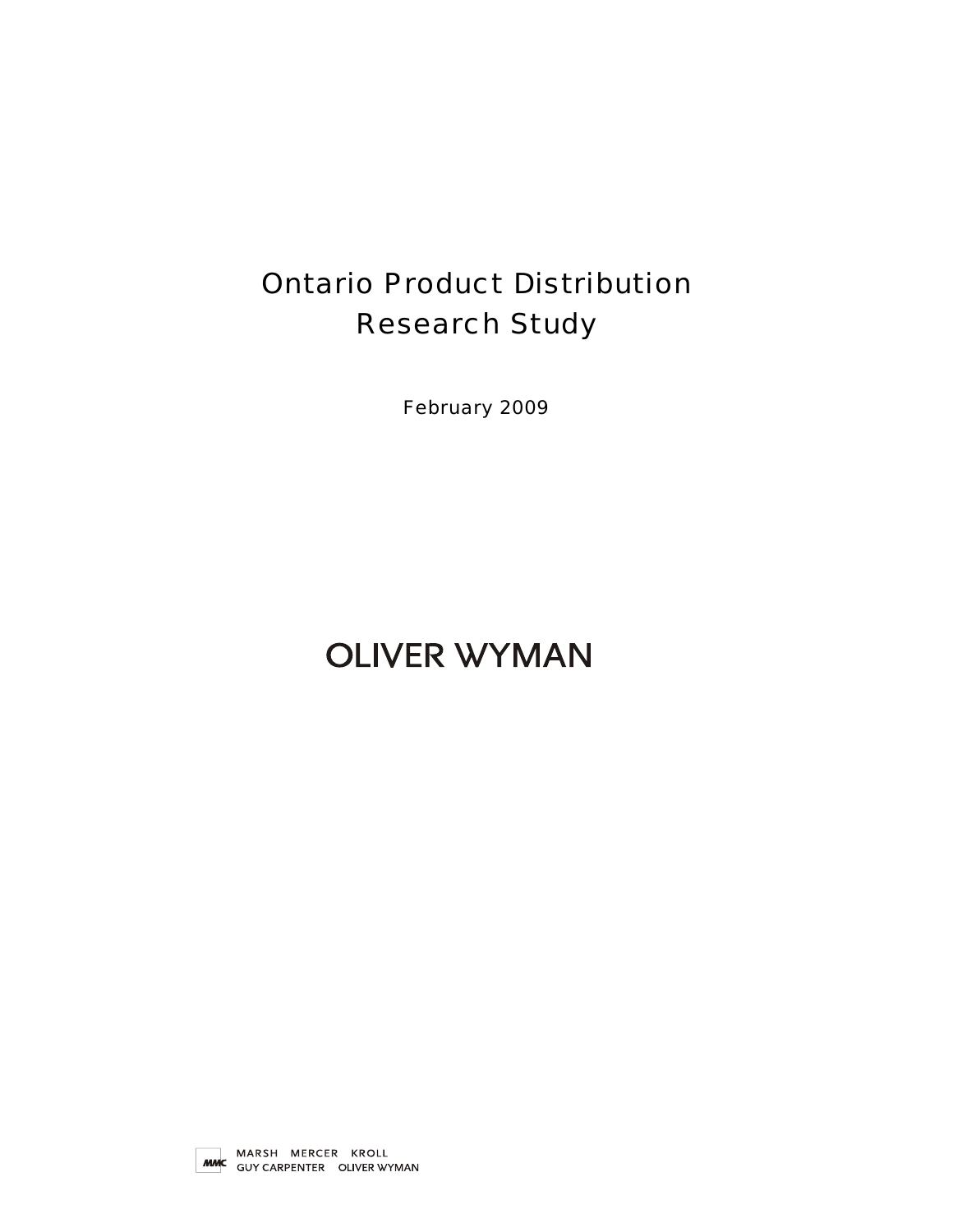© Queen's Printer for Ontario, 2009

Although copyright in the research papers is held by the Queen's Printer for Ontario, the papers were prepared by external companies and their conclusions do not necessarily represent the views of the Government of Ontario. The research papers were commissioned by the Ontario Ministry of Tourism for the Tourism Competitiveness Study and as such their conclusions are intended for this purpose only.

ISBN 978-1-4249-8937-9 (PDF)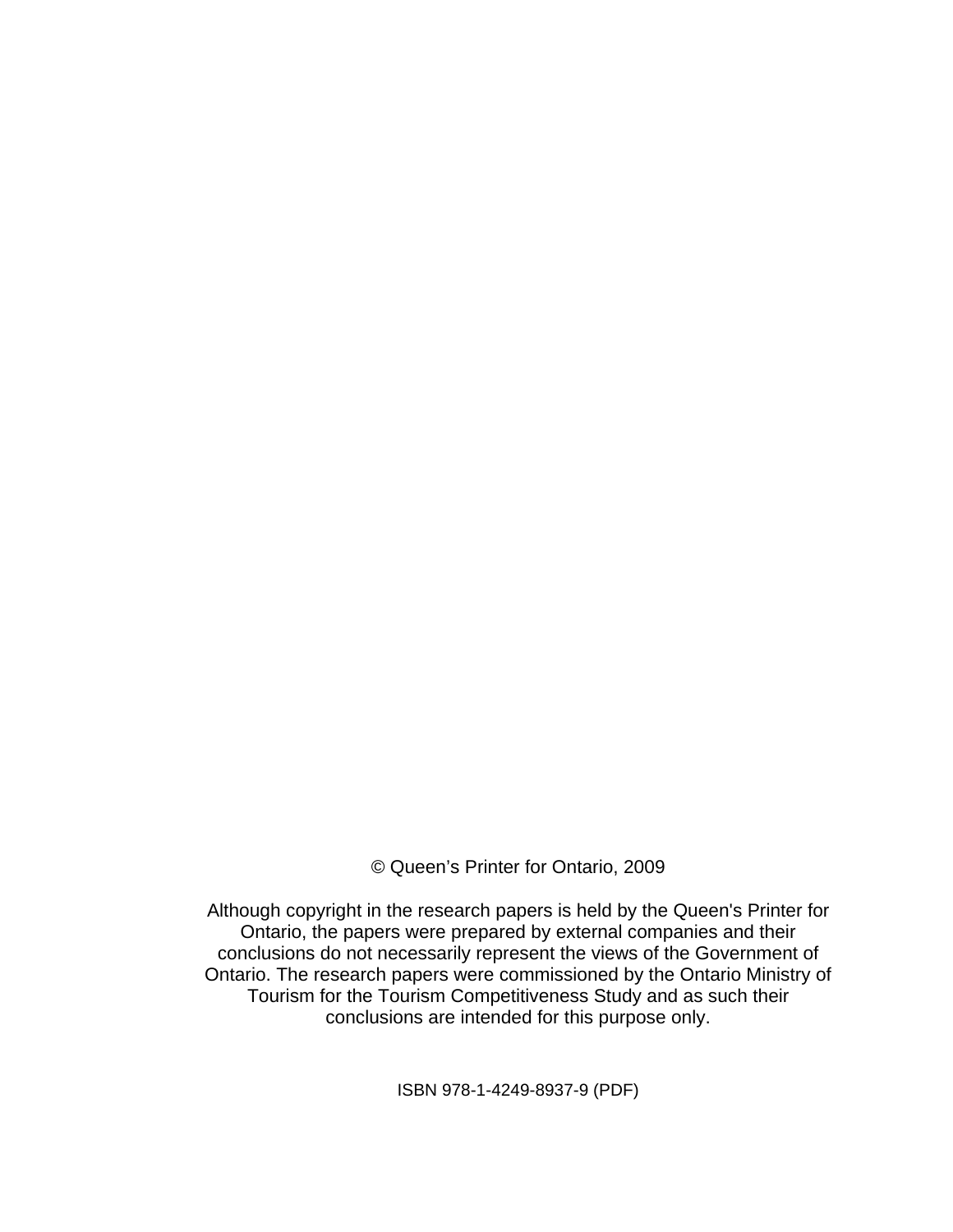### **Contents**

| 2. | п<br>П<br>п                                                                        |  |
|----|------------------------------------------------------------------------------------|--|
| 3. | Technology has Empowered Consumer Information and Purchasing Power 6<br>п<br>П     |  |
| 4. | п<br>П<br>П<br>п<br>п                                                              |  |
| 5. | ٠<br>٠<br>A Few "Packages" are Available, but Most Purchasing is Unbundled 27<br>п |  |
| 6. | Recommendations to Strengthen Ontario's Tourism Product Distribution31<br>п        |  |
|    |                                                                                    |  |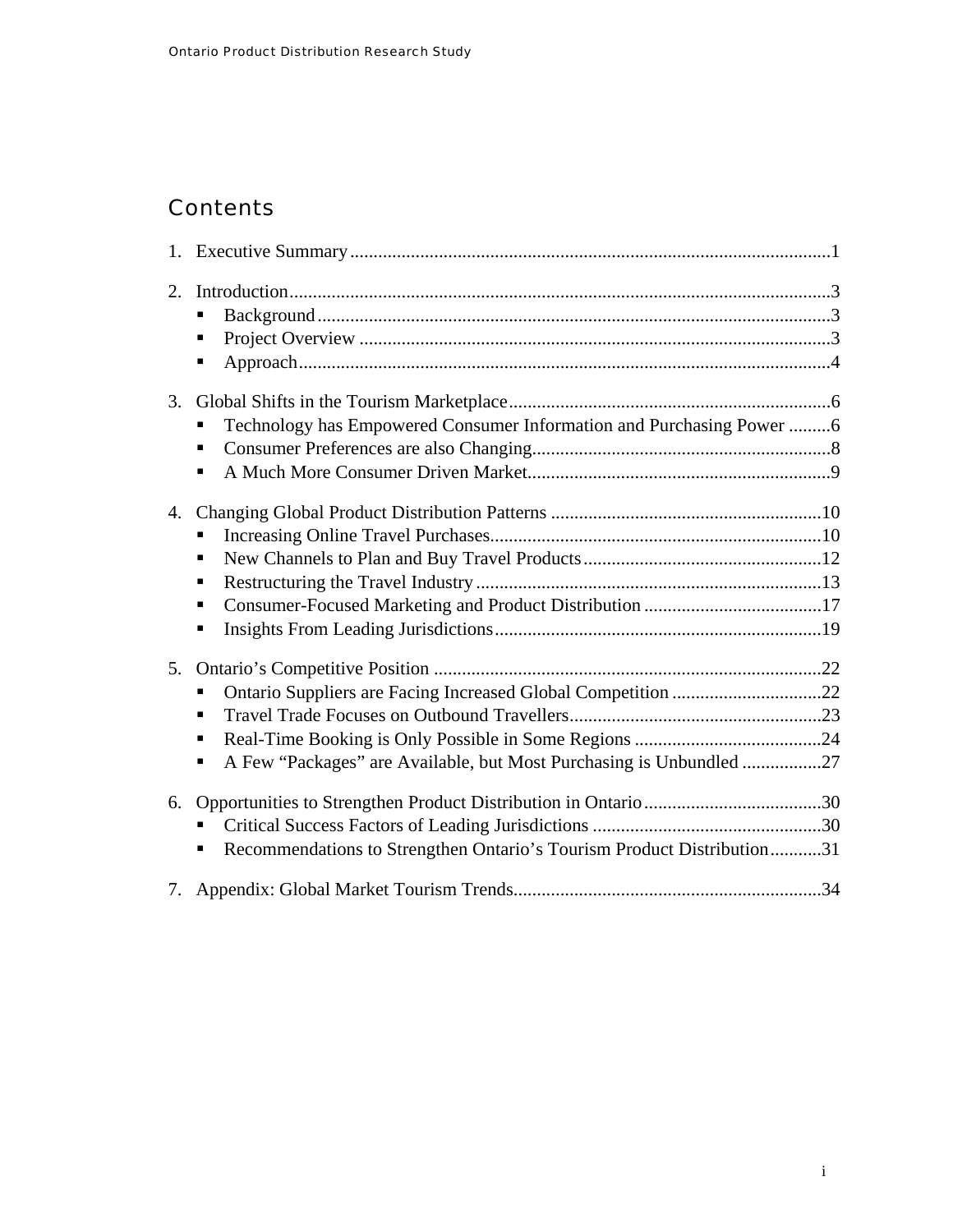<span id="page-3-0"></span>

#### Executive Summary

Tourism product distribution is the variety of distribution channels that not only raises tourism product profile with potential customers, but also extends the points of sale, in order for purchases to be made using multiple distribution channels. This assignment reviews emerging trends in tourism product distribution and makes recommendations about how to strengthen the province's competitiveness within an increasingly competitive global tourism industry.

The challenges and changes affecting the tourism industry are global in nature. In order to remain competitive, Ontario must address the shifts in the way tourism products are both offered for sale and distributed. Consumers are planning travel and purchasing new and different products and experiences that are driven by a range of changing personal, economic and technological circumstances. Tourism product distribution needs to keep up with these changes.

Technology has become an increasing important feature of tourism product distribution, empowering the customer with product information and providing them with increased purchasing power . With the Internet increasingly being utilized as a source of inspiration, a planning tool and a booking agent for potential tourists, the Internet has become the new travel agent.

Additionally, key changes in consumer preferences are driving both the types of tourism products purchased and the way that they are purchased. Changes in global demographics, education levels, leisure time, travel experience and the focus on the environment are forcing the tourism industry to make significant shifts in the way it distributes its products to potential visitors.

Potential visitors are also looking for a degree of specialization in their tourism experience. Traditional models of the "package tour" are being replaced with "build your own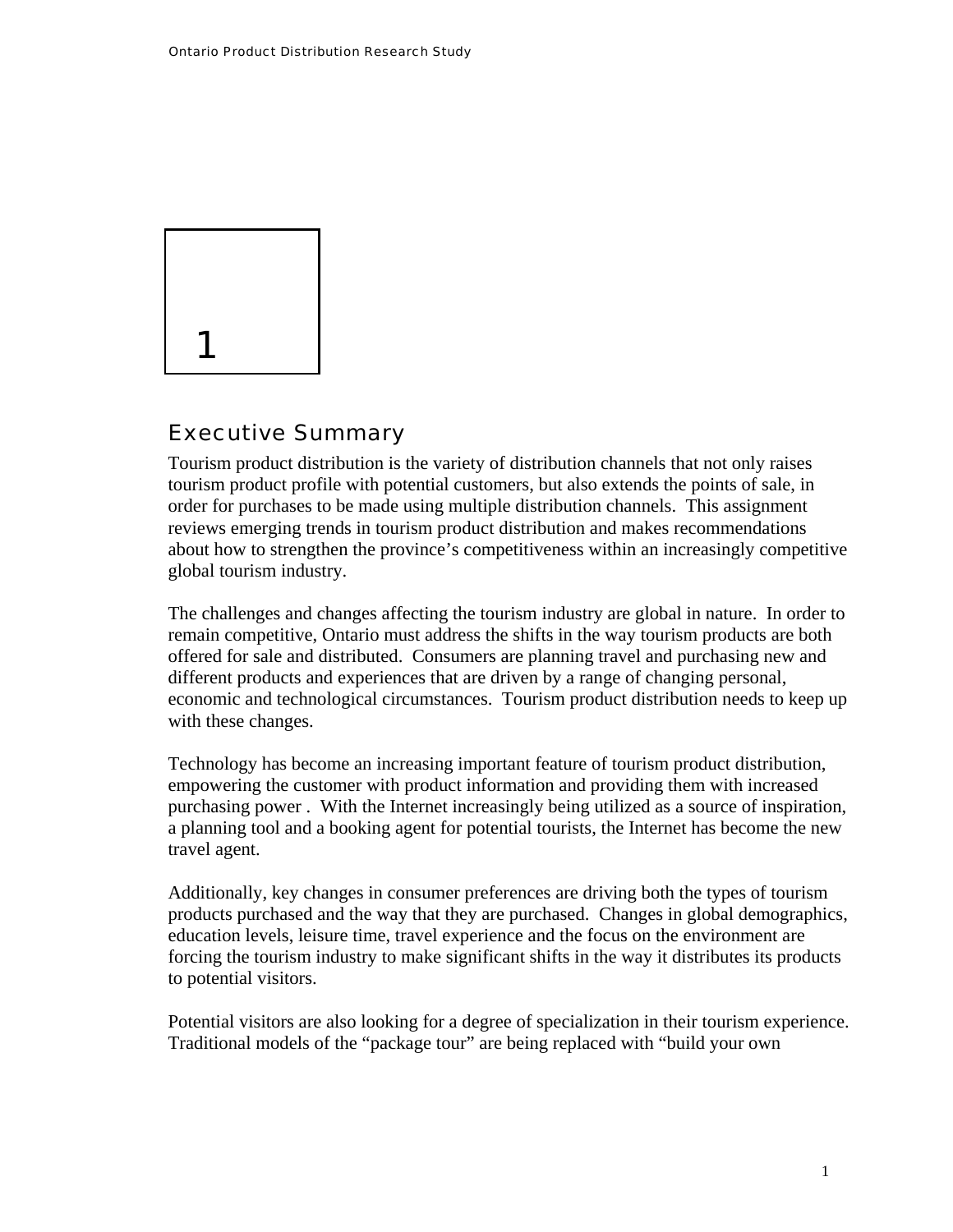itineraries" where visitors design their own travel package to align with individual interests, hobbies and activities.

Based on a review of leading jurisdictions outside Ontario, there are several common themes and critical success factors that emerge as "best practice" in product distribution. These include:

- Customer-focused and user-friendly product distribution channels.
- Utilization of technology to support customer planning and purchasing decisions.
- Support for the development and quality of the tourism industry and products.
- Well-trained, client-centred and service-oriented workforce.
- **Strategic, focused and coordinated marketing.**
- Competitive and comprehensive transportation systems to and through the region.
- Funding for accurate, timely research and analysis of the tourism market and trends.
- Concerted and committed efforts across the many ministries and agencies.

In order for Ontario to compete in this global marketplace, there are several key areas where the Province, in cooperation with the private sector, should focus its efforts, including:

- Technology-enabled trip planning and purchasing (website capabilities, online booking, infrastructure, etc.) to commercialize supplier offerings.
- A consumer-driven marketplace (focus product distribution channels on the consumer's needs and develop a consistent branding for Ontario tourism products).
- **Understanding the impact of changing consumer preferences on product distribution** (e.g., establishing niche markets, promote Ontario's cultural heritage and diversity, etc.).
- Competitive market positioning to effectively compete with increasing product supply and global competition (support for new product distribution channels, flexibility in packages, etc.).
- Government and industry leadership (e.g., an umbrella organization to strengthen product development and distribution channels for the whole industry).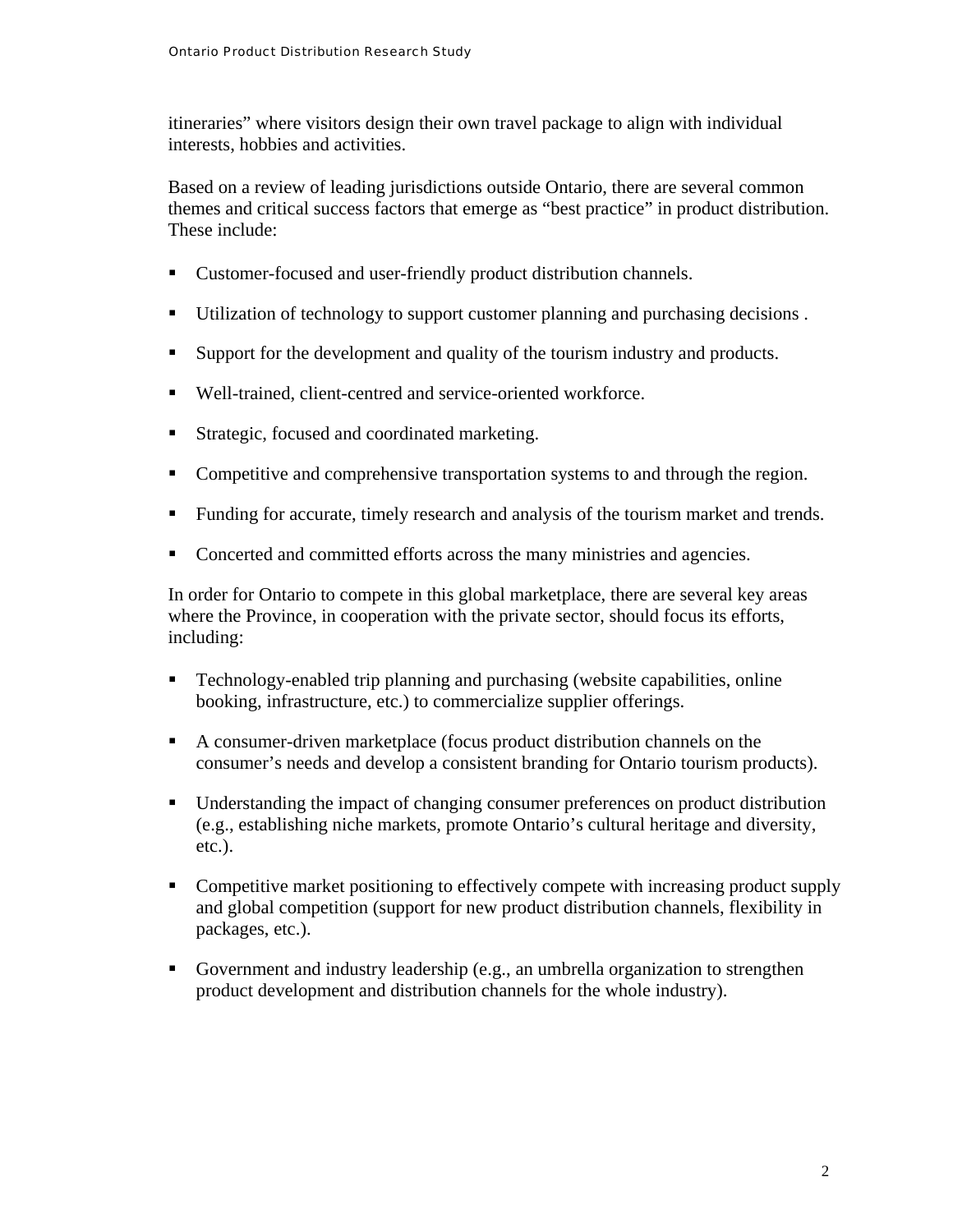<span id="page-5-0"></span>

### Introduction

#### **Background**

Product distribution is the variety of distribution channels that not only raises tourism product profile with potential customers, but also extends the points of sale in order for purchases to be made using multiple distribution channels.

Ontario is participating in an increasingly competitive global tourism industry where consumers are planning travel and purchasing new and different products and experiences that are driven by a range of changing personal and social circumstances. In order for Ontario to understand its consumers' current and future vacation purchasing habits and to make sound business decisions on how to distribute and sell vacation experiences, it is necessary to examine the methods of tourism product distribution.

The desired result of this research will be to identify potential improvements that will enhance Ontario's success in distributing and selling vacation experiences to consumers and strengthen Ontario's tourism industry to be more competitive in the global tourism marketplace.

#### Project Overview

As noted tourism product distribution is the variety of distribution channels that raise tourism product profile, package products and extend the points of sale. This research project on Tourism Product distribution will:

- Review the ways in which Ontario's tourism product is distributed to various markets.
- Examine how other successful tourist destinations are distributing vacation experiences to visitors.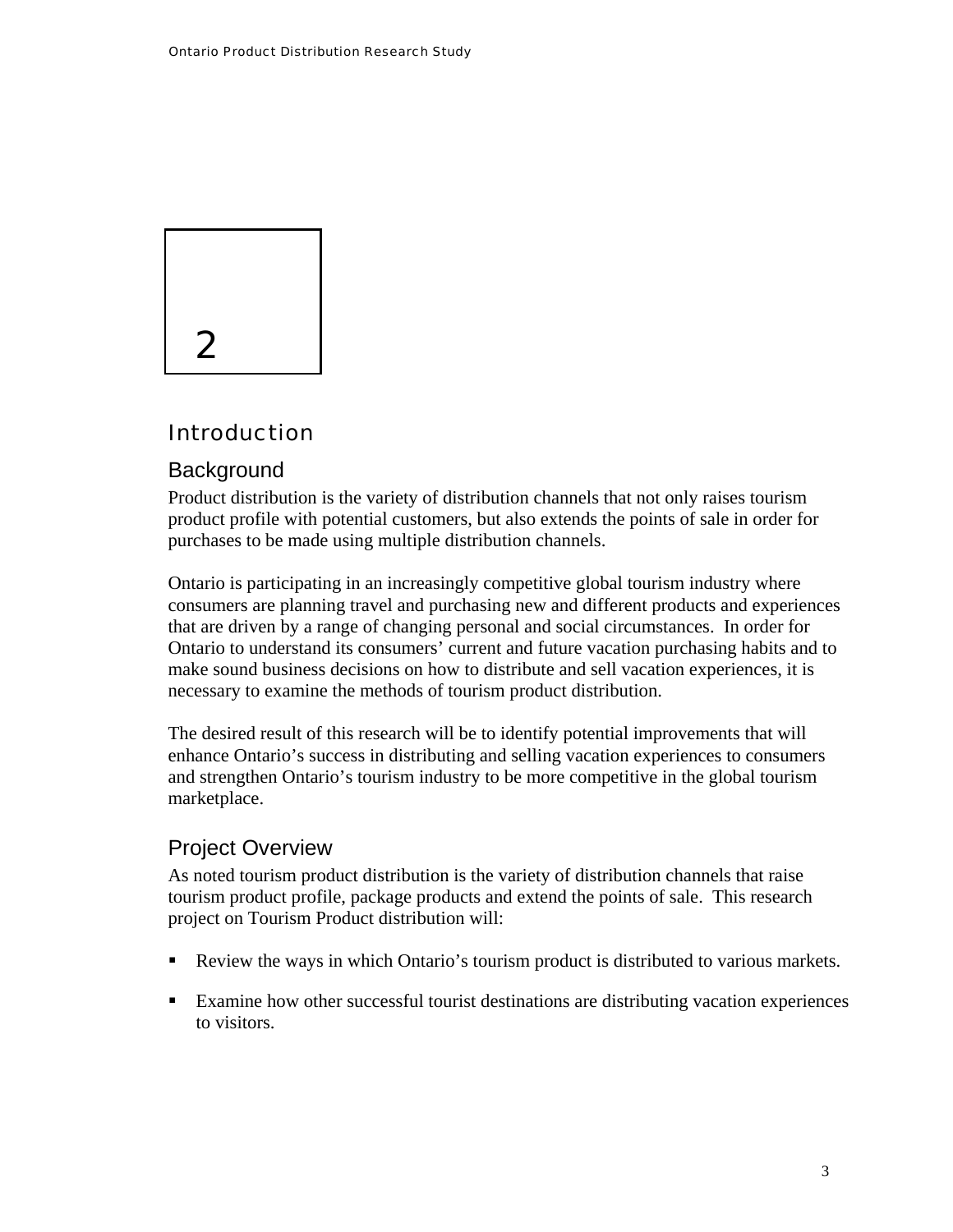<span id="page-6-0"></span>**Propose approaches on how industry and government can improve and build** distribution channels resulting in better tourism experiences and more tourism economic activity.

#### Approach

To complete this assignment Oliver Wyman completed the following tasks:

- Reviewed and identified Ontario's current tourism distribution channels, including the key players and their relevance. Channels include:
	- Direct sell telephone, fax, conventional mail;
	- Electronic interactive website; and
	- Travel trade both traditional  $&$  electronic.
- Identified key trends, including new technology available to consumers and industry and examples of how competing jurisdictions use them.
- Identified competing jurisdictions considered "best in class" in terms of successfully distributing product for a) travel planning and b) purchase.
- **Provided assessment of the longevity and significance of the identified best channels as** business tools for the tourism sector.
- Assessed how tourists in Ontario's key markets currently research, plan and purchase their Ontario tourism experiences. Markets to be assessed include:
	- Ontario
	- Key border states
	- Key provinces (i.e., Quebec and British Columbia)
	- Long-haul North America (Canada and U.S.)
	- Long-haul International
- Assessed Ontario's current product distribution practices/mechanisms for:
	- Travel planning
	- Purchase including:
		- $\Box$  Key gaps in Ontario's product distribution channels (that impact most negatively or hinder tourism economic activity).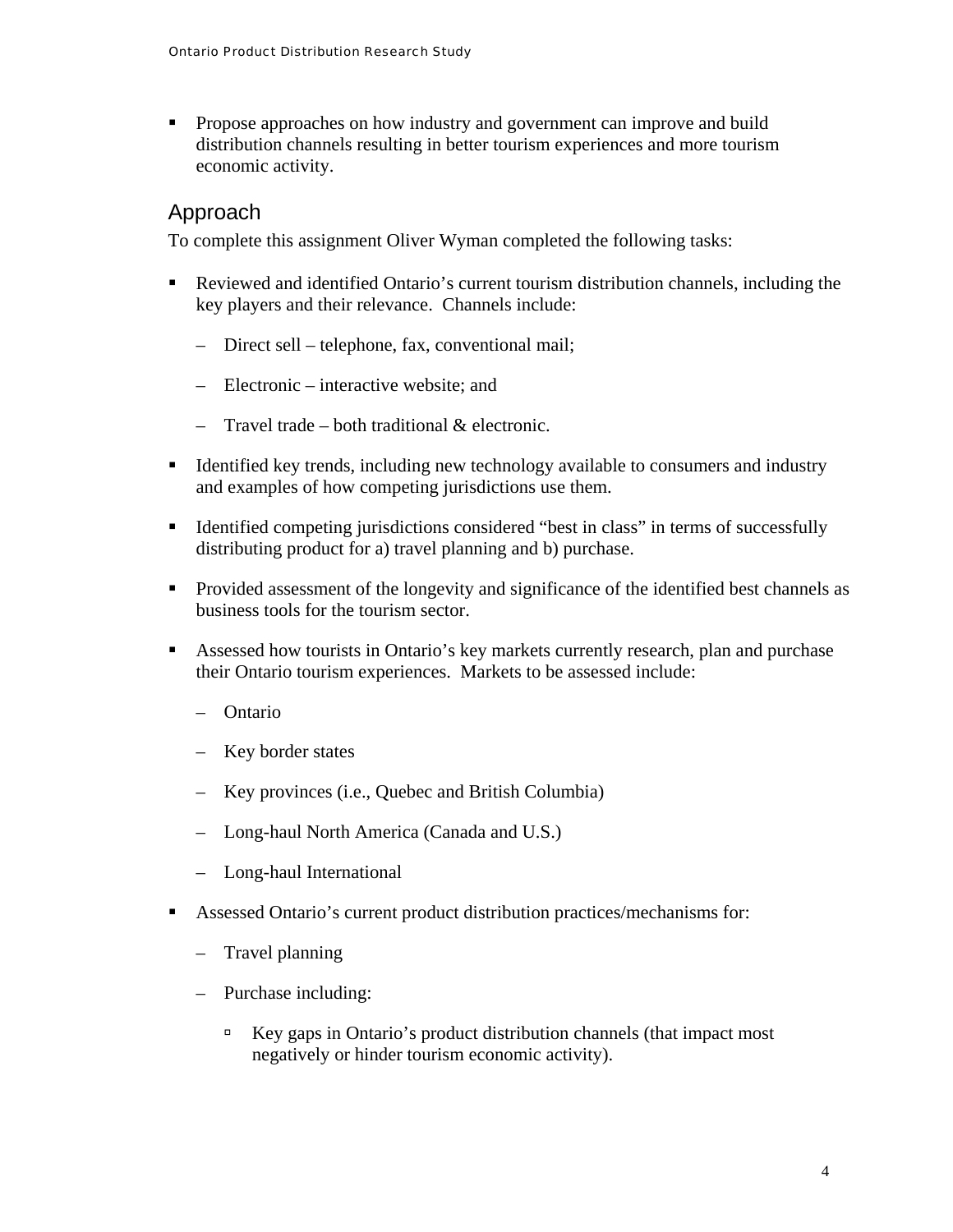- à Key barriers/challenges to changing or enhancing distribution channels and moving them toward best in class.
- <sup> $\Box$ </sup> How to better integrate or link the product distribution channels (domestically and internationally) so that Ontario may reach more tourists and improve its ability to sell Ontario product.
- Based on key research findings, identified opportunities that could be considered by the private and public sectors to improve tourism product distribution channels in Ontario.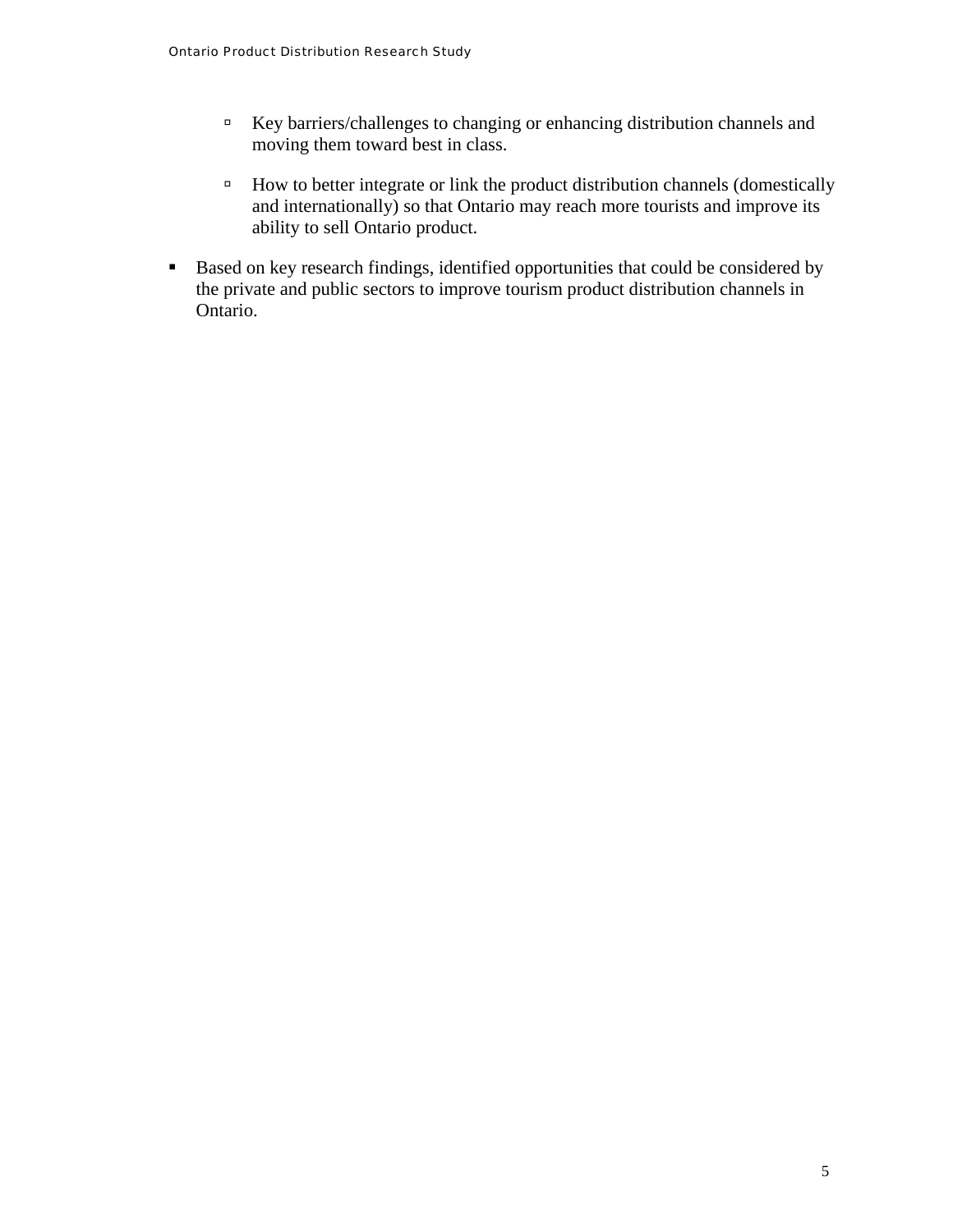<span id="page-8-0"></span>

### Global Shifts in the Tourism Marketplace

Technology has Empowered Consumer Information and Purchasing Power

*"Google has become the new travel agent"[1](#page-8-0)*

With 71 percent of baby boomers and 72 percent of Generation Xers using the internet for research, and 62 percent and 63 percent respectively using the technology for booking, it is clear that information technology and the penetration of internet is a significant driver in tourism product distribution.<sup>[2](#page-8-0)</sup> This, along with readily available information, has led to comparison shopping by consumers in the area of tourism. Most leisure travellers are still using the more traditional online tools for researching and booking travel (i.e., Expedia and Travelocity).

In particular, the use of hotel and airline specific sites jumped in 2008, with videos, specifically hotel videos, emerging as a trend in the online travel planning and buying process.<sup>[3](#page-8-0)</sup> Research has also indicated that booking travel via mobile devices has shown strong growth, particularly in European markets.

The internet is increasingly being utilized as a planning tool, but not so much as a source of inspiration.[4](#page-8-0) People often decide where they want to go and then use the power of online search engines to help plan and purchase products. Furthermore, the internet has resulted in more independent information gathering by travellers (see Chart  $1<sup>5</sup>$  $1<sup>5</sup>$  $1<sup>5</sup>$ ). Hence, the

<sup>&</sup>lt;sup>1</sup>"Consumer Trends 2008, Travel Weekly, July 28, 2008, Section 2 of 2.

 $<sup>2</sup>$  Ibid.</sup>

<sup>3</sup> October 21, 2008, EFT.

<sup>4</sup> "European Segmentation Study British Columbia Summary", Insignia Marketing Research Inc., February 2008, page 120.

 $<sup>5</sup>$  Oliver Wyman – Delta Organization & Leadership, 2008.</sup>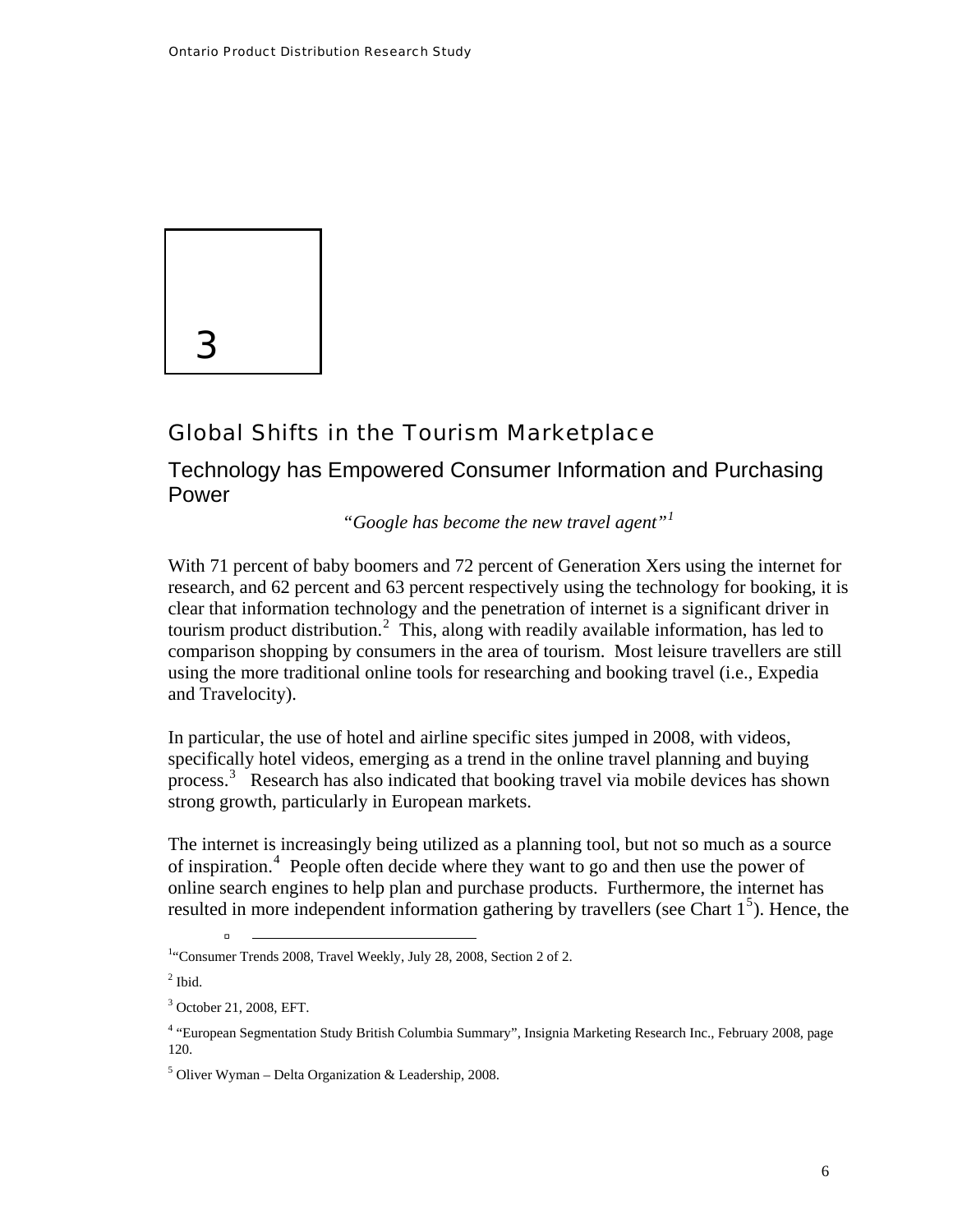<span id="page-9-0"></span>role of travel agents has changed as more experienced travellers put together their own holidays based on research they have conducted independently via the internet. There are multiple reasons why travellers use the internet for travel purposes (see Chart  $2^6$  $2^6$  below) – it is also interesting to note that the perception of travel agents about this growing phenomenon is not in line with the reality of the travel consumer.



#### Chart 2

|                                                     |                                                   | Why Travelers Use the Internet |                    |                                    |  |
|-----------------------------------------------------|---------------------------------------------------|--------------------------------|--------------------|------------------------------------|--|
|                                                     |                                                   | <b>Travel Agents</b>           | Internet Travelers |                                    |  |
| Internet Users Believe:                             | Agree<br>Agree<br>very much/somewhat<br>very much |                                | Agree<br>Very much | <b>Agree</b><br>very much/somewhat |  |
| Prices are better on the Intemet                    | 65%                                               | 94%                            | 3P <sub>6</sub>    | 75%                                |  |
| Agents OK for complicated trip, not airlines/hotels | 58%                                               | 95%                            | 33%                | 61%                                |  |
| Travel agents cost more                             | 53%                                               | 92%                            | 27%                | 66%                                |  |
| Online so much, it's convenient                     | 52%                                               | 94%                            | 66%                | 92%                                |  |
| Internet is fast and easy                           | 43%                                               | 85%                            | 73%                | 95%                                |  |
| Internet open when agencies closed                  | 38%                                               | 86%                            | 48%                | 80%                                |  |
| Enjoy doing personal trip planning                  | 36%                                               | 87%                            | 28%                | 62%                                |  |
| Don't know good agent; can't find one               | 35%                                               | 83%                            | 19%                | 47%                                |  |
| Internet more accurate/unbiased                     | 25%                                               | 69%                            | 23%                | 64%                                |  |
| Everything done right if use Internet               | 21%                                               | 60%                            | 32%                | 72%                                |  |
| Takes too much time to explain to agents            | 12%                                               | 48%                            | 15%                | 44%                                |  |
| Most travel agents lack knowledge needed            | 10%                                               | 47%                            | 11%                | 38%                                |  |

<sup>&</sup>lt;sup>6</sup> "Agents, Web users: On the same page?", Plog, Stanley, Travel Weekly, October 27, 2008, page 30.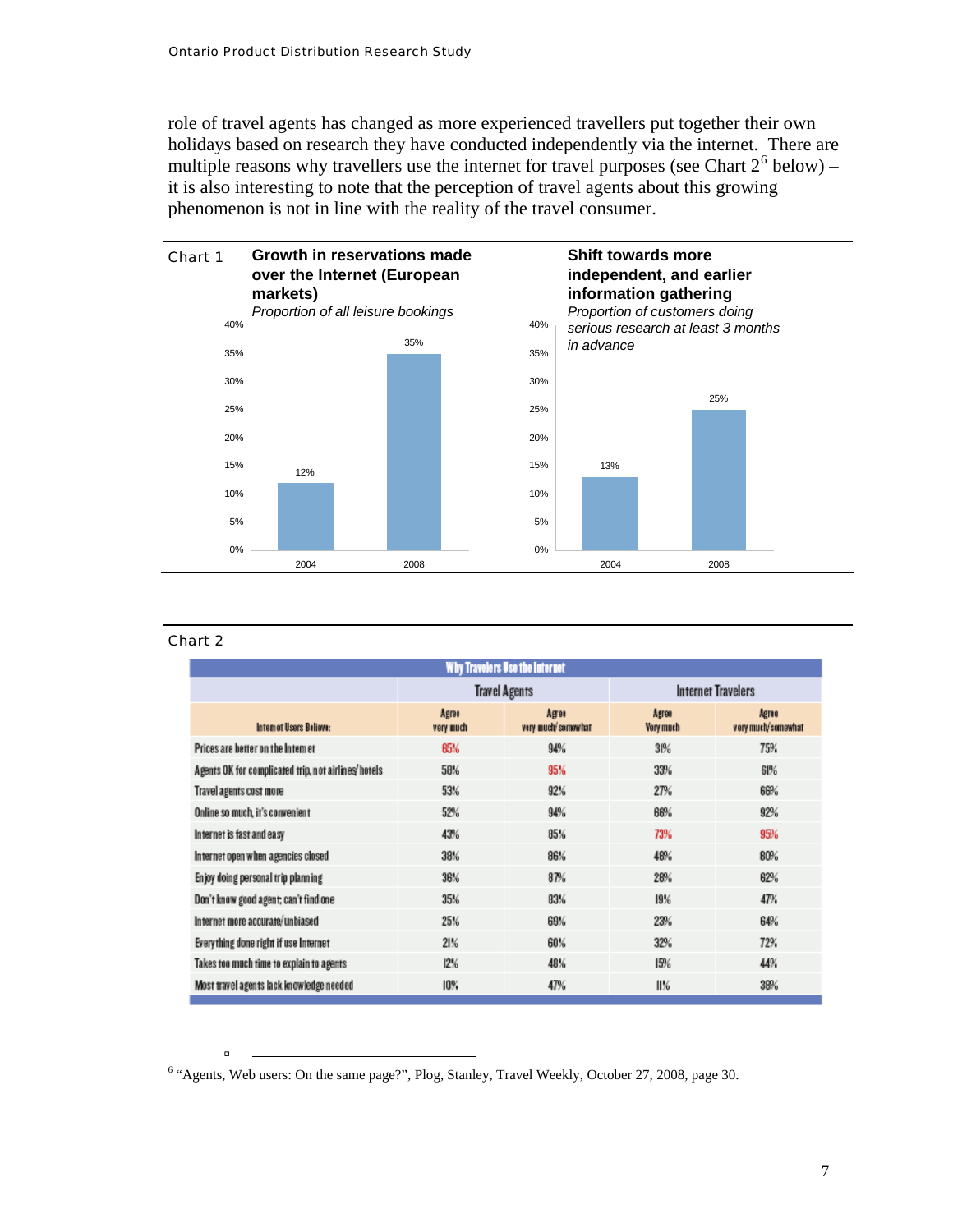#### <span id="page-10-0"></span>Consumer Preferences are also Changing

A changing social and economic environment is also responsible for a shift in the manner trends is equally important to consider when looking at product distribution – both current in which tourists are looking to purchase travel products. An examination of key global state and what is required to maintain a competitive advantage in the future.<sup>[7](#page-10-0)</sup>

- incomes is growing; in turn this group will demand quality, convenience, security, easy **Demography** - The number of healthy and active seniors with higher disposable transportation, relaxing entertainment facilities, one-person products and an emphasis on comfort when buying tourism products. They will also increase their demand for luxury, special products, city- and short-term breaks and winter sun holidays.
- **Health -** Likewise, the number of health conscious travellers are demanding "healthy" destinations. For the tourism industry the trends point to a decrease in the demand for sun-holidays and a rise in active/activity holidays coupled with an increased desire for "wellness products".
- **Example 3 Awareness and Education** The average level of education is increasing and with components in package tours as well as self-organized holidays. Because travellers are this, an increase in the demand for special products, such as arts, culture and history better educated and more aware of their surroundings, the methods in which a potential tourism destination needs to communicate information to this segment of the population will need to more creative.
- **Leisure Time** There is an increase in the demand for more leisure time and relaxation, however, it is coupled with less disposable income and shorter paid days of leave.
- **Travel Experience** More sophisticated consumers, coupled with competing ways for people to spend free time, have increased the focus on the price-quality ratio. There is less fidelity to destinations and an increased demand for mobility (bikes, rental cars, etc.). Regions that offer a full, varied and balanced concept for travellers are frequently preferred.
- **Lifestyles With "status" becoming less important, the demand for fully escorted** tours is lessened and a shift to new products/concepts is occurring. There is a trend to "back-to-basics", meaning more simple holidays are preferred.
- **Transportation** The advent of high-speed trains and low-cost carriers means that destinations that are available for easy, short breaks will increase, along with "budget" cruises.

<sup>&</sup>lt;sup>7</sup> "Tourism Trends for Europe", European Travel Commission, September 2006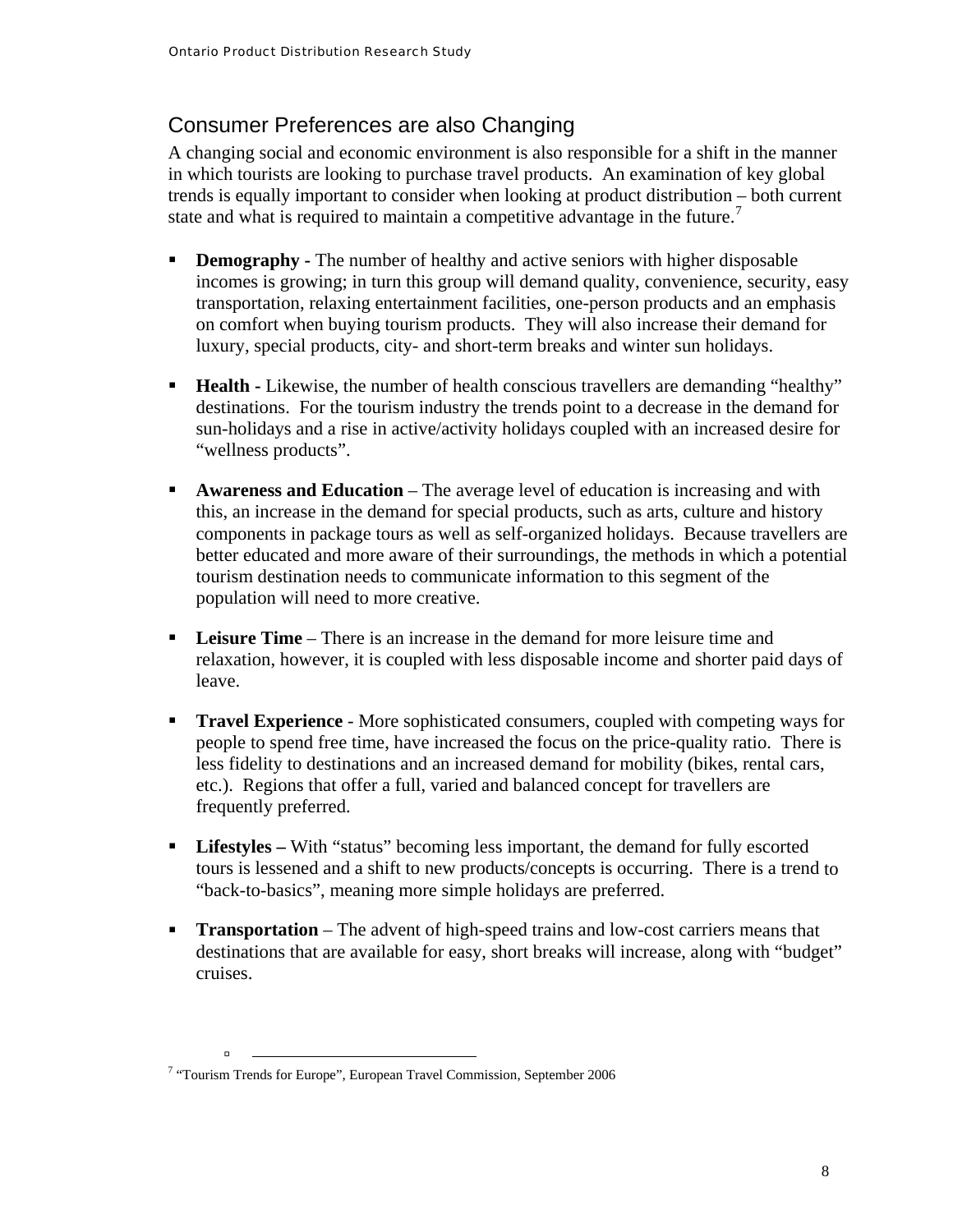- <span id="page-11-0"></span>**Sustainability** – As society becomes more environmentally consciousness, the idea of destination management will become increasingly important to travellers.
- **Safety and Security** The need for travellers to feel safe and secure in their choice of destination means that the costs for guaranteeing safety and security will increase. The tourism industry needs to be better prepared to meet needs in times of crisis.

#### A Much More Consumer Driven Market

In the past, supply has dictated demand – today the reverse is true. Now there is a high degree of product saturation in the marketplace and ready customer access to heavily marketed global product supply. Consumers are becoming more self-assertive and thus are more able to determine profitability in the tourism sector.

| <b>Market Shifts</b>                                                                                 | <b>Potential Implications</b>                                                                                                                                      |  |  |
|------------------------------------------------------------------------------------------------------|--------------------------------------------------------------------------------------------------------------------------------------------------------------------|--|--|
| Significant shift to reservations made over the<br>internet                                          | Customers turn to the internet both for<br>information gathering as well as eventual<br>reservations.                                                              |  |  |
|                                                                                                      | Good online presence is critical – this is not a<br>differentiator, this is a business qualifier, and will<br>only become more important over time.                |  |  |
| More independent information gathering and<br>'package construction', done earlier in the<br>process | Customers use multiple sources for information<br>gathering and are better informed when they<br>come to make their booking. Key sources to be<br>managed include: |  |  |
|                                                                                                      | Direct / first port of call (e.g., tourist board<br>٠<br>website / destination website)                                                                            |  |  |
|                                                                                                      | 3rd party / aggregator (e.g., Expedia,<br>٠<br>lastminute.com etc.).                                                                                               |  |  |
|                                                                                                      | Personal (blogs, feedback, Virtualtourist).<br>٠                                                                                                                   |  |  |
|                                                                                                      | Applications (Google maps, Google Earth).<br>п                                                                                                                     |  |  |
| High price awareness and price sensitivity                                                           | Thanks to the internet and increased availability<br>of pricing information, price perceptions are<br>fairly accurate, and customers are more deal-<br>savvy.      |  |  |

There is a growing trend for consumers to "name their own price" or an expectation of receiving a portion of the service or product for free $\delta$ . Largely due to the evolution of the internet, consumers are now able to research destinations and empower themselves with the decision-making knowledge well ahead of booking their travel.

<sup>&</sup>lt;sup>8</sup> "Embrace consumer trends for survival", Davies, Phil, Travel Agent, November 10, 2008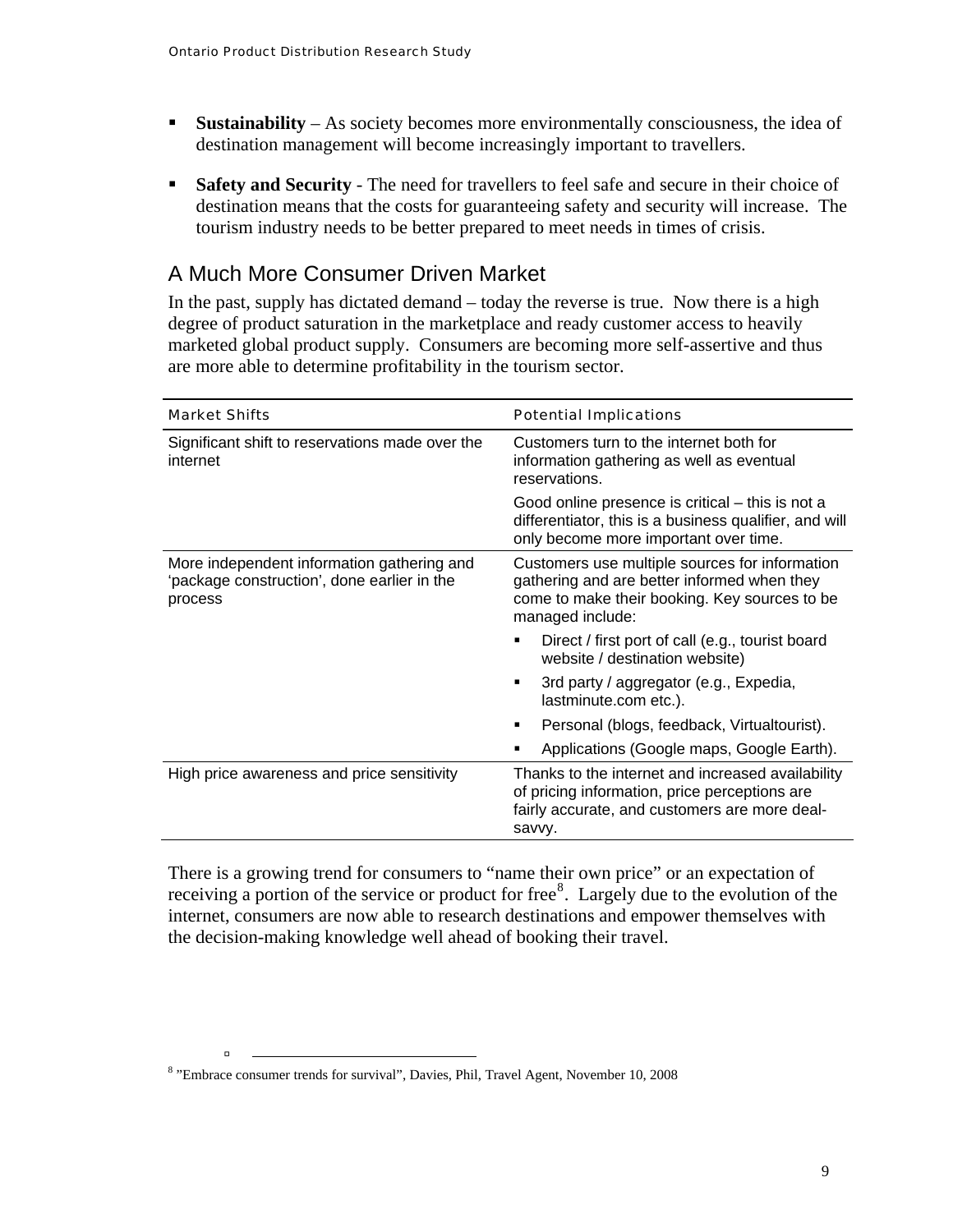<span id="page-12-0"></span>

à

#### Changing Global Product Distribution Patterns

The dramatic changes in the tourism market place, including the use of technology and the shift to a more consumer-driven market, have triggered significant changes to the way in which tourism products are distributed and sold.

#### Increasing Online Travel Purchases

In 2007, approximately 70 percent of online travellers (that is, adults who have taken a commercial air trip and stayed at a hotel for leisure in the past year and used the internet in the past 30 days) bought travel online, compared to 63 percent in *2006 (from The PhoCusWright Consumer Travel Trends Tenth Edition)*. [9](#page-12-0) While social media is widespread, destination websites and online travel agencies are favoured by nearly half of next generation travellers during the travel shopping process.

Almost half of U.S. travel is now booked online – this \$70 billion spend is expected to rise shortly to \$[10](#page-12-0)0 billion.<sup>10</sup> In 2008, for example, 98 percent of VisitBritain's global customer business was conducted online compared to 40 percent eight years ago. Each month, nearly 250,000 visitors turn to the VisitBritain website to find everything from suggested itineraries to special discount packages at the country's best hotels, restaurants and attractions.<sup>[11](#page-12-0)</sup>

Leisure travellers who had used a traditional travel agent in the past spent an average of their discretionary travel funds on bookings made in the following manner:  $12$ 

<sup>&</sup>lt;sup>9</sup> "Debunking Online Travel Industry Myths", TravelMole, 23 September, 2008.

<sup>&</sup>lt;sup>10</sup> 2007 World Travel & Tourism Council, Alex Kyriakidis, Managing Partner, Travel, Tourism & Leisure, Deloitte, page 13.

<sup>&</sup>lt;sup>11</sup> VisitBritian Goes Solely Online", TravelMole, 13 November, 2008.

<sup>&</sup>lt;sup>12</sup> "Consumer Trends 2008, Travel Weekly, July 28, 2008, Section 2 of 2.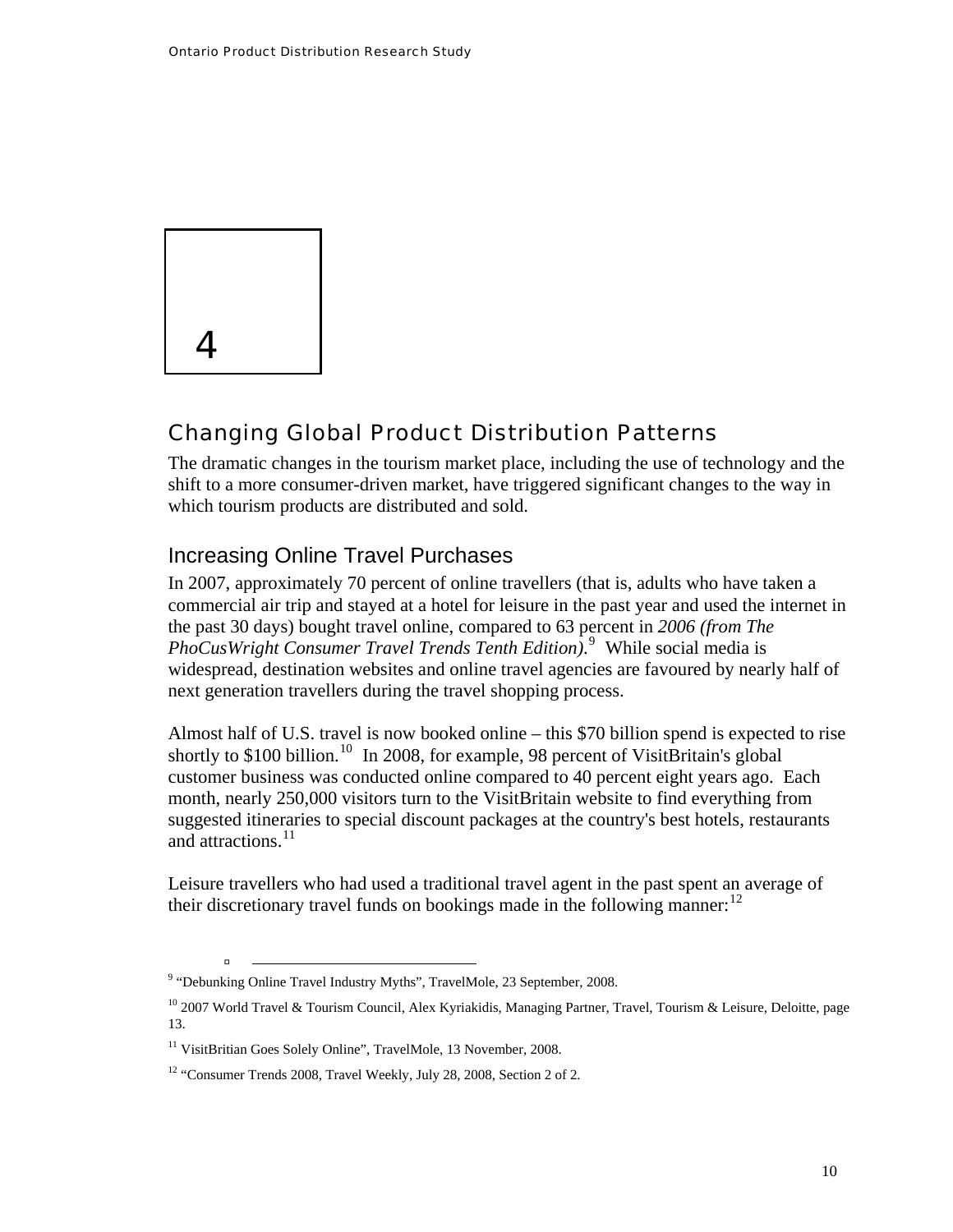- <span id="page-13-0"></span>■ 40% with a traditional travel agent
- 5% on home-based agents
- 24% through supplier websites
- $\blacksquare$  11% through third-party websites
- $\blacksquare$  20% "other" (e.g., telephone calls to suppliers)

The **ease and convenience** that the internet provides in making travel arrangements is the primary reason consumers book online. Almost three-fourths (73 percent) of internet users agree strongly with the statement that the internet is fast and easy to use, and another two thirds (66 percent) also agree that they are online so much that it is very convenient for them to plan and book their trips. In contrast, only 31 percent of travellers agree very much that prices are better on the internet. The next highest-rated item by travellers (48 percent) is that the internet is accessible 24 hours a day, 7 days a week while travel agencies are often closed when they want to do their travel planning.<sup>[13](#page-13-0)</sup> Additionally, 42 percent of international travellers make their booking decisions one to six weeks before departure.  $^{14}$  $^{14}$  $^{14}$ 

While another survey of online travellers conducted by National Leisure Travel Monitor found that the top two most desirable features of a travel website are **finding and booking the lowest fares and the ease of booking**. As shown in the chart below, as consumers have become more familiar with online travel, features that were once desirable have fallen in popularity. For instance, email notifications are down considerably, largely due to issues around spam and the ability to download literature and view photos or take virtual tours is also down (see chart below<sup>[15](#page-13-0)</sup>). The ability to reach a "live" counsellor remains largely unchanged from 2007, but down 20% from 2001.<sup>[16](#page-13-0)</sup>

<sup>&</sup>lt;sup>13</sup> "Agents, Web users: On the same page?", Plog, Stanley, Travel Weekly, October 27, 2008, page 35.

 $14$  Ibid, page 35.

<sup>&</sup>lt;sup>15</sup> "What's up with the Web? Travel site usage", Simons, Andrew, 2008 Travel Industry Survey, Travel Weekly, October 27, 2008, page 16.

 $16$  Ibid, page 16.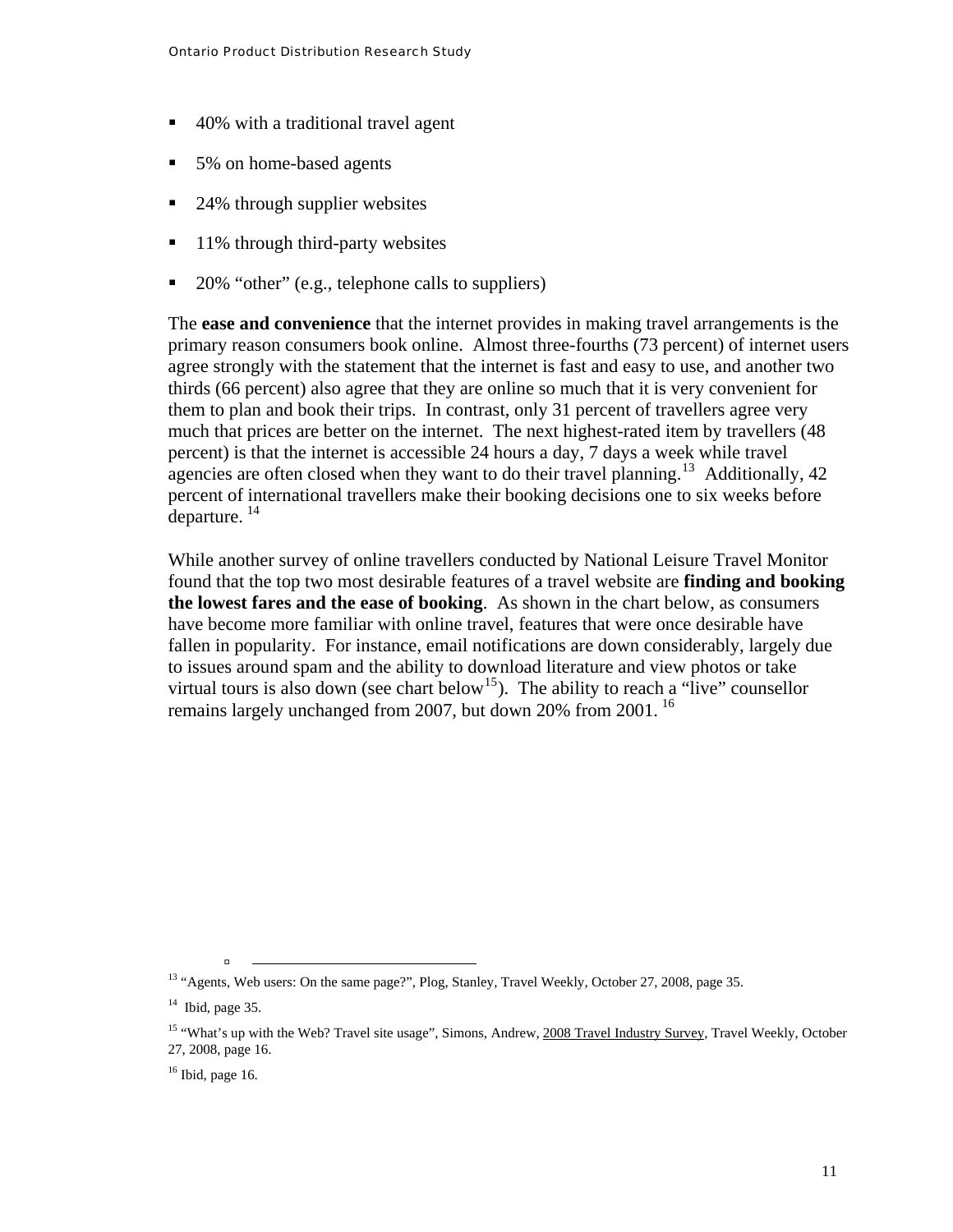<span id="page-14-0"></span>

#### New Channels to Plan and Buy Travel Products

#### Tools & Information Lead to a More Informed Traveller

A new PhoCusWright study determined that search and shopping sites are having a major impact on the travel category.<sup>[17](#page-14-0)</sup> Just over half of the top 200 travel websites in February 2008 were booking sites. The remainder were referral and media sites, which attract travel shoppers with expert and traveller-generated reviews, meta-search capabilities and maps of travel destinations.

The 2008 Leisure Travel Monitor shows that consumer confidence in traditional sources of information about travel has eroded (e.g., travel agents, company/destination website, travel advertising). This has led to a dramatic increase in the use and importance of consumer-led supplier reviews and tourist photo/video information, rather than the glossy brochures and supplier websites. With so much consumer choice, it may only take one poor review to push a travel purchaser to a competitor's facility. Savvy operators carefully monitor customer reviews posted on sites such as Tripadvisor and in many cases will post a management response to concerns expressed, or a thank-you notice for positive reviews.

#### Global Trip Planning and Purchasing Trends

à

As previously stated, the trend for U.S. travellers to book online is growing, with almost half of U.S. travel now being booked online. For U.K. travellers, the internet is the key source to organize the itinerary, as well as agent brochures. Germans utilized the internet as the key source to select airlines, hotels and/or packages. They arrange itineraries, have some concrete details and then go to a travel agent to help them with further constructing

<sup>&</sup>lt;sup>17</sup> "Study: Search And Shopping Sites Having Major Influence On Travel". TravelMole, 14 August, 2008.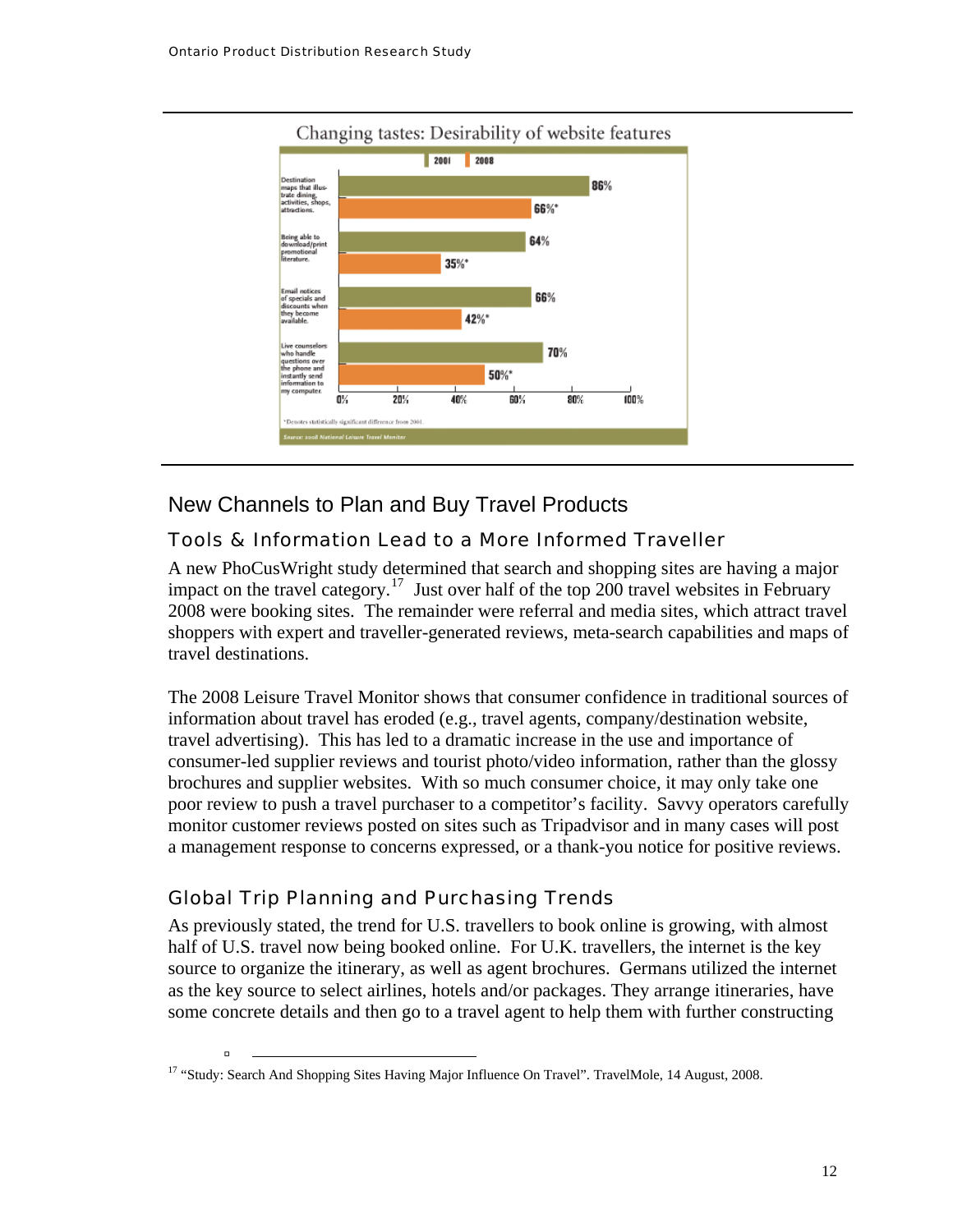<span id="page-15-0"></span>and finalizing it and getting everything in order. In France, age and familiarity with the destination are key factors in online trip planning. For example, younger or middle aged travellers are far more likely to book air only and travel "à la carte" using a guide book. Those travellers over 50 are much more likely to buy a tour or independent traveller package, not wanting to leave as much to chance and having greater reassurance of a smooth, trouble free journey. For less familiar, more adventurous destinations (e.g., Southeast Asia, China), pre-paid packages are quite common whereas for more comfortable destinations or repeat visits "à la carte" is preferred (this includes Canada).<sup>[18](#page-15-0)</sup>

When it comes to actually making the booking, U.K. travellers often book on the net, but many still use agents. In Germany, when a travel agent has been used to help finalize the trip, travellers have typically booked through them as well, allowing a single point of contact in case difficulties arise. More and more French travellers are buying directly on the internet. They are convinced that they will save money in doing so. There is very little reluctance to book online. Further, more travellers are opting for air only, especially to Canada.[19](#page-15-0)

#### Restructuring the Travel Industry

#### Rush to Establish an Online Presence

A good online presence is critical to the future of the tourism industry, both as a differentiator (to help customers plan where to go and what to do) and as a business qualifier (to investigate specific suppliers and ultimately make a purchase). For any consumer, the website is now the front door to their travel experience. As one travel industry insider noted, *"The first contact with consumers is not when they walk into your hotel or onto your cruise ship or plane, but when they see you on the internet."*

For many of Ontario's competitors – both domestically (British Columbia, Quebec) and internationally (Great Britain, Ireland) – a comprehensive web strategy has become the foundation of how these jurisdictions distribute their tourism products.

- For instance, Quebec injected almost 4% of its traditional marketing budget into online promotional activities. The main success was a 470% increase in the number of customers served every year since 1999. In 2004, 9.4 million customers were served, of whom 69% were from outside Quebec. The internet has now become the access channel for 92% of consumers while, before BonjourQuébec.com (BQC), 50% obtained information on the phone or over the counter. $^{20}$  $^{20}$  $^{20}$
- HelloBC Listings Program is a program that Tourism BC launched to better meet consumers' vacation planning needs by connecting them to tourist products they want

<sup>&</sup>lt;sup>18</sup> "European Segmentation Study British Columbia Summary", Insignia Marketing Research Inc., February 2008, page 99.

 $19$  Ibid, page  $100$ ..

<sup>&</sup>lt;sup>20</sup> "E-tourism at a glance.... Quebec", 2006, page 1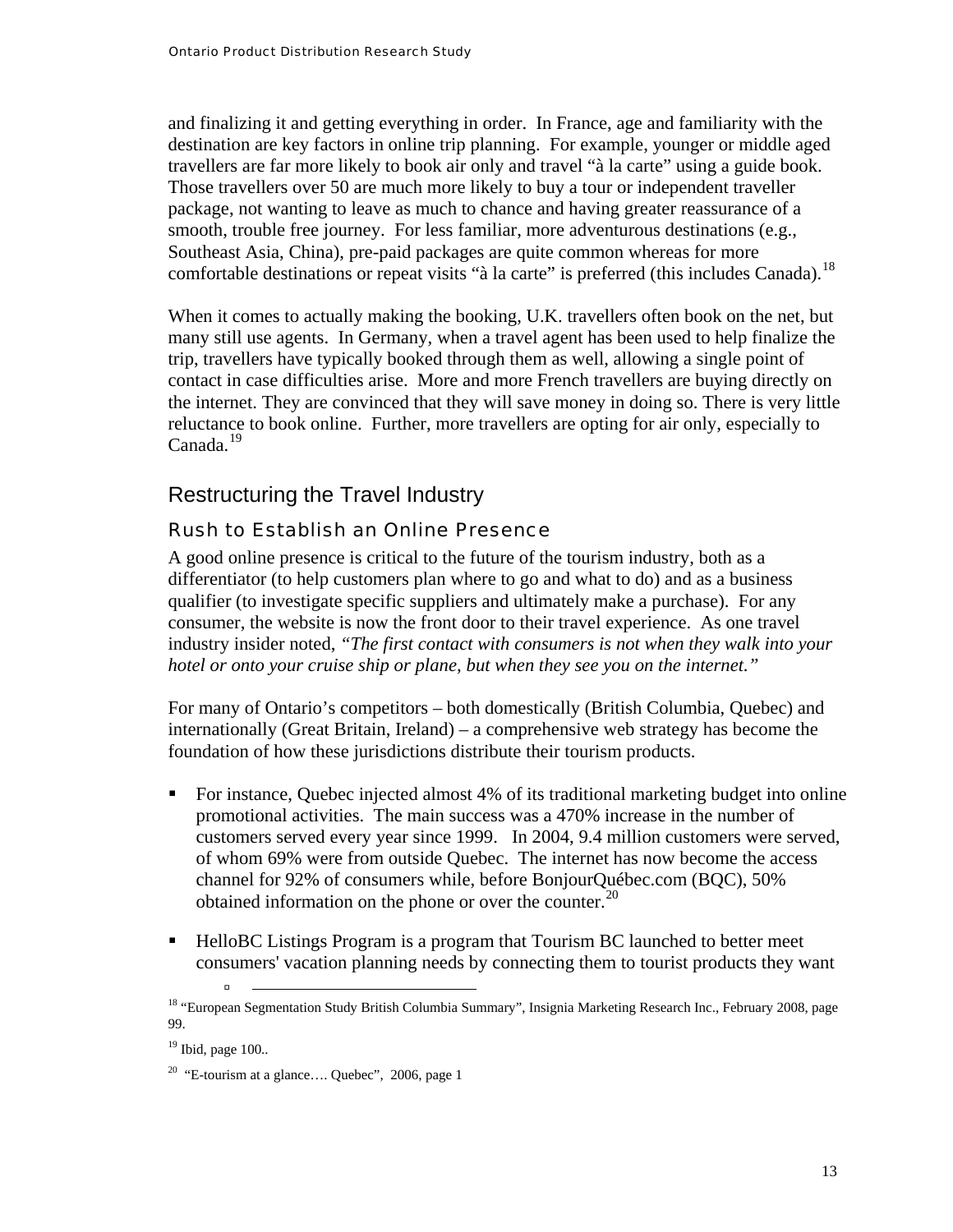.

<span id="page-16-0"></span>to experience while visiting B.C. B.C. tourism businesses, including activities, attractions, events, transportation and accommodation are all able to participate in this program and purchase listings via the internet

In response to requests from overseas visitors, **VisitBritain** set up the online retailing arm, VisitBritain Direct, in 2006 to enhance the customer's web journey from information gathering to travel. The idea being for the visitor to be able to buy British tourism products in their local currency before they fly. Since its launch, VisitBritain Direct has successfully opened 16 e-commerce retail shops around the world, covering a total of 24 markets.

#### London has a consumer-driven website, where potential visitors can find and book popular attractions<sup>[21](#page-16-0)</sup>

#### London's top attractions A flight on the London Eye, the world's highest observation, is an unrivalled experience. As you rise to an incredible 135 metres above **London Eye Flight** the River Thames, the 30 minute rotation provides stunning panoramic views of the city and reveals parts of London which are simply not visible from the ground. For a truly stunning view, visit at sunset or after dark and see the city awash with colour and famous **Book Now** landmarks floodlit. Each capsule is fully enclosed, air-conditioned and holds up to 25 passengers with bench seating provided. Price Adult £15.50, Child (5-15) £7.75, Under 5 FREE Founded by William the Conqueror in 1066-7 and enlarged and modified by successive sovereigns, today the Tower of London is one **Tower of London** of the world's most famous and spectacular fortresses and home to the Crown Jewels Discover its 900-year history as a royal palace and fortress, prison and place of execution, mint, arsenal, menagerie and jewel house. **Book Now** Price Adult £16.50, Child (5-15) £9.50, Under five FREE, Senior (60+) / Student (with valid card) £13.50, Family (two adults + three children) £46.00 Tower Bridge has stood over the River Thames in London since 1894 and is one of the finest, most recognisable bridges in the World. At **Tower Bridge Exhibition** the Tower Bridge Exhibition you can enjoy breath-taking views from the high-level walkways and learn about the history of the Bridge and how it was built. You can then visit the Victorian engine rooms, home **Book Now** to the original steam engines that used to power the bridge.

21 http://www.visitbritaindirect.com/en-CA/default.aspx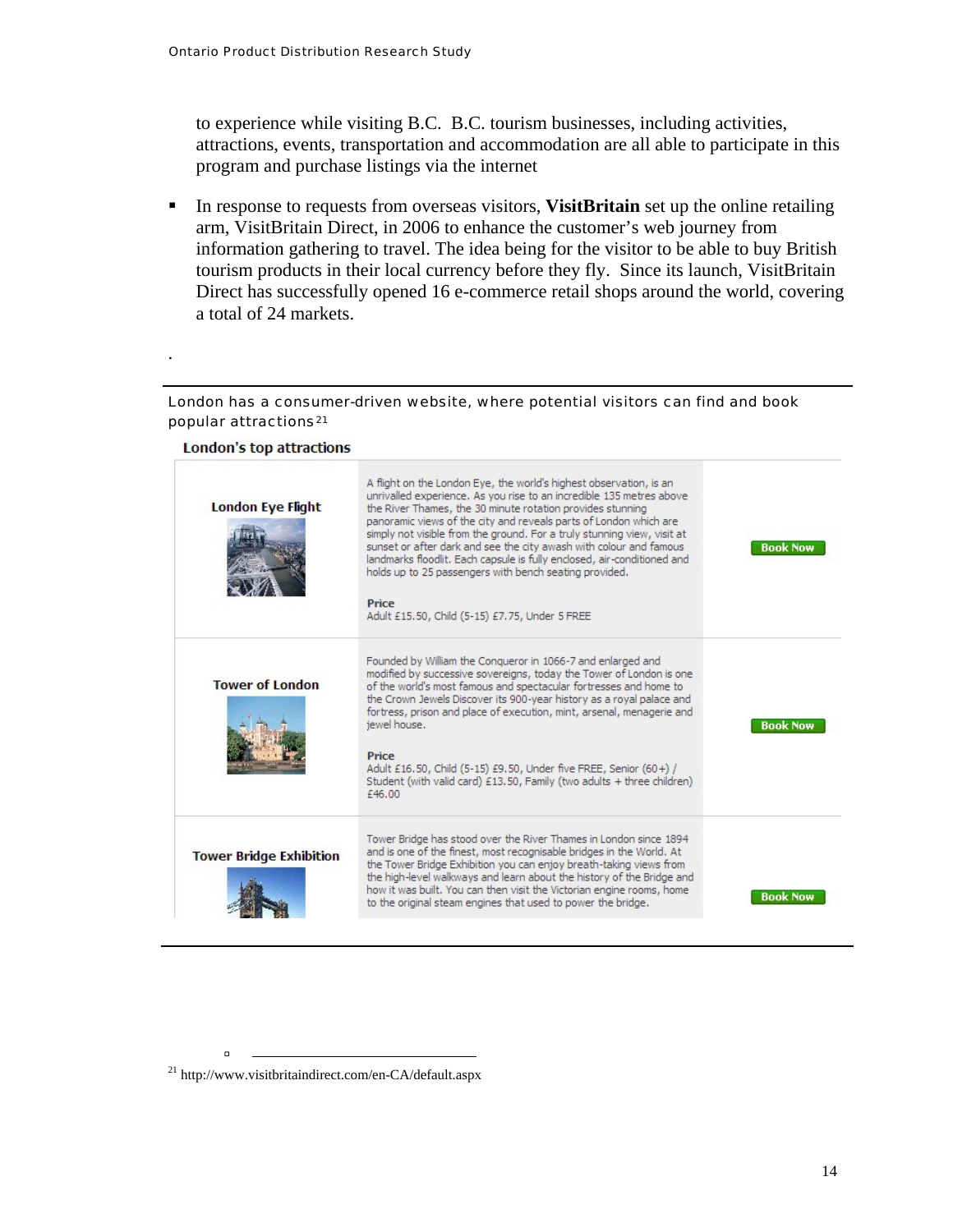#### <span id="page-17-0"></span>Clearer and Specialized Roles for Travel Agencies

Now when travellers visit a travel agent, they usually know which country they want to visit. For example, in 1997, 73 percent of U.K. travellers said that travel agents were influential in choosing Canada. Today, only 7 percent in the U.K. say that travel agents have any role in their choice of Canada. In Germany, the comparable figure is now 7 percent, in France 16 percent<sup>[22](#page-17-0)</sup>. These dramatic shifts have forced a change in the role of traditional travel agencies.

Growth in online bookings and an increasingly demand-driven sector also raises questions about the agent's ultimate influence in selling Canada. Where the agent can still be beneficial, especially those in the Canada Specialist programme, is with specific in-Canada product – up-selling or directing clients to options within the province.

More and more online travel shoppers are using supplier sites, but in terms of popularity, online travel agencies are also making strong inroads. Traditional travel agencies, especially store front retail operators, are not experiencing as much of this resurgence because of the strong consumer preference for the convenience and value of online planning and purchasing channels.

A recent study also indicated that traditional travel agents may see a boost in their bookings due to frustrations related to the planning and booking capabilities of online travel agencies. This, in turn, is spurring a renewed appreciation for the expertise and personalized services offered by traditional travel agents.[23](#page-17-0) Reasons individuals cite for using a travel agent include:  $24$ 

- Ability to get the best price
- Product knowledge
- Convenience

à

- "Personal touch"
- Friend's recommendation
- Not feeling comfortable booking the trip on their own.

The use of a travel agent can also increase during recessions or when booking packages and selecting an unknown or potentially unsafe destination. There is evidence that the current recessionary times are leading travellers to switching to package holidays to feel

<sup>&</sup>lt;sup>22</sup> "European Segmentation Study British Columbia Summary", Insignia Marketing Research Inc., February 2008, page 20.

 $^{23}$  "Online Travelers Shrinking, Turning To Agents", TravelMole, 28 August, 2008.

 $24$  "Consumer Trends 2008, Travel Weekly, July 28, 2008, Section 2 of 2.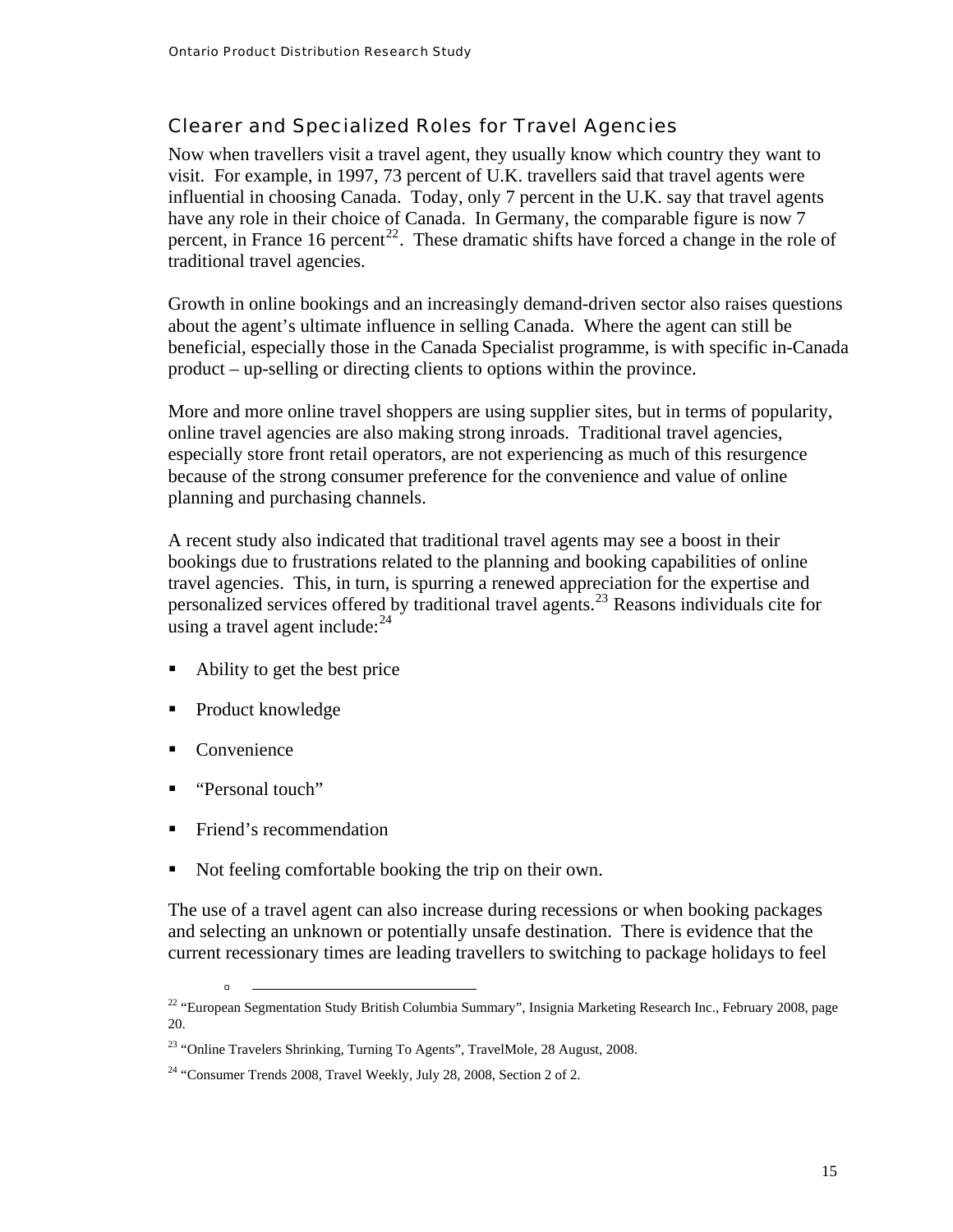<span id="page-18-0"></span>more financially protected (EyeforTravel.com, October 2008). There is a feeling that travel agents may provide more security during the economic crisis.

#### Demand-Driven Restructuring & Specialization

Previously, nearly all large tour operators banked on the business model of a vertically integrated operation. By controlling the value chain from sales and "packaging" through to transportation and hotels, tour operators sought to strategically secure their market share and shore up low profit margins in their core business with more profitable activities in downstream areas of the value chain.

The consistent growth of tour operators through the 1990s seemed to support the validity of this model. But shifting tourism market trends have exposed its disadvantages, particularly in terms of flexibility, and earnings across the board for European tour operators have been slipping, with EBITA (Earnings Before Interest, Tax and Amortization) margins averaging between 1 and 2 percent. The best performing, "asset light" tour operators are seeing margins of around 4 percent at most (see chart below<sup>[25](#page-18-0)</sup>).



These reduced margins and challenges to overall profitability have resulted in industry consolidation and specialization.

<sup>&</sup>lt;sup>25</sup> "Rerouting European Tour Operators", by Frank Döring and Alexander Neuhaus, page 24, 2006, Oliver Wyman (formally Mercer Management).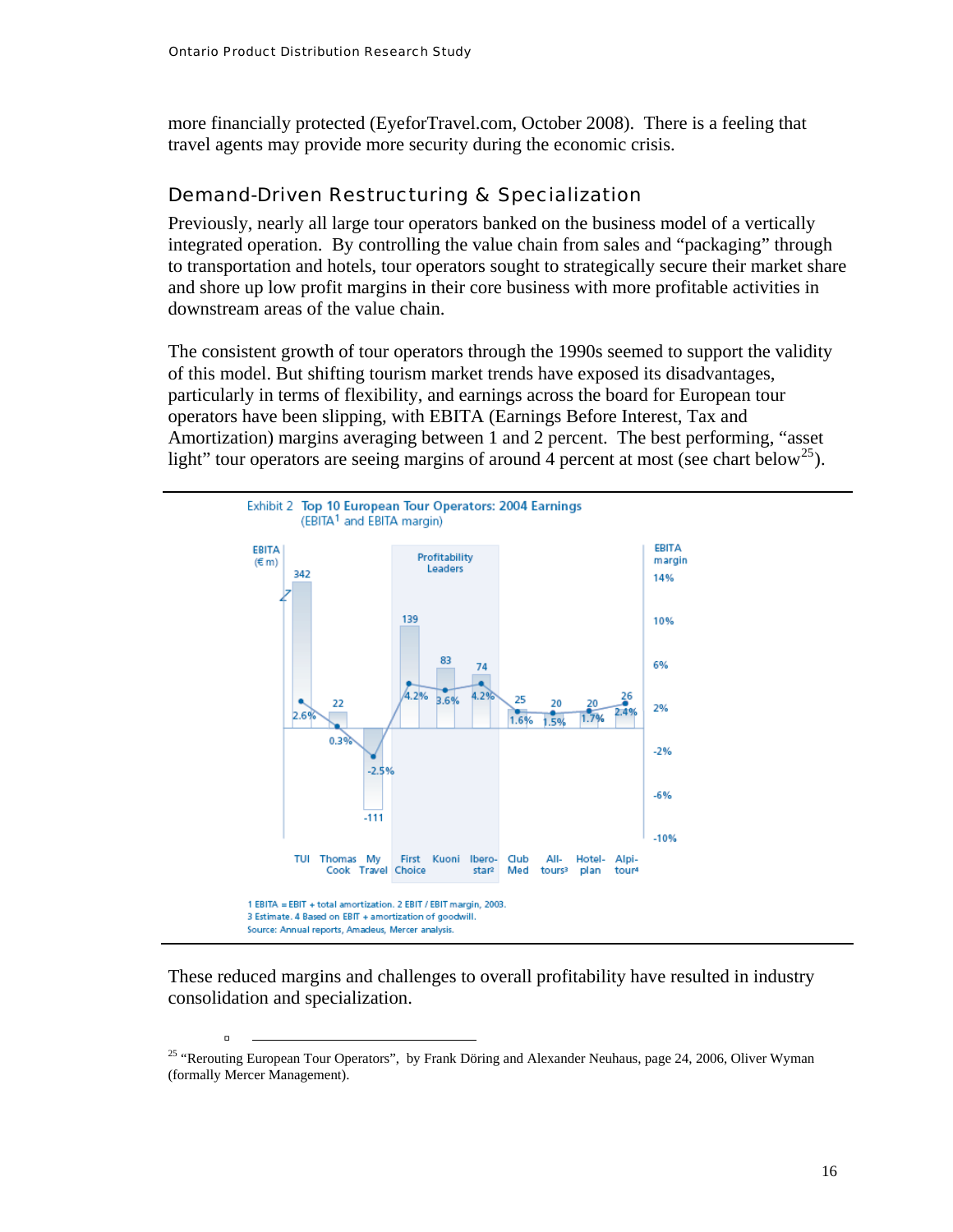<span id="page-19-0"></span>Operators are either forced to offer products in the "bulk" discount travel arena or specialize in niche travel, appealing to a highly affluent, experience-driven consumer. This concept is illustrated below, showing that consumer-focused specialization is increasingly important for tourism operators.



#### Consumer-Focused Marketing and Product Distribution

A study completed for British Columbia in  $2008^{27}$  $2008^{27}$  $2008^{27}$  indicated that potential consumers to the province had to create a "movie" of their vacation as part of the "buy-cycle" for tourism products. It was at this movie creation stage (illustrated in the diagram below) where the largest gap for consumers and potential sellers existed.

<sup>&</sup>lt;sup>26</sup> "Rerouting European Tour Operators", by Frank Döring and Alexander Neuhaus, page 23, 2006, Oliver Wyman (formally Mercer Management).

<sup>&</sup>lt;sup>27</sup> "European Segmentation Study British Columbia Summary", Insignia Marketing Research, February 2008.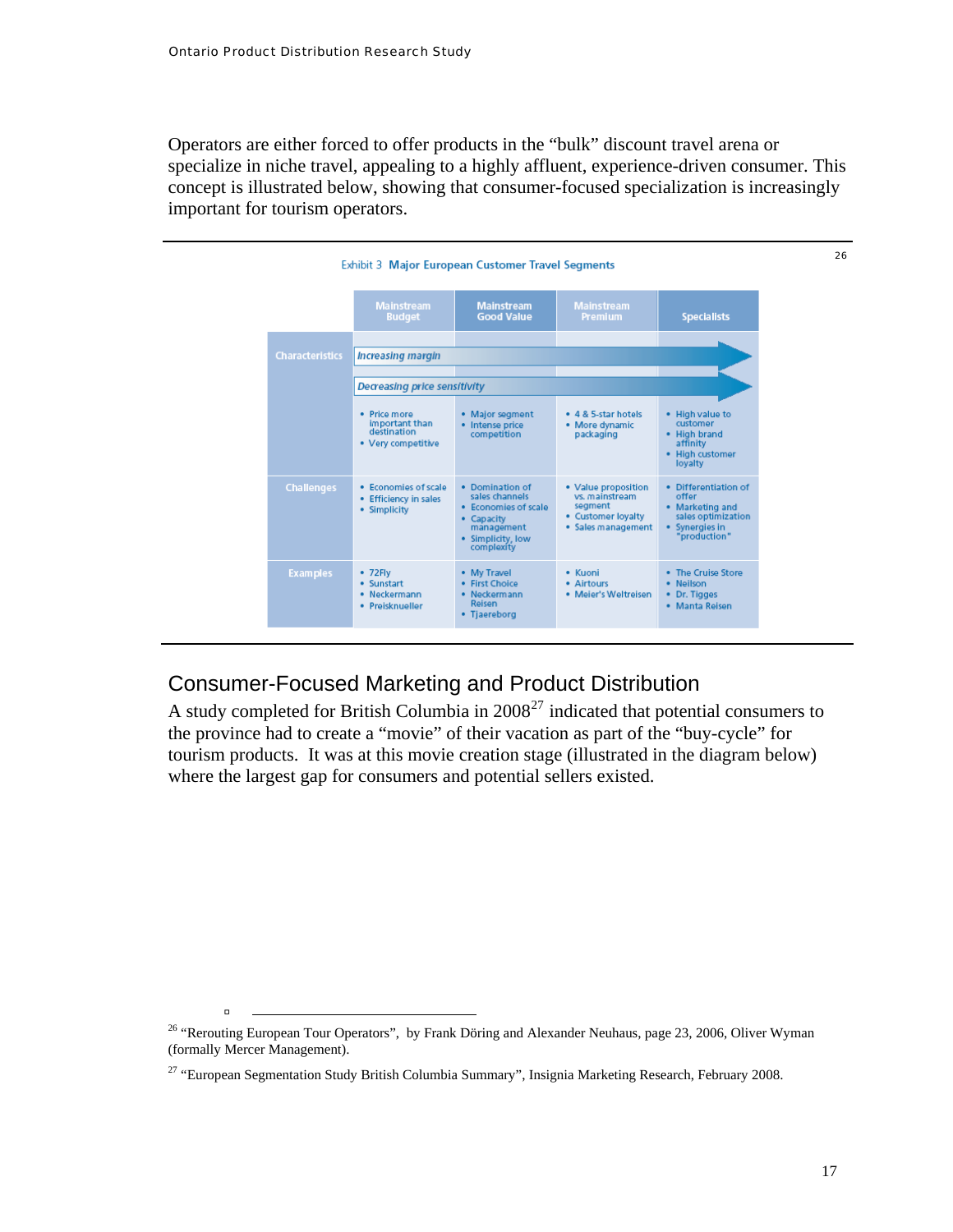#### <span id="page-20-0"></span>The Buy-Cycle[28](#page-20-0)

à

The major bottleneck for Canada is at Step 4. Between 6.7 and 7.7 million prospective visitors in each country are blocked here. This is where the Partners should focus their marketing - helping prospects create their own "movie".



What information sources do travellers rely on to build their vacation movie? Typically, friends (i.e., past visitors or destination residents) are the primary source of a recommendation on where to go and what to see. However, the internet is clearly growing as a key influencer. Other sources of information include:

- Official government sites (they imply objectivity)
- Existing Packages (a great place to get itinerary ideas without any obligation to purchase).
- **Travel Agents' advice (less important now because the internet has provided so much** knowledge).

Beyond the advice of friends and relatives who either live in Canada or who have travelled here, the internet is the dominant source for "movie" building for potential consumers. However, most official sites appear to be built for the North American market, not the overseas audience. They assume travellers are basically familiar with distances and travel

<sup>&</sup>lt;sup>28</sup> "European Segmentation Study British Columbia Summary", Insignia Marketing Research Inc., February 2008, page 15.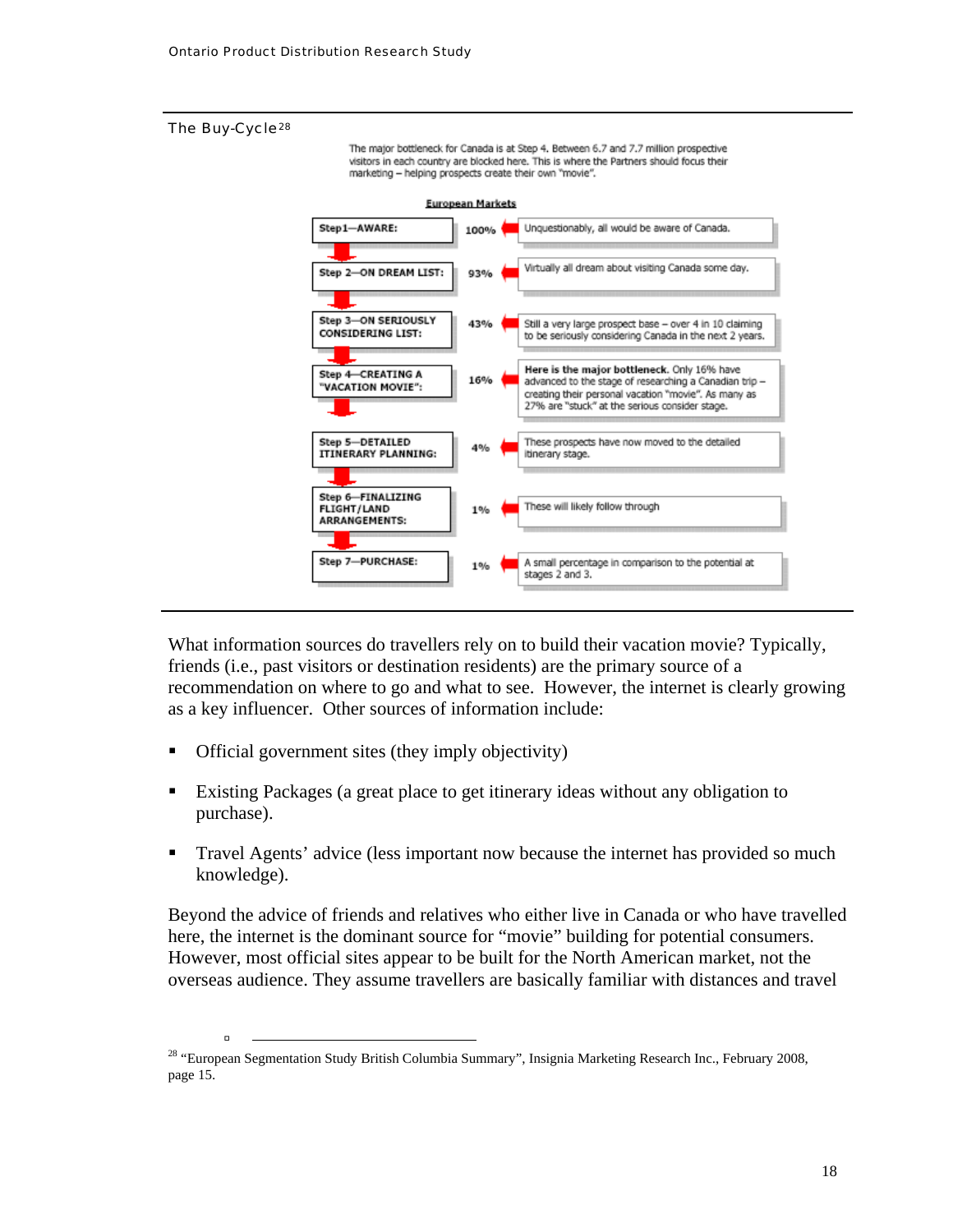<span id="page-21-0"></span>times. Yet, for Europeans, visitors express a lack of awareness of place names, or distances involved. They need: $29$ 

- Maps
- **Itinerary suggestions**
- Routes with trip times by various forms of transportation
- "Must-sees" along the way
- Pictures, video tours, etc., of highlights along the way

#### Insights From Leading Jurisdictions

A review of various methods of product distribution was conducted based on a list of jurisdictions that compete with Ontario. They represent a diverse cross-section of local and international jurisdictions, including those with regulatory environments similar to those that exist in Ontario. We have provided a summary of some these jurisdictions below.

- **Tourism BC** is a provincial organization that has done a good job "branding" the regions and everyone has brought into it; people can do their own direct bookings
	- Tourism BC is a professional marketing organization structured to develop and deliver programs and services that attract visitors to BC and help ensure that the quality of their vacation experience keeps them coming back for more. It has six categories designed to help tourism providers develop and sell their products to potential visitors (Consumer Marketing, Visitor Experiences, Partnership Marketing, SuperHost, Tourism Product Management, Regional Contacts, Association Contacts).
	- Tourism BC has a large staff dedicated to tourism, in both overseas and domestic markets.
- **VisitBritain** is consumer-focused:
	- As part of a new tourism focus, they enabled a 'one-stop-shop' for the marketing of tourism in England in response to customers who increasingly wanted to search and book online, and to ensure that they could match what is offered by overseas competitors.
- **Ireland** capitalizes on its unique features:

<sup>&</sup>lt;sup>29</sup> "European Segmentation Study British Columbia Summary", Insignia Marketing Research Inc., February 2008, page 17.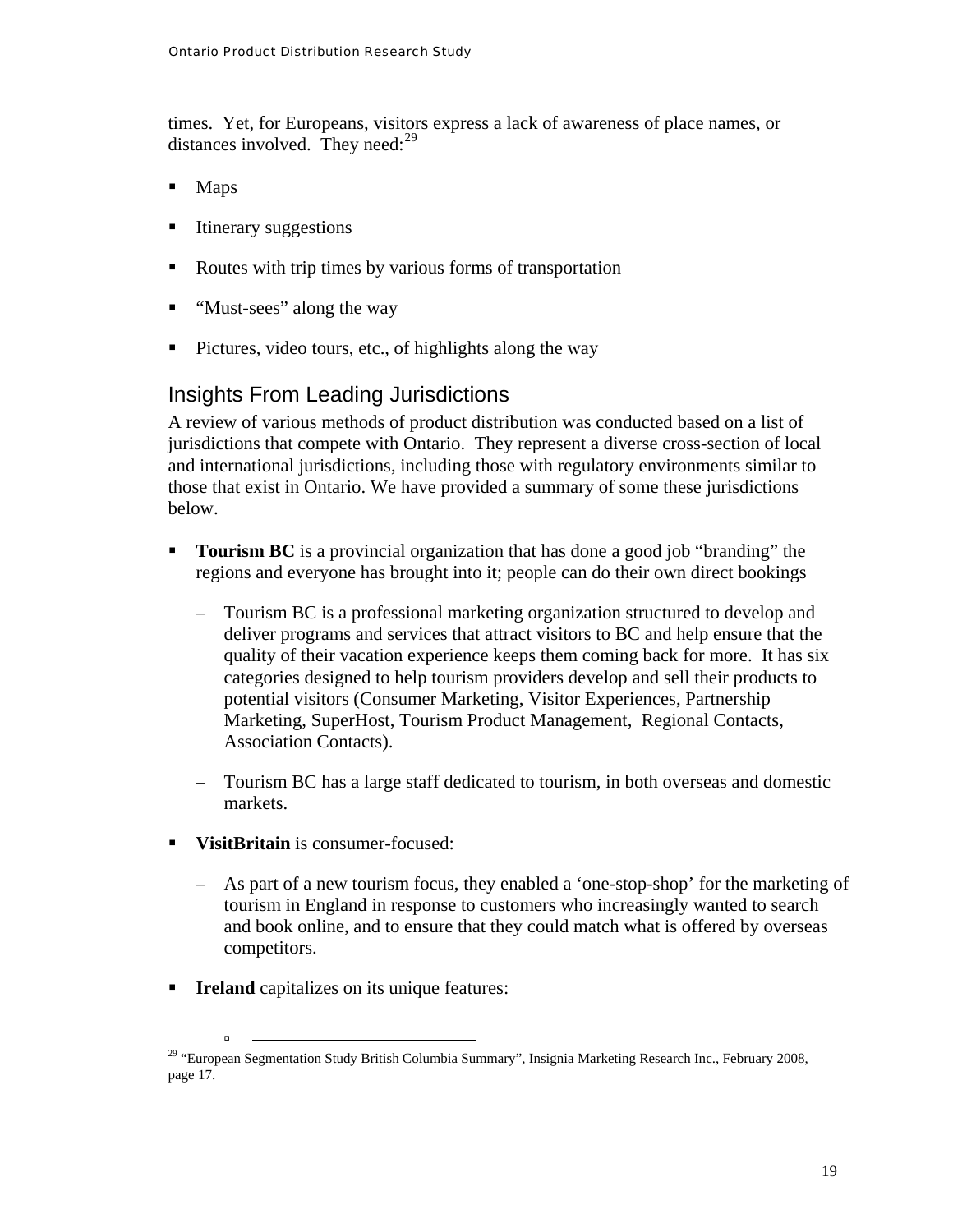- <span id="page-22-0"></span>– 15 years ago they were where Ontario is today: there was no umbrella organization. Visit Ireland was created. Ireland was packaged under one roof. Initially, there was some resistance, but when suppliers saw how successful it was they were eager to participate.
- VisitIreland focused on three areas:
	- <sup> $\Box$ </sup> Help with product development.
	- à Support enterprise development in Irish tourism: promoting best practice in operations, quality and standards, and investment.
	- $\Box$  Build human resource capability in the industry.
- **Ouebec** built on its distinct nature and focused on consumer driven needs:  $30$ 
	- Entered into a public-private partnership between Tourisme Québec and Bell Canada to provide the infrastructure to allow online booking capabilities.
		- à In 2007, 4,100,000 internet users accessed Bonjourquebec.com, representing an increase of 18% compared to the previous year. The visitor breakdown is as follows: 52% from Québec, 24% from countries other than the United States, 14% from other Canadian provinces and 10% from the United States.<sup>[31](#page-22-0)</sup>
- **Tourism New Zealand** and **Australia** have both done a good job in promoting the distinct nature of their respective countries:
	- They have created "experiences" and their websites are key to this.
- **Mexico** works closely with the tour operators to promote the country as a destination:
	- Their positioning took them from 400,000 Canadian visitors in 2003 to 1.2M in 2008.[32](#page-22-0)
	- Once on their site, options are broken down into offerings but it can all be booked right there – it's consistent.
- **Newfoundland** has been able to create an image for itself that relates to what the consumer is looking for.

<sup>30</sup> http://www.bonjourquebec.com/mto/publications/

<sup>&</sup>lt;sup>31</sup> Tourism Quebec, Tourism Figures, 2007 Edition, page 5.

<sup>&</sup>lt;sup>32</sup> Interview with itravel 2000.com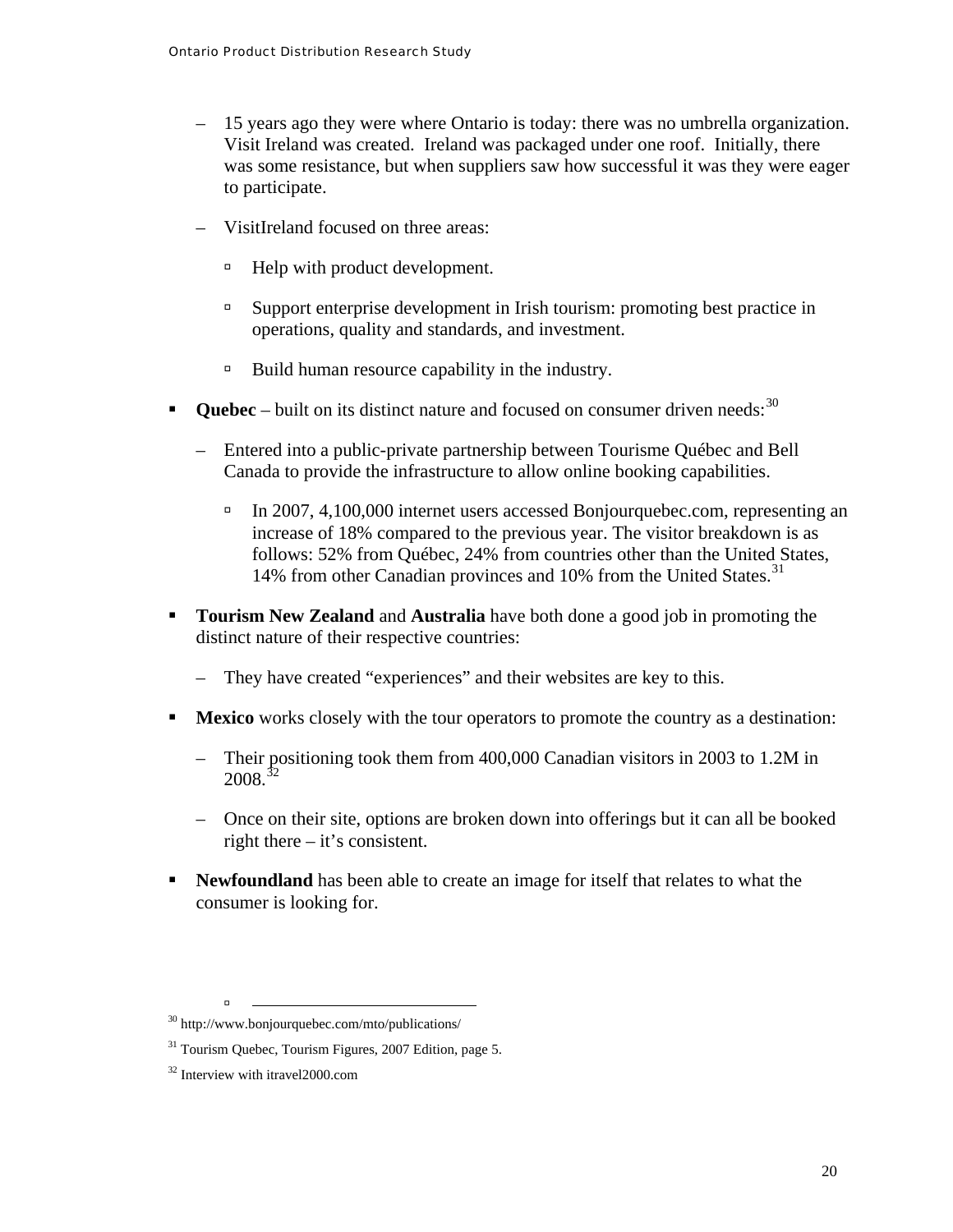When examining what these leading jurisdictions are doing to distribute their tourism products (accommodations, travel, attractions, others) to potential visitors, there are a number of common themes and critical success factors, including:

- Competitive and comprehensive transportation to and through the region.
- Development of the tourism industry and products.
- A well-trained, client-centred and service-oriented workforce.
- **Strategic, focused and coordinated marketing.**
- Funding for accurate, timely research and analysis of the tourism market and trends.
- Concerted and committed efforts across the many ministries and agencies.

In short, successful tourist destinations understand what visitors want, and they provide it. They make it easy to get to attractions and activities. The workforce is friendly, professional and allows travellers to comfortably access a variety of activities. They distribute their products based on consumer preferences and desires rather than supplybased marketing.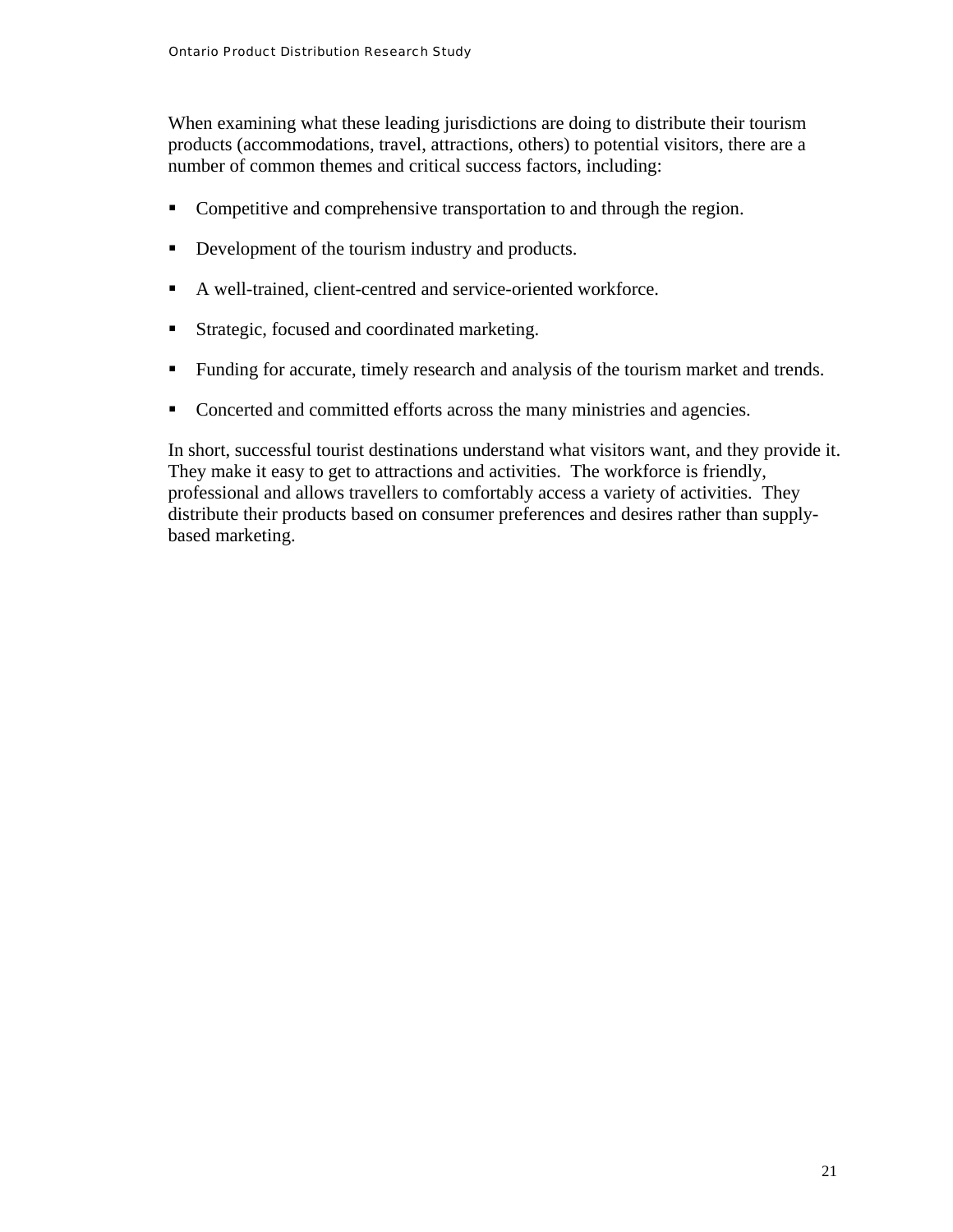<span id="page-24-0"></span>

à

#### Ontario's Competitive Position

A review of various methods of product distribution in Ontario was conducted based on interviews, published research and our own independent investigations.

#### Ontario Suppliers are Facing Increased Global Competition

Several factors have aligned to dramatically change the travel market Ontario.

#### Ontario Travellers are Being Lured Out of Province

Traditionally, Ontario's tourism sector has benefited from a strong and loyal reliance on a large local Ontario travel market. Ontario residents spent a total of \$30.1 billion on travel in 2007 with over one-third of this being spent in Ontario. Of the \$30.1 billion tourism expenditures, 83.6% or \$25.2 billion was household spending, the balance was business spending. Of the \$25.2 billion spent by Ontarians on travel world-wide, 36% was spent in Ontario, 8% was spent on travel in the rest of Canada, 25% was spent in the U.S. and 22% was spent in overseas countries. A further 9% was spent on Canadian carrier fares for travel to the U.S. or overseas countries.<sup>[33](#page-24-0)</sup>

But now, with the emergence of empowered consumers and global competition, Ontario's traditional local destinations must compete head-to-head with more 'exotic' global destinations.

- Families are increasingly offered comparable pricing between a beach vacation in the Caribbean versus Muskoka.
- For natural wonders, Niagara Falls must compete with the Grand Canyon in Arizona, the Verdon Canyon in France, as well as comparable physiographic features in Australia, New Zealand, Africa and South America.

<sup>&</sup>lt;sup>33</sup> Statistics Canada, Travel Survey of Residents of Canada AND International Travel Survey, 2007.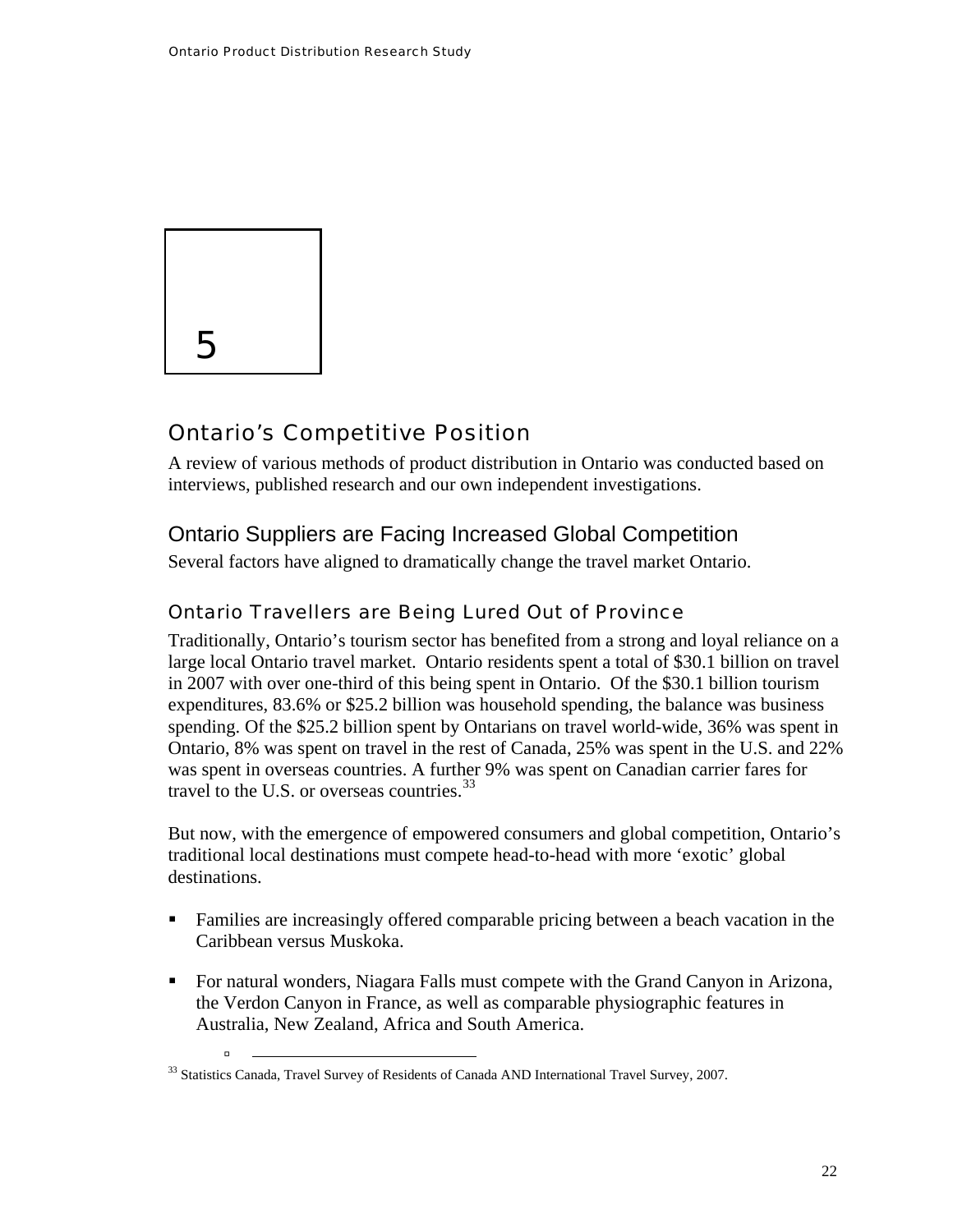<span id="page-25-0"></span> For outdoor adventure Northern Ontario must compete with Costa Rica, Belize, Honduras, Australia and Kenya.

#### More Difficult to Attract Visitors to Ontario

Out of province visitors to Ontario spent a total of \$8.2 billion in 2004, over half of which was from U.S. visitors. Traditionally, U.S. visitors have always come to Ontario - it was easy, cheap and you didn't need a passport; however, this is no longer true. So once Americans have to have a passport, they can go anywhere. Generally speaking, when compared to Mexico or parts of the Caribbean, Canadian travel product is very expensive. Internal competition for the consumer often presents a confusing and inconsistent travel picture to the potential visitor. Aggressive marketing efforts appear to be having an impact on Ontario's market position because Ontario's share of U.S. visits to Canada has declined steadily over the past five years.

| Ontario's Share of International Visitation to all Canadian Provinces $^{34}$ |                   |                   |      |       |                   |       |       |
|-------------------------------------------------------------------------------|-------------------|-------------------|------|-------|-------------------|-------|-------|
|                                                                               | 2001              | 2002              | 2003 | 2004  | 2005              | 2006  | 2007  |
| Ontario share of<br><b>US Visitors</b>                                        |                   | 66.2% 65.0% 62.5% |      |       | 62.4% 61.7% 61.2% |       | 59.1% |
| Ontario share of<br>Overseas                                                  | 51.8% 51.8% 47.9% |                   |      | 50.7% | 50.4%             | 50.9% | 48.8% |

Ontario's Share of International Visitation to all Canadian Provinces[34](#page-25-0)

All provinces must face the negative impact of Canada's strong dollar, but it appears from the 2001-2005 trends that Ontario has been less successful at retaining its relative attractiveness to U.S. visitors when compared to other provinces.

#### Travel Trade Focuses on Outbound Travellers

The Ontario travel industry has a built-in structural issue which is that it has traditionally focused on outbound travel. Ontarians are natural travellers because of Ontario winters, a multicultural population and a predictable "trip abroad to visit the relatives" during the summer months. As a result, the province's travel trade has typically focused on outbound travel trade because the market is large, the expertise is there, the profit is better and technology/internet and global supply have increased the availability of competitively priced product outside the province.<sup>35</sup>

Changes in how travellers purchase their tourism products also have implications for the domestic markets. For instance, 73 percent of Canadians planning to visit Europe will search the internet to help plan their trip and 48 percent will book at least part of their trip online, even if this is simply car rental or tickets for cultural and/or heritage attractions. <sup>[36](#page-25-0)</sup>

<sup>&</sup>lt;sup>34</sup> Statistics Canada, Canadian Travel Survey, 2001-2005, International Travel Survey 2001-2007, and Travel Survey of Residents of Canada 2006-2007.

<sup>&</sup>lt;sup>35</sup> Summary of themes resulting of interviews conducted during the course of this project.

<sup>&</sup>lt;sup>36</sup> "European Segmentation Study British Columbia Summary", Insignia Marketing Research, Feb 2008.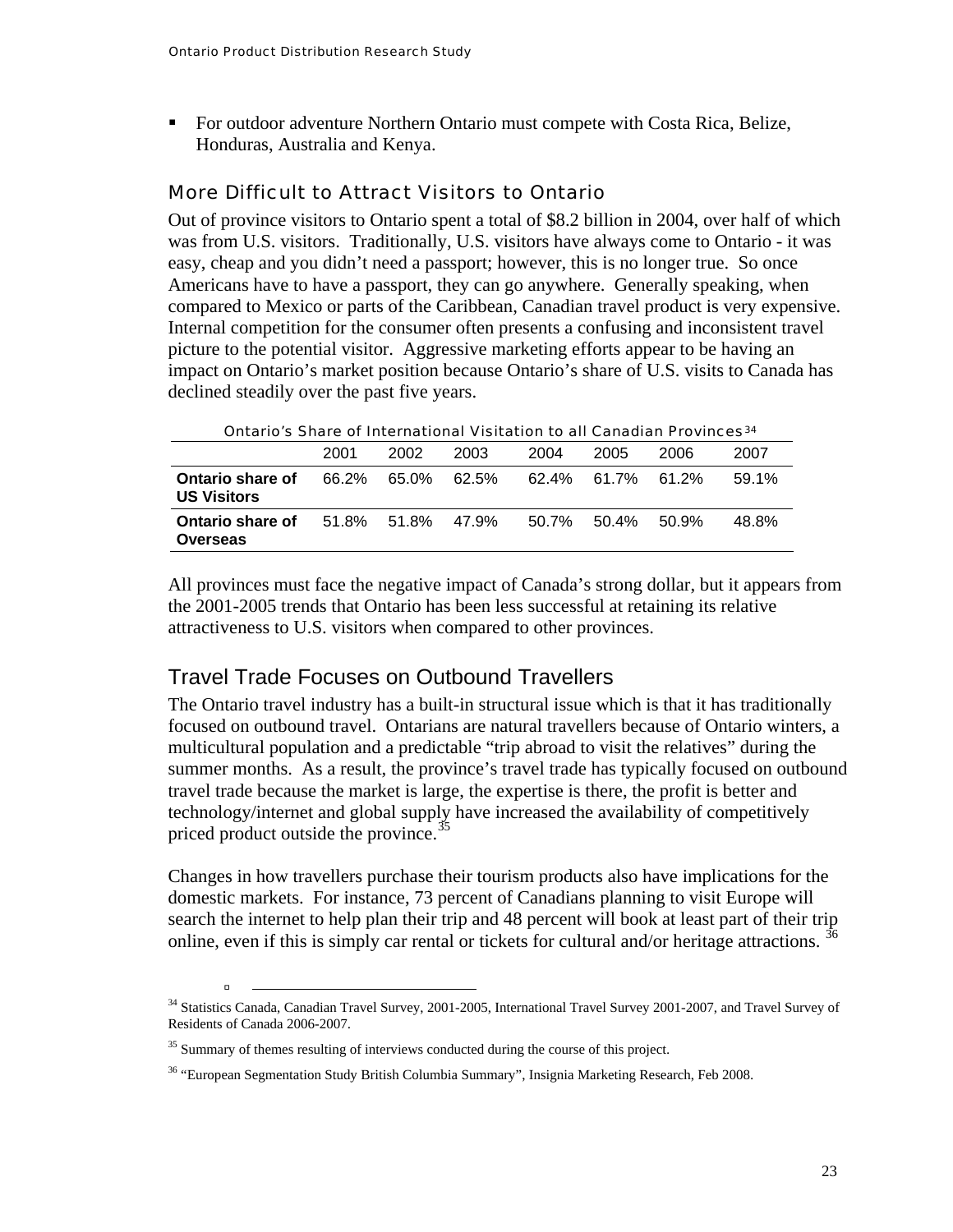<span id="page-26-0"></span>For long haul travellers, the preference continues to be to book travel through a travel agent (either in person, by phone or online), but it is falling – 51 percent of all outbound trips to Europe were booked through travel agents in 2004, down from 62 percent in 2002. In contrast, 60 percent of Canadians planned to use the internet to plan their summer 2006 vacation (up from 41 percent in 2001).<sup>[37](#page-26-0)</sup>

Most likely consulted sites:<sup>[38](#page-26-0)</sup>

- $\blacksquare$  Airlines (26%)
- Expedia  $(25%)$
- Destinations  $(21\%)$
- $\blacksquare$  Hotels (14%)

à

- itravel2000 (20%)
- Travelocity  $(11\%)$

As a result of the focus on the outbound travel market, there is no well-established sponsor for domestic travel in Ontario – no one company owns the space. The inbound trade is diverse, regionally varied and fragmented.

Furthermore, some of our interviews suggested that the level of knowledge in the retail travel sector is decreasing as demands for profit, commission and competition with direct booking sites are eroding the quality of staff that are hired in this industry.

#### Real-Time Booking is Only Possible in Some Regions

With the move to the internet over the last 10-15 years – people are transferring their passions for travel or an experience and researching via the internet ways in which they can explore them.

A key advantage of real-time online booking is that is available 24 hours a day, 7 days a week. *Amazingly, according to internal sources at itravel, their peak booking time is around 11pm at night.* Operators that force travellers to call during regular business hours may be missing out on a significant opportunity to capitalize on consumer desires to buy travel products outside regular hours (i.e., after the kids have gone to bed, the day has calmed down, and minds can turn to recreation and travel plans). Success stories echo this sentiment – according to one source, when Bed and Breakfasts in the Niagara region made themselves available through an online booking agent (whether it was direct booking

 $37$  "Canadians travelling more, survey suggests", Tuesday, November 28, 2006, CBC News (www.cbc.ca).

<sup>38</sup> Market Insights: European Travel Commission, September 2006.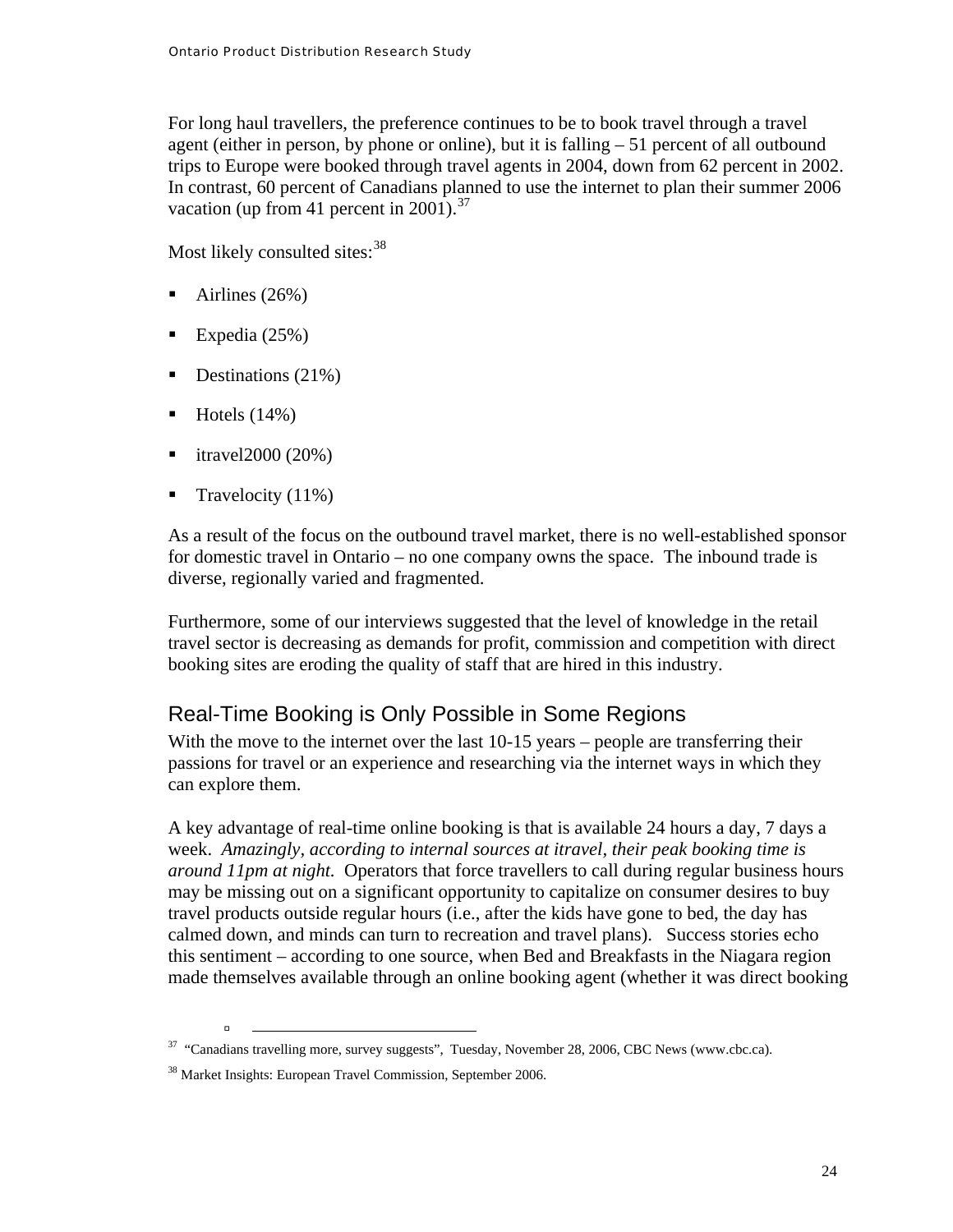through their website or through infoniagara.com) they saw their bookings increase three times.

A review of product planning and purchasing channels in different regions across the province was conducted based on an informal "customer perspective" review of online travel planning and purchasing opportunities. This is by no means a definitive list of all available channels, but it does reveal a hodgepodge of online tools for researching and booking travel products. In many cases, buyers were informed of products (e.g., hotels, attractions, etc.), but it was impossible to actually purchase the products online. In other words, prospective customers needed to phone or send an email to check availability or to actually book/buy the product.

Although Ontario has many tourism products to offer, in many cases potential visitors cannot check availability or book them real-time – there are only links to other websites and you have to do multiple bookings. It is frustrating, not customer-friendly and is not keeping pace with products offered in other jurisdictions.

In comparison to other leading jurisdictions, there were fewer opportunities in many Ontario regions to plan and purchase products in real-time. In many areas outside Ontario, even independent accommodation suppliers provided customers with the ability to check availability and purchase product online.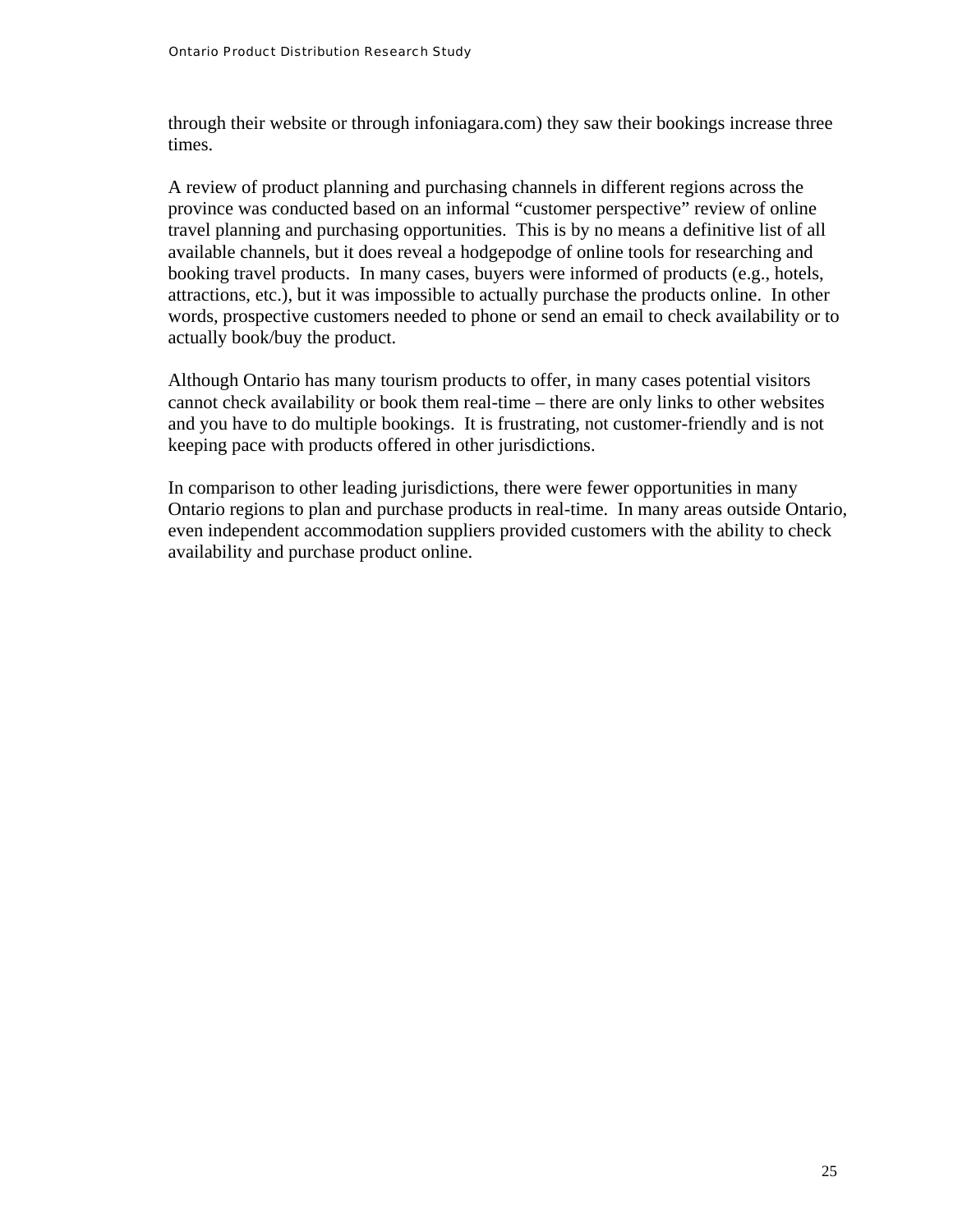|                         |              | <b>Accommodation (not chain)</b> |                  |              | <b>Attractions</b>      |                  |                              | <b>Transportation</b>   |                  |              | <b>Dining</b>           |                  |
|-------------------------|--------------|----------------------------------|------------------|--------------|-------------------------|------------------|------------------------------|-------------------------|------------------|--------------|-------------------------|------------------|
| Location                | One-Stop     | Re-direct<br>but online          | Email or<br>call | One-Stop     | Re-direct<br>but online | Email or<br>call | One-Stop                     | Re-direct<br>but online | Email or<br>call | One-Stop     | Re-direct<br>but online | Email or<br>call |
| Toronto                 | $\checkmark$ | $\checkmark$                     | $\checkmark$     | $\checkmark$ | $\checkmark$            | $\checkmark$     | $O\checkmark\land\checkmark$ |                         | $\checkmark$     | $\checkmark$ | $\checkmark$            | ✓                |
| Ottawa                  | ✓            | ✓                                | $\checkmark$     | $\checkmark$ | ✓                       | $\checkmark$     | $\star$                      | ✓                       | $\checkmark$     |              | $\checkmark$            | ✓                |
| Windsor                 |              | $\checkmark$                     | $\checkmark$     |              | $\checkmark$            | $\checkmark$     |                              | $\checkmark$            | $\checkmark$     |              | $\checkmark$            | $\checkmark$     |
| London                  |              | ✓                                | $\checkmark$     | $\checkmark$ | ✓                       | $\checkmark$     | $\star$                      |                         | $\checkmark$     |              | $\checkmark$            | ✓                |
| Kingston                | $\checkmark$ | ✓                                | $\checkmark$     |              | $\checkmark$            |                  | $\circ$                      | ✓                       | $\checkmark$     |              | $\checkmark$            | ✓                |
| Sudbury                 |              | ✓                                | $\checkmark$     | $\checkmark$ | ✓                       | $\checkmark$     | $\circ$                      |                         | $\checkmark$     |              | $\checkmark$            | ✓                |
| North Bay               |              | ✓                                | $\checkmark$     |              | ✓                       | $\checkmark$     |                              |                         | $\checkmark$     | $\checkmark$ |                         | ✓                |
| Ottawa Valley           |              | ✓                                | $\checkmark$     |              | $\checkmark$            | $\checkmark$     |                              | $\checkmark$            | $\checkmark$     |              | $\checkmark$            | $\checkmark$     |
| <b>British Columbia</b> | $\checkmark$ | ✓                                |                  | ✓            | ✓                       |                  |                              | ✓                       |                  |              |                         |                  |
| Quebec                  |              |                                  |                  |              |                         |                  |                              |                         |                  |              |                         |                  |
| Ireland                 | $\checkmark$ | $\checkmark$                     | $\checkmark$     |              | $\checkmark$            | $\checkmark$     |                              | ✓                       | $\checkmark$     |              | ✓                       |                  |
| Northern Ireland        | $\checkmark$ |                                  |                  | $\checkmark$ | $\checkmark$            |                  |                              | $\checkmark$            |                  |              |                         |                  |
| New York State          | $\checkmark$ | ✓                                |                  | $\checkmark$ | ✓                       | $\checkmark$     | $\checkmark$                 | $\checkmark$            |                  |              | $\checkmark$            | $\checkmark$     |
| <b>Great Britain</b>    | $\checkmark$ | ✓                                |                  | $\checkmark$ | ✓                       |                  | ✓                            | ✓                       |                  | ✓            |                         |                  |

#### Product Distribution – Comparative Shopping

Notes:

\*When transportation is provided by a major airline, or car rental service, you are generally re-directed to their website – however if you are buying a 'package' it's all in one place.

{: Route maps/schedules online for municipal public transit but no online interaction (have to know where you are and where you want to go).

: Municipal public transit site has online "route planner" capabilities (can input addresses to find out which routes to take).

 $\checkmark$  is site of note: TravelInfoNY.com – redirects, but has highway info, links to trains, buses, etc.

 $\checkmark$ <sup>^</sup>: Via Rail has packages; Toronto was only one available for mid-December date chosen.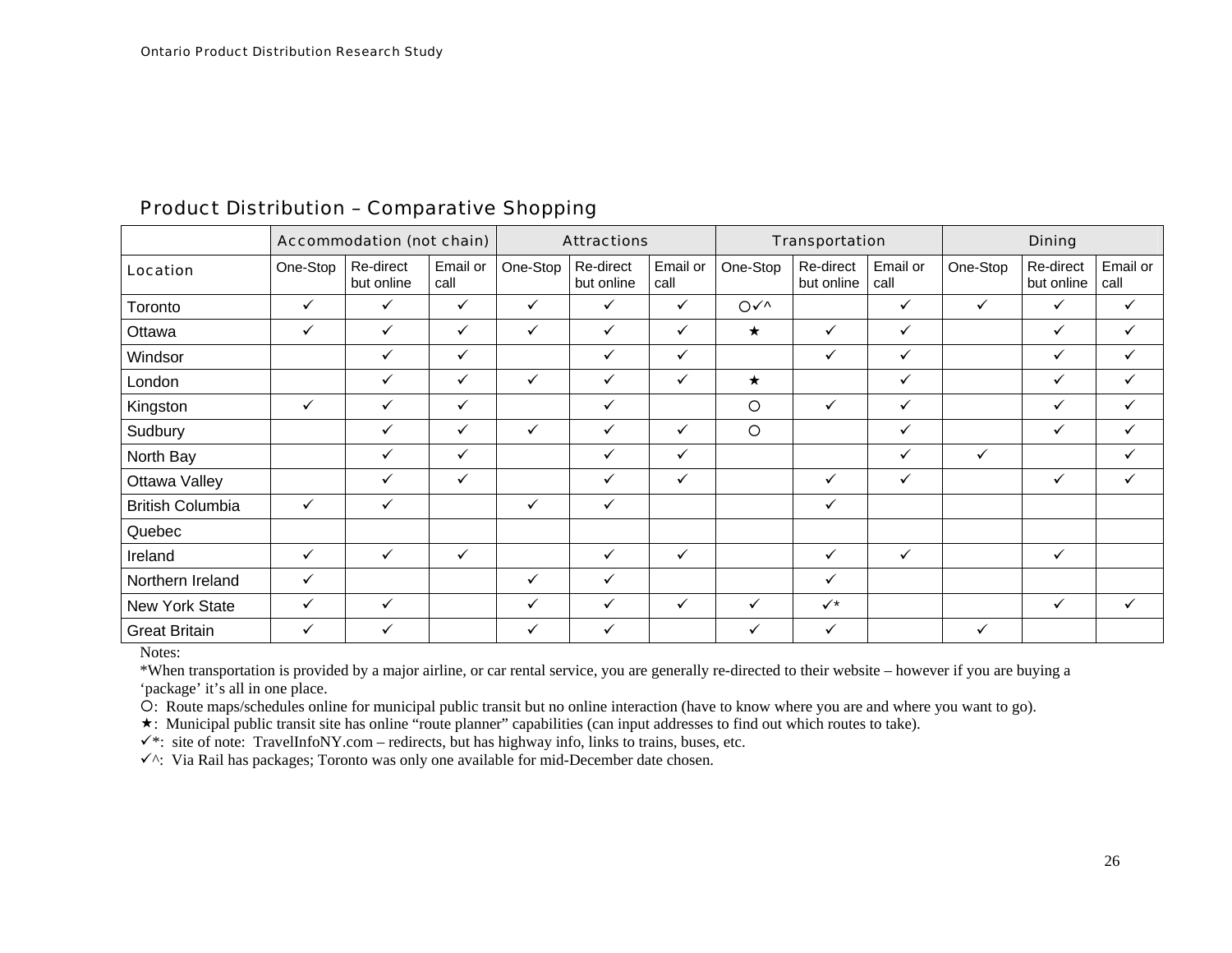<span id="page-29-0"></span>Through our interviews we heard that there has been some hesitancy by suppliers to enable real-time booking capabilities. Reasons might include a lack of back office infrastructure needed to automate bookings, unavailability of broadband (high speed) internet service, or a resistance to pay commissions and/or fees to booking services.

However, there are also clear examples where these challenges can be effectively and economically overcome. The Meridian reservation system profiled below is one such example.

#### A Case Study

Meridian Reservation Systems specializes in customized reservation solutions for the tourism industry. They can develop a destination portal strategy from inception, or supply reservation capabilities and marketing services to your existing destination portal or accommodation web site. Meridian Reservations provides the backend reservation system for Toronto, Barrie, Ottawa and Niagara tourism.

Any internet connection (broadband, dial-up, line-of-sight, or satellite) can be used in conjunction with Meridian's systems. Connection speed is an issue, but only in terms of time to access. A small B&B for example will not boast a complicated inventory so their access time will not be prohibitive to use. A variety of different models and set-ups are available to suppliers depending on their needs (i.e., number of rooms, content management, etc.).

**How does it work?** Individual suppliers control inventory management and rate structures for their operation. They also control content management and can opt to design packages through the site. When a consumer enters the reservation system either directly through the supplier's website or through an umbrella organization (like Niagara Tourism) they are directed to Meridian's system. The booking is made directly through Meridian's system and the supplier and consumer are sent confirmation emails immediately confirming the reservation. Cancellations, no-shows, etc. are all handled through the same system. The initial set-up costs for a supplier is around \$1,500 – there are no additional charges for maintenance, support, etc. Reservations are either charged at a 10% commission (i.e., if booked through a  $3<sup>rd</sup>$  party website or at \$5 per reservation up to a total of 40 per month).

There is no doubt that those suppliers that can offer one-stop shopping through a system such as Meridian do better than their counterparts who do not offer online bookings.<sup>3</sup>

#### A Few "Packages" are Available, but Most Purchasing is Unbundled

A review of tourism packages in different regions across the province revealed some, but not many, opportunities to bundle tourism products into a package.

|          | Packages available |                         |               |  |  |  |
|----------|--------------------|-------------------------|---------------|--|--|--|
| Location | One-Stop           | Re-direct but<br>online | Email or call |  |  |  |
| oronto   |                    |                         |               |  |  |  |

 $39$  [http://www.reservationsystems.com/about\\_us/index.html](http://www.reservationsystems.com/about_us/index.html); Additional details were obtained through direct interviews with Meridian.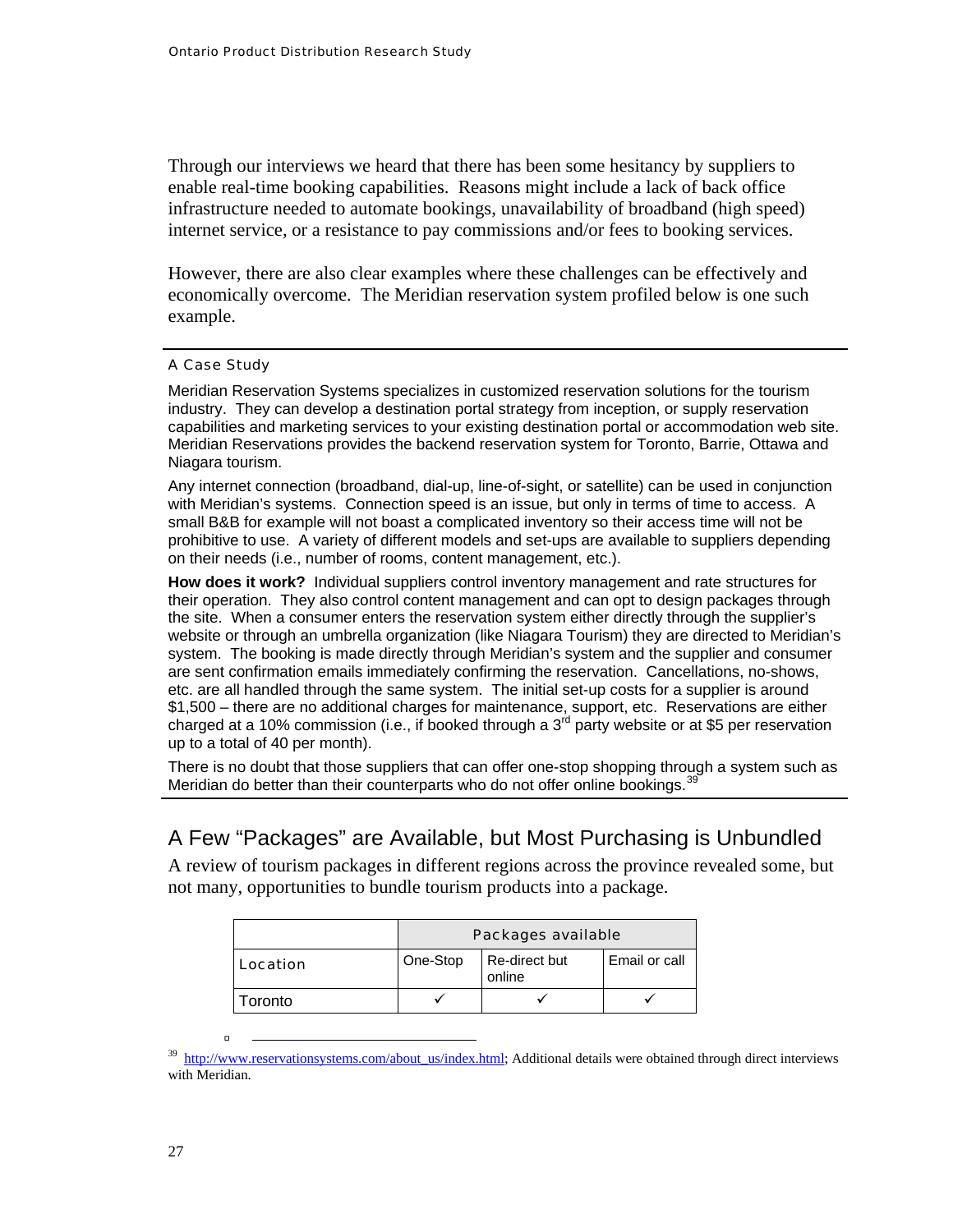<span id="page-30-0"></span>

|                         | Packages available |                         |               |  |  |  |  |
|-------------------------|--------------------|-------------------------|---------------|--|--|--|--|
| Location                | One-Stop           | Re-direct but<br>online | Email or call |  |  |  |  |
| Ottawa                  |                    |                         |               |  |  |  |  |
| Windsor                 |                    |                         |               |  |  |  |  |
| London                  |                    | $\checkmark$            |               |  |  |  |  |
| Kingston                | $\checkmark$       |                         |               |  |  |  |  |
| Sudbury                 |                    |                         |               |  |  |  |  |
| North Bay               |                    |                         |               |  |  |  |  |
| Ottawa Valley           |                    |                         |               |  |  |  |  |
| <b>British Columbia</b> | ✓                  | ✓                       |               |  |  |  |  |
| Quebec                  |                    |                         |               |  |  |  |  |
| Ireland                 |                    | $\checkmark$            | $\checkmark$  |  |  |  |  |
| Northern Ireland        | ✓                  |                         |               |  |  |  |  |
| <b>New York State</b>   |                    |                         |               |  |  |  |  |
| <b>Great Britain</b>    |                    |                         |               |  |  |  |  |

No doubt this is a reflection on the fact that many visitors to Canada prefer to travel independently (i.e., book their own airfare, hotel and attractions):

- According to recent research, the majority of U.K. visitors typically do not book a package (54 percent) when travelling to Canada. Consequently, they are likely to create their own customized itineraries. U.K. travellers express strong interest in two to seven day modular packages that take them to interesting, less well known areas. These clearly would appeal to those with customized itineraries.
- Similarly, the majority of German travellers to Canada and B.C. typically do not book a package (64 percent).<sup>[40](#page-30-0)</sup> A tourism product offering that consisted of customized itineraries would be of interest to these groups as opposed to the traditional group or packaged tours.

But the lack of packaged products is also a reflection of the fact that there is a relatively underdeveloped trade that specializes in inbound tour packaging. The "experience travel" package tourism trade in Ontario is very niche at the moment and, because it's expensive to operate, the operators are reluctant to invest in it. There are some small operators in this niche market, but it has not been developed to the extent that international travellers are looking for with respect to this type of experience.

<sup>40 &</sup>quot;European Segmentation Study British Columbia Summary", Insignia Marketing Research Inc., February 2008.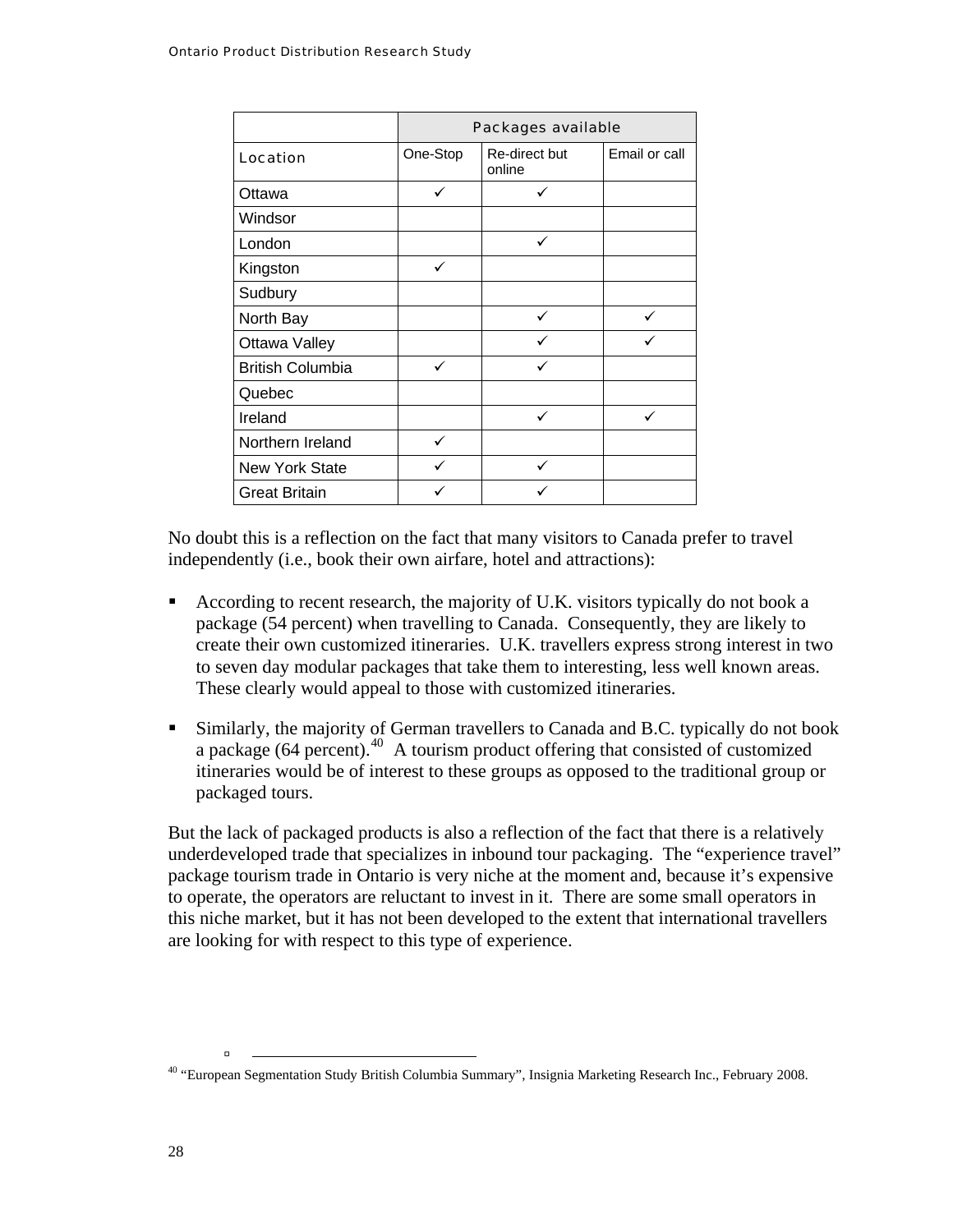#### <span id="page-31-0"></span>Experience Travel

Experience travel refers to the changing preferences of consumers away from the "pre-packaged" vacation (the "generic" trip organized through a tour operator) to more creative and innovative experiences or the *genuine* experience rather than the staged one. While there is a wide variety in what constitutes "experience travel", there are some trends and implications for the tourism industry. One phenomenon is the idea of the "trip of a lifetime" which often features personal challenge or self-development (i.e., walking or cycling, culinary classes, visiting remote long-haul destinations, etc.).<sup>[41](#page-31-0)</sup> A related component is that as people travel more, they become more aware of the culture and environment of the places they visit. People are becoming "career travellers<sup>"[42](#page-31-0)</sup> demanding new and deeper experiences within the communities they visit. Furthermore, in the search for different experiences, there is a growing demand for "safe danger" (for example adventure travel and thrill experiences) or at the other end of the spectrum, "spiritual products" that cater to the inner experience.

<sup>&</sup>lt;sup>41</sup> "Tourism Trends for Europe", European Travel Commission, September 2006, page 2.  $42$  Ibid, page 5.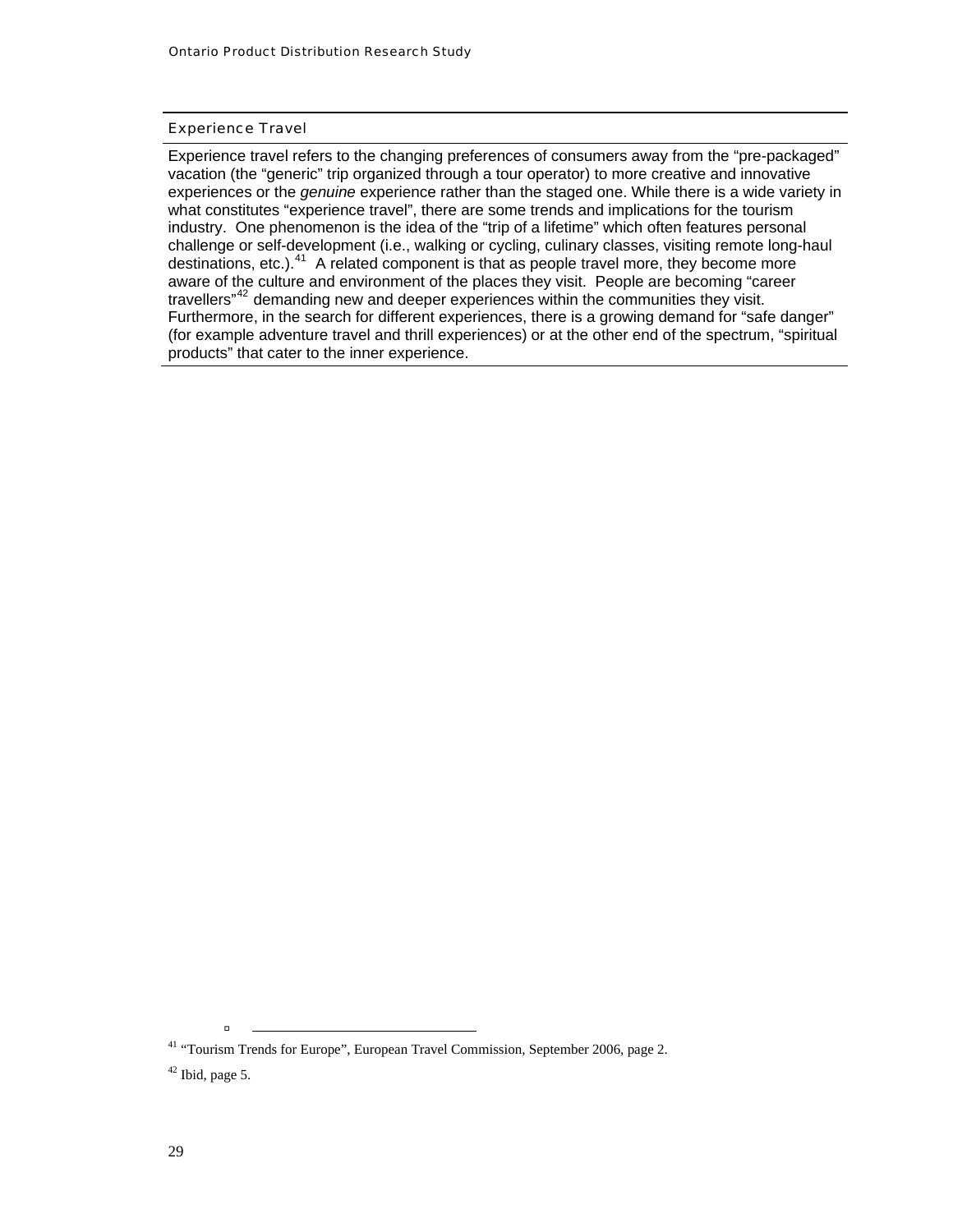<span id="page-32-0"></span>

### Opportunities to Strengthen Product Distribution in Ontario

Global trends, changes to consumer behaviour and declining attractiveness of Ontario's tourism assets threaten the continued sustainability and competitiveness of this sector. The tourism market has changed dramatically during the last five years and the province's sector needs to keep pace with these changes. There is evidence of reduced visitation by out-of-province visitors, Ontarians increasingly deciding to travel outside Ontario, and a marked increase in competition from other jurisdictions.

In part these trends can be attributed to the fact that other jurisdictions are doing a better job at marketing and distributing tourism products in their markets. This report has considered how other jurisdictions are more successful at supporting product planning and purchasing decisions, as well as identifying gaps where Ontario's sector is lagging.

#### Critical Success Factors of Leading Jurisdictions

When it comes to product distribution, there are several common themes and critical success factors that research has demonstrated constitute "best practice". These include:

- Competitive and comprehensive transportation systems to and through the region.
- Customer-focused and user-friendly product distribution channels.
- Support for the development and quality of the tourism industry and products.
- Well-trained, client-centred and service-oriented workforce.
- **Strategic, focused and coordinated marketing.**
- Funding for accurate, timely research and analysis of the tourism market and trends.
- Concerted and committed efforts across the many ministries and agencies.
- Utilization of technology to support customer planning and purchasing decisions.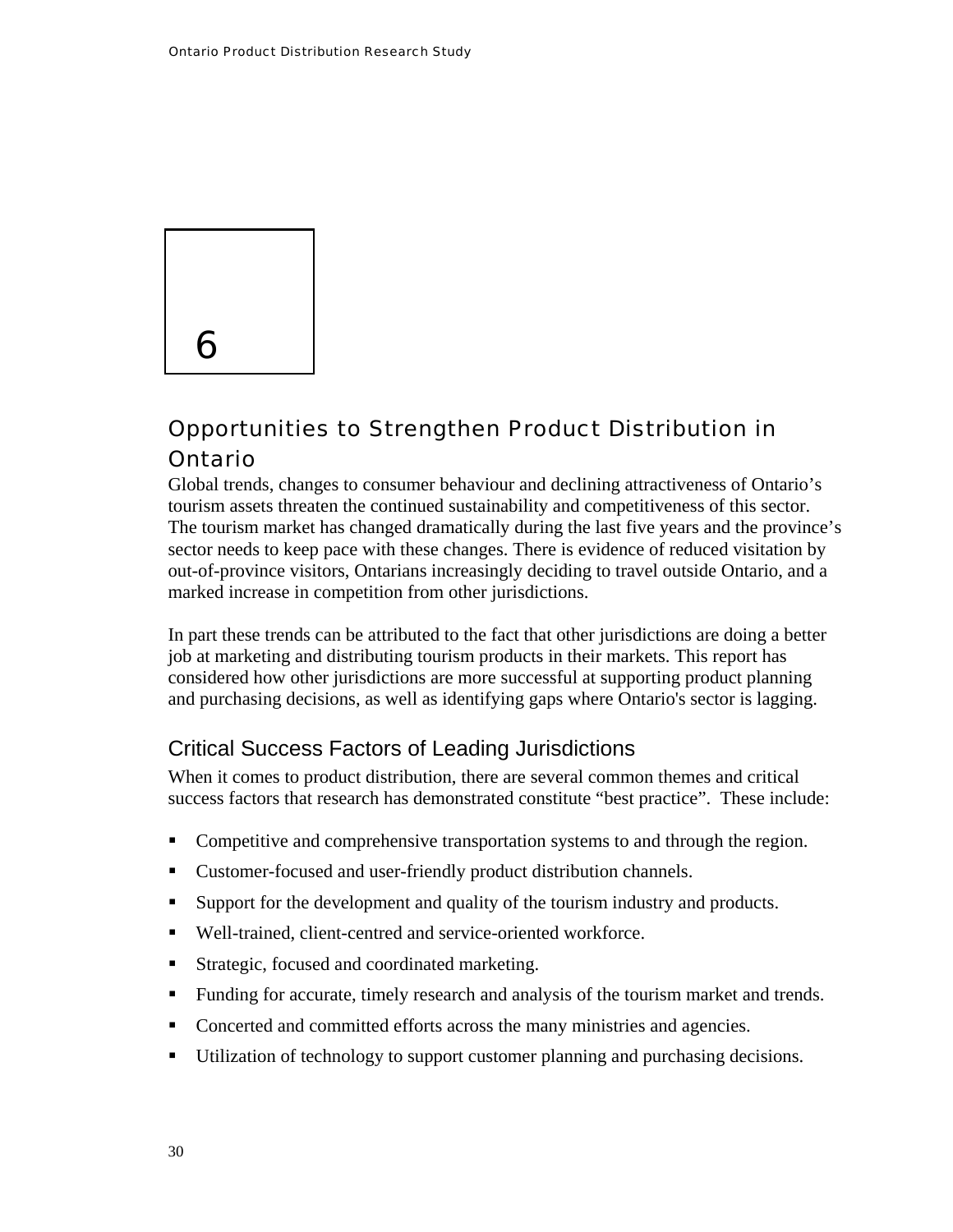#### Recommendations to Strengthen Ontario's Tourism Product Distribution

Based on the results of our best practice research and investigations there are a number of strategic recommendations that should be considered by the public and private sectors to improve product distribution in the province. Our investigations indicate that most of the emerging trends identified in this report (e.g., use of internet to plan and purchase products, consumer empowerment, global competition, etc.) are both significant and unlikely to change. The extended longevity and significance of the identified best channels for the tourism sector means that Ontario's sector will need to keep up with these changes in order to remain internationally competitive.

The following table assesses Ontario's current product distribution practices/mechanisms in light of key barriers/challenges arising from changing distribution channels, and presents a number of strategic recommendations to strengthen product distribution channels to help sell Ontario product. Strategic recommendations are provided for the Province of Ontario, plus additional opportunities are identified that could be considered by the private sector. Ideally a collaborative approach that includes both private and public participation will maximize Ontario's competitive positioning within a rapidly changing tourism marketplace.

<span id="page-33-0"></span>

| <b>Key Trends &amp; Practices</b><br>from Leading Jurisdictions                                                                                                | <b>Ontario's Positioning: Gaps,</b><br><b>Barriers and Challenges</b>                                                                                                                                                                                                                                                                                                                                                                                                      | <b>Recommendation for the</b><br><b>Province of Ontario</b>                                                                                                                                     | <b>Opportunities for Private</b><br><b>Sector to Consider</b>                                                                                                                          |                                                                                                                                                                                  |
|----------------------------------------------------------------------------------------------------------------------------------------------------------------|----------------------------------------------------------------------------------------------------------------------------------------------------------------------------------------------------------------------------------------------------------------------------------------------------------------------------------------------------------------------------------------------------------------------------------------------------------------------------|-------------------------------------------------------------------------------------------------------------------------------------------------------------------------------------------------|----------------------------------------------------------------------------------------------------------------------------------------------------------------------------------------|----------------------------------------------------------------------------------------------------------------------------------------------------------------------------------|
| <b>Technology-Enabled Trip</b><br><b>Planning &amp; Purchasing:</b>                                                                                            | Limited ability for travellers to<br>purchase tourism products online in<br>real time – concept of "one-stop<br>shopping" is absent in many Ontario<br>tourist websites.<br>There is a range of offerings and<br>products and the consumer is forced<br>to sift through them. This is a<br>significant issue with product<br>distribution because travellers are<br>increasingly expecting to be able to<br>plan and purchase tourism products<br>online and in real time. | Similar to other jurisdictions,<br>(i.e., Quebec) Ontario should<br>investigate public/private<br>partnerships to support a<br>collaborative effort to support<br>real time online planning and | Consider investing in the on-<br>line infrastructure needed to<br>sell and promote tourism<br>product domestically and<br>internationally in ways that<br>are customer-focussed, real- |                                                                                                                                                                                  |
| The <b>internet</b> will continue to<br>drive the next generation of<br>travel/tourism product<br>distribution methods.                                        |                                                                                                                                                                                                                                                                                                                                                                                                                                                                            |                                                                                                                                                                                                 |                                                                                                                                                                                        |                                                                                                                                                                                  |
| The strength of the <b>internet</b> to<br>both gather information and to<br>make reservations has made<br>online capabilities a<br>fundamental requirement for |                                                                                                                                                                                                                                                                                                                                                                                                                                                                            |                                                                                                                                                                                                 | purchasing of products.<br>Investigate and provide<br>guidelines for the industry to<br>design appropriate "customer<br>focussed" online product<br>distribution methods.              | time and product oriented.<br>Commercialize tourism<br>products via opportunities to<br>purchase online in real time.<br>Investigate programs and<br>services to build broadband |
| product distribution.<br><b>Traditional marketing</b><br>techniques are less relevant;<br>investment in branding and<br>technology is growing.                 |                                                                                                                                                                                                                                                                                                                                                                                                                                                                            | Extend Ontario's tourism<br>website to include online<br>purchasing capabilities.                                                                                                               | access to support real time<br>planning/purchasing<br>available for rural and remote<br>tourism businesses.                                                                            |                                                                                                                                                                                  |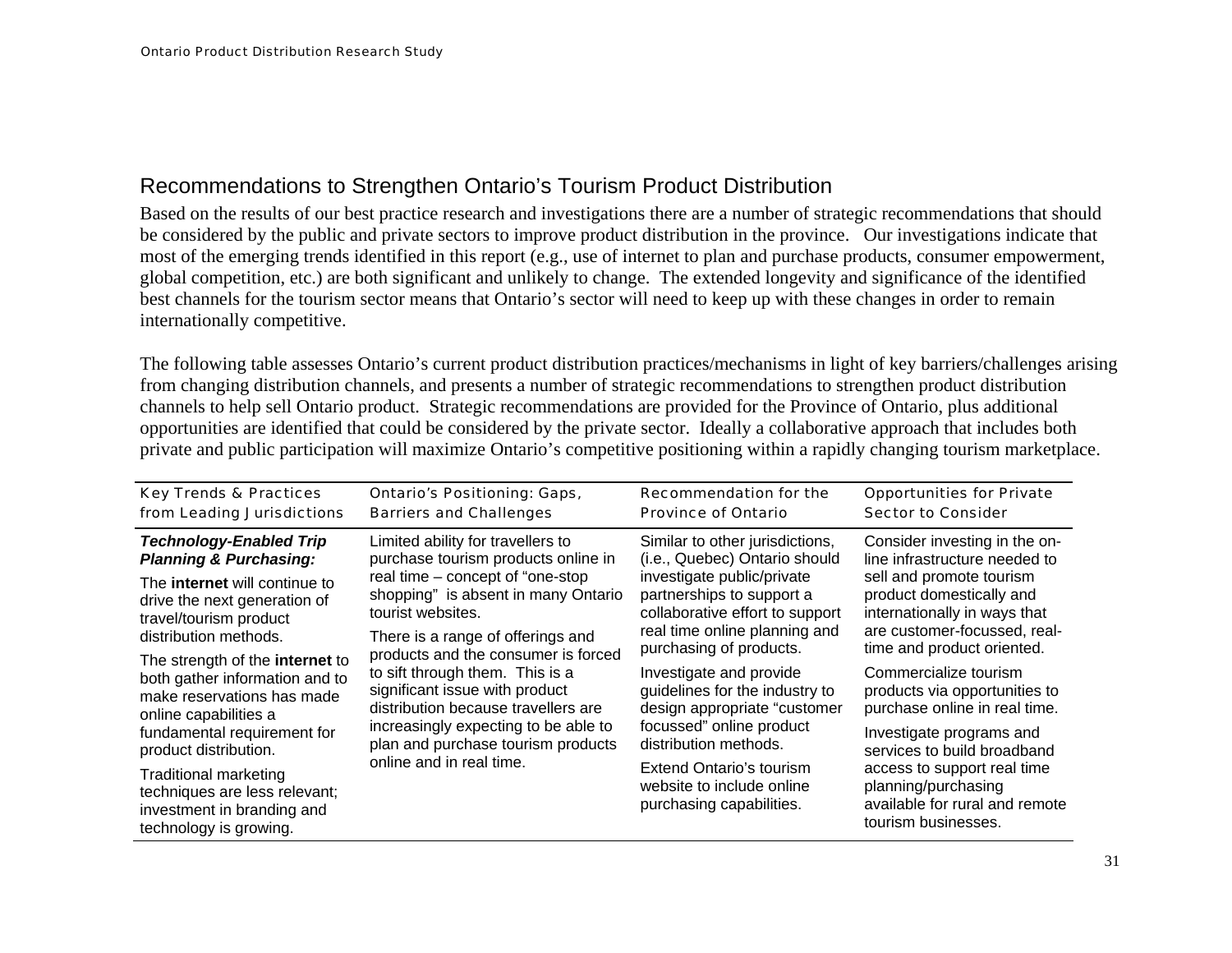| <b>Key Trends &amp; Practices</b><br>from Leading Jurisdictions                                                                                                                                  | <b>Ontario's Positioning: Gaps,</b><br><b>Barriers and Challenges</b>                                                                                                                                                                                                                                                                                                                                                                                              | <b>Recommendation for the</b><br><b>Province of Ontario</b>                                                                                                                                                                            | <b>Opportunities for Private</b><br><b>Sector to Consider</b>                                                                                                                                                 |  |
|--------------------------------------------------------------------------------------------------------------------------------------------------------------------------------------------------|--------------------------------------------------------------------------------------------------------------------------------------------------------------------------------------------------------------------------------------------------------------------------------------------------------------------------------------------------------------------------------------------------------------------------------------------------------------------|----------------------------------------------------------------------------------------------------------------------------------------------------------------------------------------------------------------------------------------|---------------------------------------------------------------------------------------------------------------------------------------------------------------------------------------------------------------|--|
| <b>Consumer-Driven</b><br>Marketplace:<br>A rise in consumer-driven<br>tourism, with buyers that are<br>now much more informed<br>about destinations, pricing and<br>trip planning tools. Buyers | Lack of tools to help potential visitors<br>to look for and buy Ontario tourism<br>products.<br>Difficult to view Ontario as a<br>destination (the "vacation movie").<br>Tourism product distribution methods                                                                                                                                                                                                                                                      | Increase "customer focus" in<br>efforts to attract visitors.<br>including tools to help visitors<br>to get information, and support<br>the transition from "idea" to<br>specific planning and booking.<br>Review website and marketing | Increase focus on Ontario's<br>tourism products, including<br>consumer-focussed planning<br>and purchasing tools, as<br>opposed to a focus on the<br>media and the travel trade.<br>Provide more products and |  |
| expect product distribution<br>channels to be informative,<br>user friendly and value-driven.                                                                                                    | in Ontario are focused on media and<br>the travel trade, with need for more<br>opportunities to purchase products.<br>Ontario's tourism products are                                                                                                                                                                                                                                                                                                               | materials to include 'key<br>attractions' as a "jumping off"<br>point for visitor experiences                                                                                                                                          | purchasing channels that<br>align with consumer<br>demands.                                                                                                                                                   |  |
|                                                                                                                                                                                                  | packaged to align with a geographic<br>location which assumes that new<br>travellers know where they want to<br>go or what they want to do in the<br>province.                                                                                                                                                                                                                                                                                                     | and buying opportunities.<br>More "focus", consistent<br>branding or distinct image of<br>the province for Ontario<br>Tourism to deliver product to<br>the consumer.                                                                   | More focussed effort to<br>inform buyers of what we can<br>provide and give them the<br>ability to package and buy it<br>in a consumer-focussed<br>channel.                                                   |  |
| <b>Changing Consumer</b><br><b>Preferences:</b>                                                                                                                                                  | Traveller operators and agents are<br>focused on the packaged tours and<br>outbound travel trade. This makes it<br>difficult to build a strong Ontario<br>brand of products that are attractive<br>to changing consumer preferences.<br>There are successful jurisdictions<br>(i.e., Great Britain, Ireland, Quebec)<br>who have managed to capitalize on<br>their own distinctiveness and have a<br>clear, target market with effective<br>distribution channels. | Support tailoring of tourism<br>products to suit emerging                                                                                                                                                                              | Develop niche travel<br>operators across the                                                                                                                                                                  |  |
| Mass tourism is giving way to<br>activity-based tourism.                                                                                                                                         |                                                                                                                                                                                                                                                                                                                                                                                                                                                                    | customer needs.<br>Promote Ontario beyond the                                                                                                                                                                                          | province offering specialized<br>packages designed for an<br>"experience".                                                                                                                                    |  |
| Desire for distinct destination<br>that can be easily researched<br>and purchased online.                                                                                                        |                                                                                                                                                                                                                                                                                                                                                                                                                                                                    | cities and focus on its cultural<br>richness, and provide clear<br>channels for consumers to<br>plan and purchase products.                                                                                                            | Travel agencies specialize in<br>customer service, security<br>and other value-segments.                                                                                                                      |  |
| Higher levels of education and<br>awareness have lead to an<br>increase in "cultural tourism"<br>and authentic, friendly and<br>exotic destinations, and a wider<br>range of experiences.        |                                                                                                                                                                                                                                                                                                                                                                                                                                                                    | Support development of more<br>niche products and buying<br>channels that cater to unique<br>tourist preferences.                                                                                                                      | Due to buyers concern for<br>the environment tourism<br>producers may need to<br>exercise care and sensitivity<br>in the development of their<br>products.                                                    |  |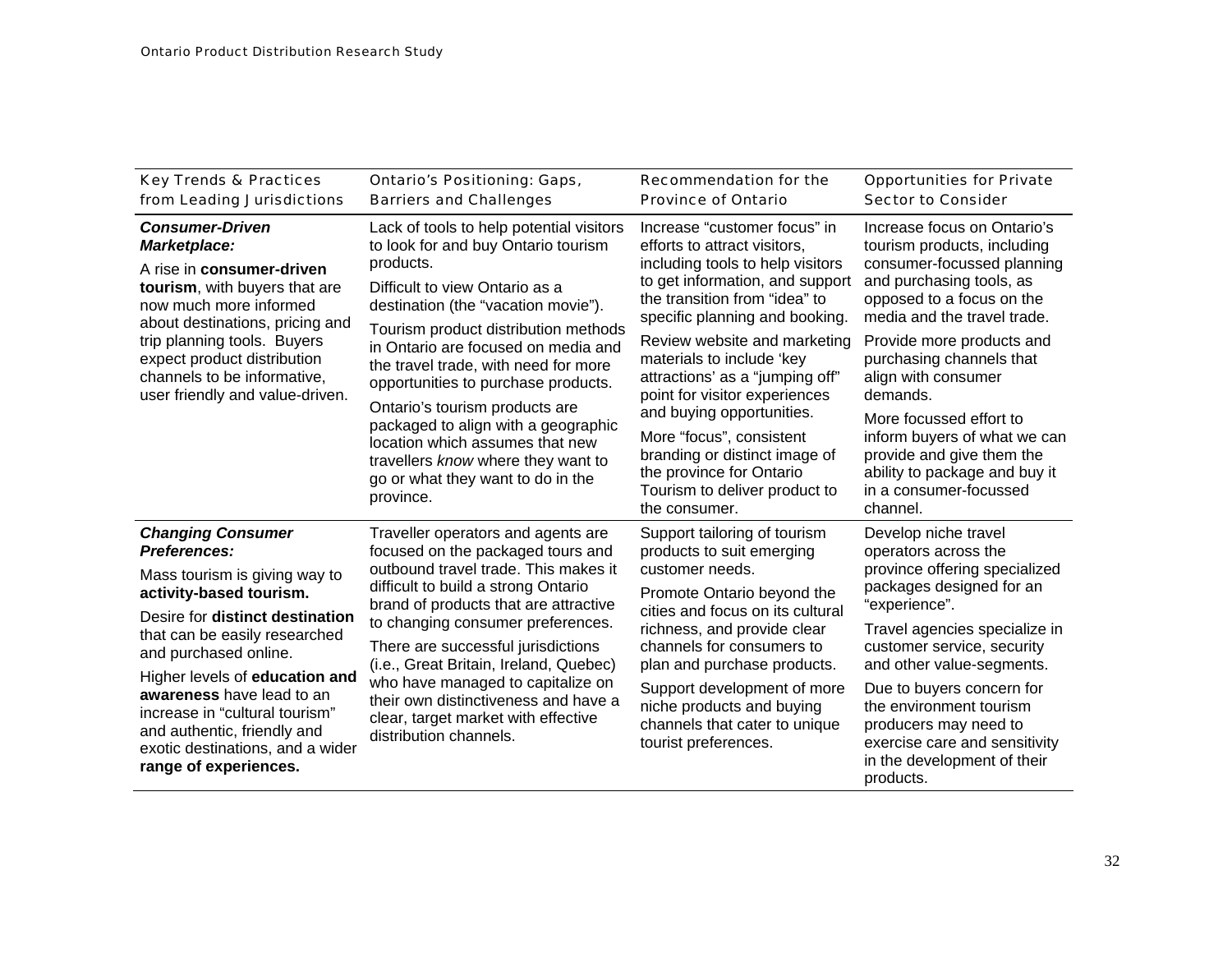| <b>Key Trends &amp; Practices</b><br>from Leading Jurisdictions                                                                                                                                                                                                   | <b>Ontario's Positioning: Gaps,</b><br><b>Barriers and Challenges</b>                                                                                                                                                                                                                                                                                                                                       | <b>Recommendation for the</b><br><b>Province of Ontario</b>                                                                                                                                                                                                                                                                                                                                                                    | <b>Opportunities for Private</b><br><b>Sector to Consider</b>                                                                                                                                                                                                                                                          |
|-------------------------------------------------------------------------------------------------------------------------------------------------------------------------------------------------------------------------------------------------------------------|-------------------------------------------------------------------------------------------------------------------------------------------------------------------------------------------------------------------------------------------------------------------------------------------------------------------------------------------------------------------------------------------------------------|--------------------------------------------------------------------------------------------------------------------------------------------------------------------------------------------------------------------------------------------------------------------------------------------------------------------------------------------------------------------------------------------------------------------------------|------------------------------------------------------------------------------------------------------------------------------------------------------------------------------------------------------------------------------------------------------------------------------------------------------------------------|
| <b>Increasing Product Supply</b><br>and Global Competition:<br>Emergence of empowered<br>consumers and global<br>competition, so that Ontario's<br>traditional local destinations<br>must now compete head-to-<br>head with more 'exotic' global<br>destinations. | A lack of internationally competitive<br>packaged products, with a relatively<br>underdeveloped inbound tourist<br>packaging trade.<br>"Experience travel" packages in<br>Ontario are limited and small scale.<br>Ontario sector facing dual impact of:<br>Ontario travellers more likely to<br>travel out of province due to large<br>increase in global competition.<br>Harder to attract out-of province | Encourage businesses and<br>product distribution channels<br>that organize their products in<br>the form of customer-focussed<br>experiences (e.g., cruises,<br>Mont-Tremblant, Las Vegas).<br>Promote and provide<br>distribution channels for the<br>distinct features of Ontario and<br>the range of experiences<br>available in the province<br>(answer the questions: Why<br>buy Ontario? And how can I<br>buy Ontario?). | Increased specialization of<br>travel trade participants, with<br>clearly distinguished<br>customer focus and market<br>positioning.<br>Promotion of products<br>focussed on more creative<br>and internationally<br>competitive tourism products.<br>Design itineraries for visitors<br>that focus on short (2-3 day) |
|                                                                                                                                                                                                                                                                   | visitors due to competition.                                                                                                                                                                                                                                                                                                                                                                                |                                                                                                                                                                                                                                                                                                                                                                                                                                | experiences.                                                                                                                                                                                                                                                                                                           |
| Leadership:<br>In many jurisdictions there is<br>an umbrella organization with<br>a specific mandate to<br>strengthen the product<br>development and distribution<br>channels for the tourism<br>industry.                                                        | In Ontario, at this time, there is no<br>obvious umbrella organization<br>(infrastructure) to support leading<br>edge product distribution, no one<br>system that brings people together<br>for product distribution (electronically<br>or otherwise).                                                                                                                                                      | Strengthen support for<br>leading edge product<br>distribution and facilitate an<br>integrated and competitive<br>process of product research<br>and development.<br>Strategically align Provincial<br>business activities with the                                                                                                                                                                                            | Partner with key private<br>sector organizations to<br>create buy-in and alignment<br>around a new approach to<br>tourism product distribution<br>across the province.                                                                                                                                                 |
|                                                                                                                                                                                                                                                                   |                                                                                                                                                                                                                                                                                                                                                                                                             | stages of the tourism<br>purchase cycle to ensure a<br>coordinated and<br>comprehensive support for<br>product distribution<br>coordinated by an umbrella<br>organization.                                                                                                                                                                                                                                                     |                                                                                                                                                                                                                                                                                                                        |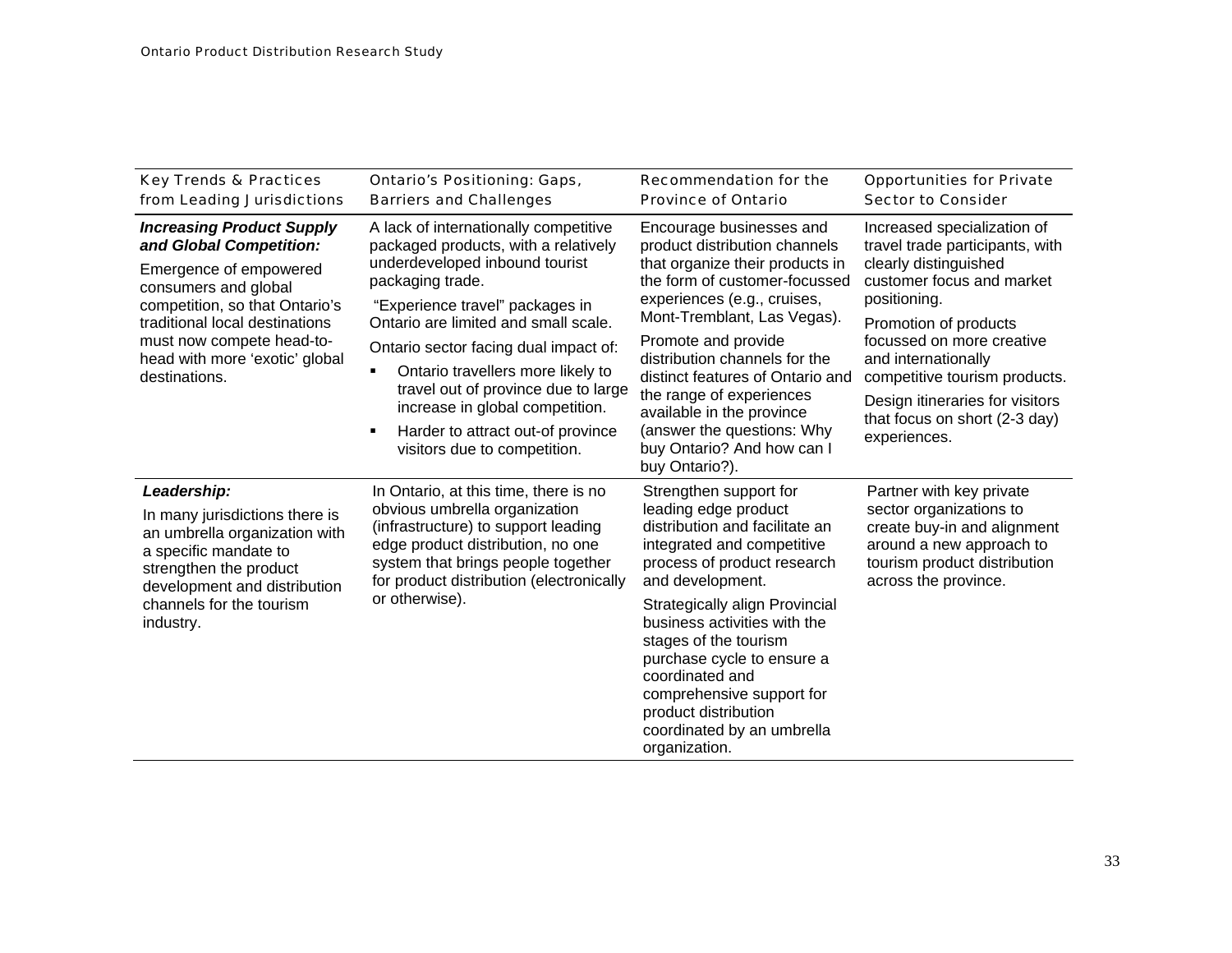# **OLIVER WYMAN**

**Delta Organization & Leadership**

February 2009

# **Ontario Product Distribution Research Study**

**Appendix: Global Tourism M arket Trends**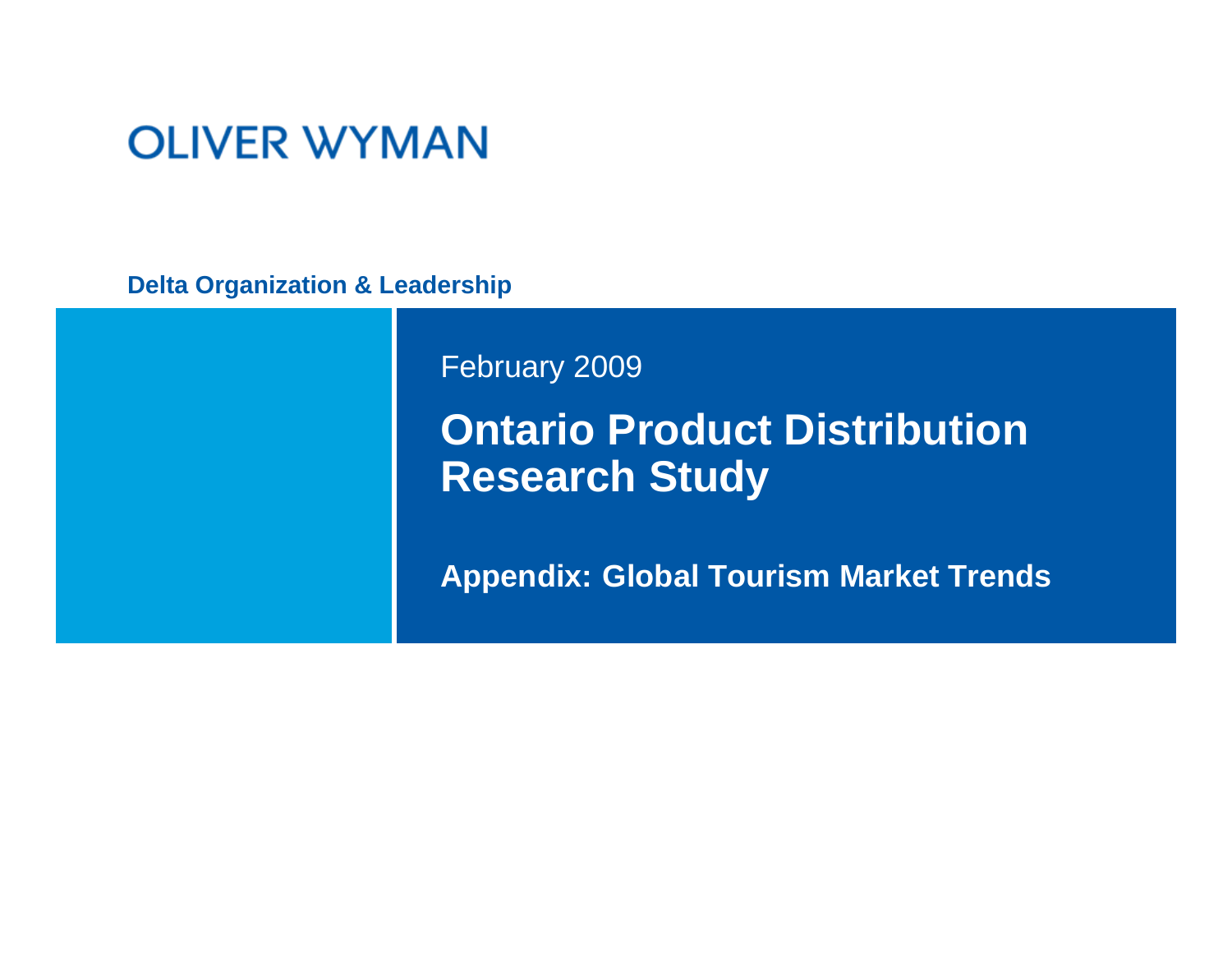## **Initial Findings - Highlights**

- $\blacksquare$  Initial scan indicates a great deal of research is available on selected jurisdictions (i.e., Ontario, Europe, UK, Australia, US).
- $\blacksquare$  Many country-centric tourism bodies publish specific studies on consumer purchasing trends, industry trends, the role of technology/internet in tourism decisions, etc.
- $\blacksquare$  Travel journals and industry publications also provide relevant current information on recent travel habits of consumers.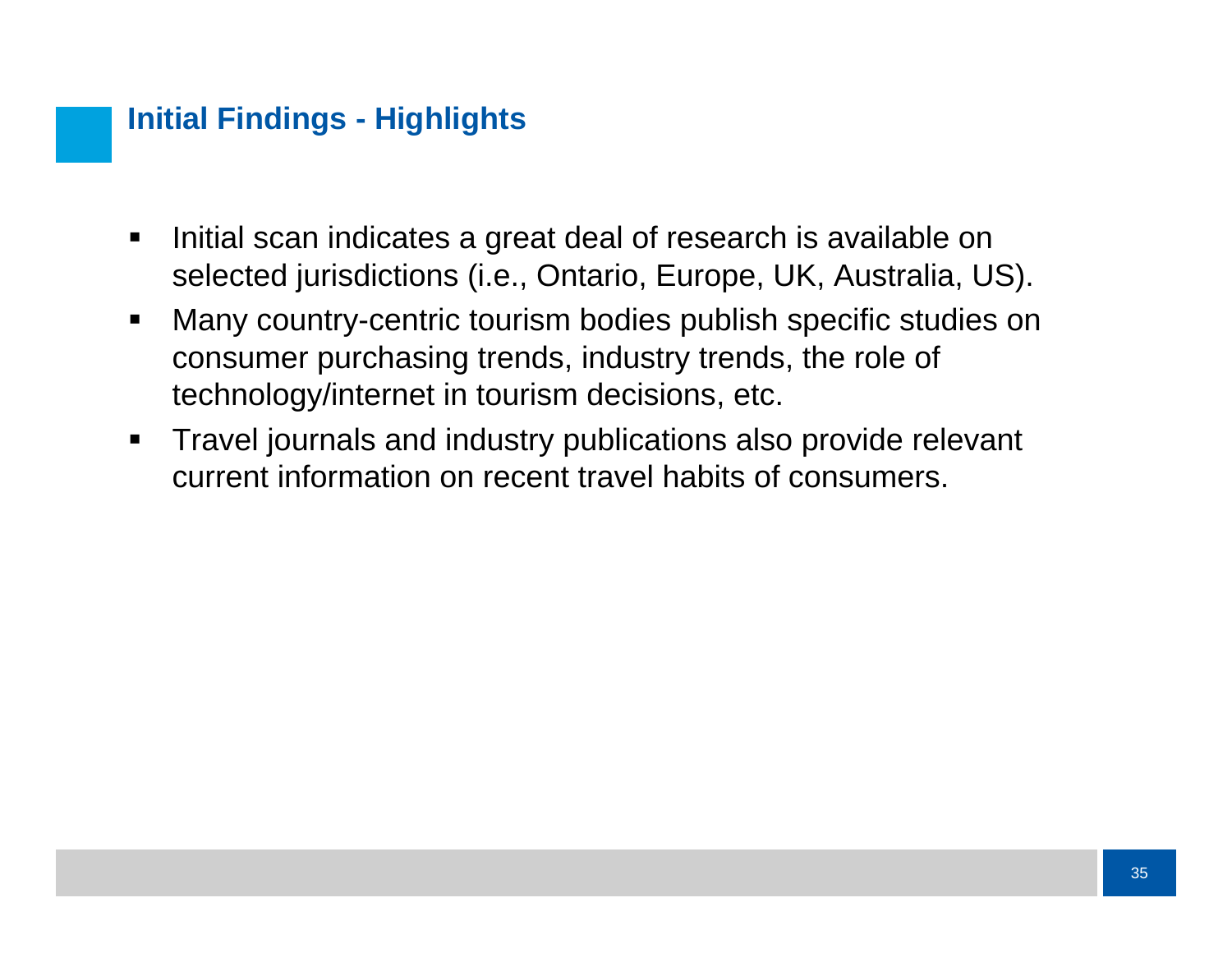### **Technology has empowered consumer information and purchasing power**

- $\blacksquare$  Information Technology: penetration of internet continues to increase:
	- Readily available information leads to comparison shopping.
	- Role of travel agents will decrease as more experienced travelers put together their own holidays.
	- –Destination marketing will increase.
	- Shopping online will mean "later" bookings.
- $\blacksquare$ "Google has become the new travel agent"  $1$ 
	- – Despite social networking sites, most leisure travellers are still using the more traditional tools for researching and booking travel (i.e., Expedia and Travelocity).
	- Use of hotel and airline specific sites jumped in 2008.

<sup>&</sup>lt;sup>1</sup> "Consumer Trends 2008, <u>Travel Weekly</u>, July 28, 2008, Section 2 of 2.

² October 21, 2008, EFT.

³ Source: "European Segmentation Study British Columbia Summary", Insignia Marketing Research Inc., February 2008, page 120.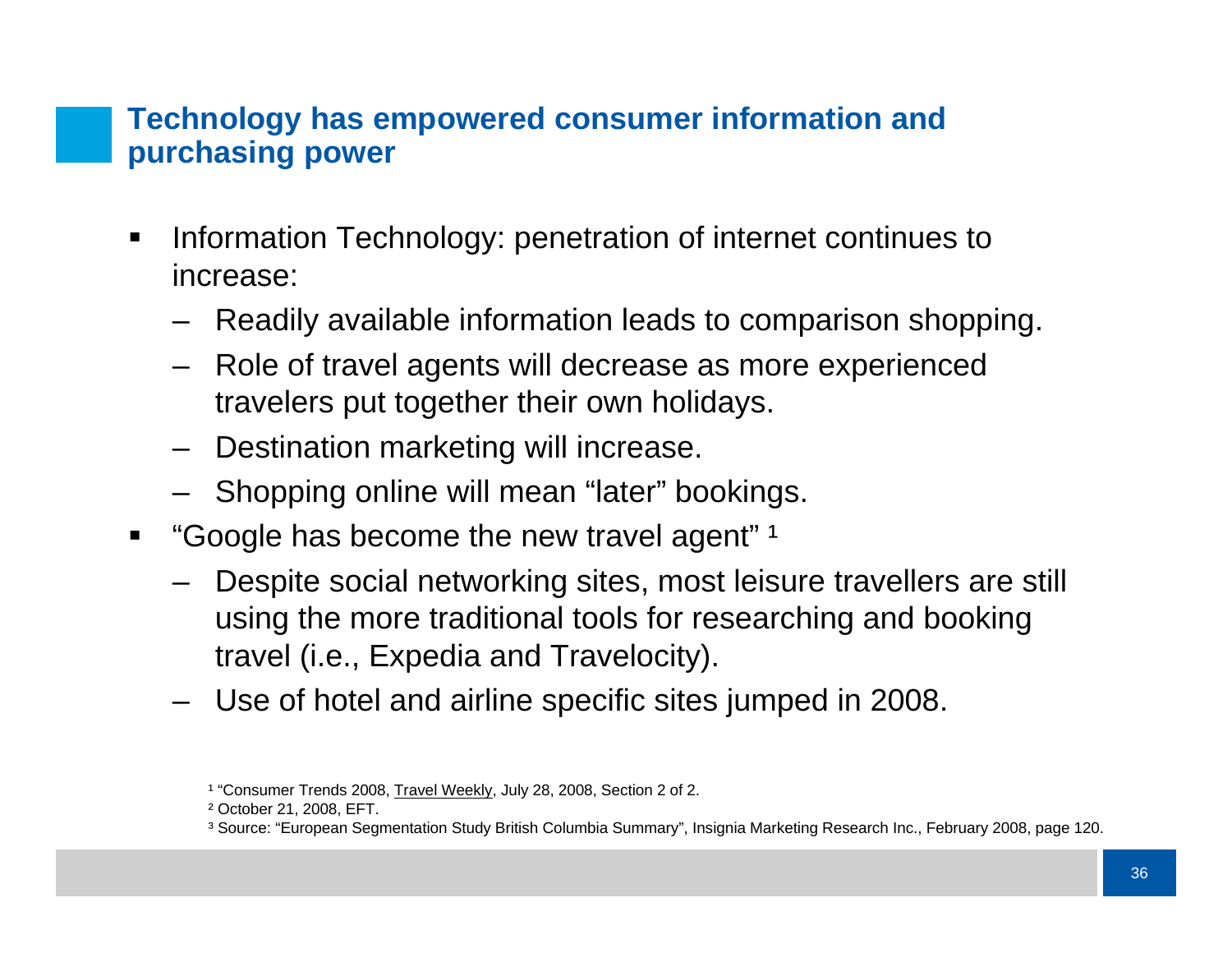## **Technology (cont'd)**

- $\blacksquare$  71% of boomers and 72% of Xers used the internet for research, while 62% and 63% respectively used the internet for booking.
- $\blacksquare$  Videos, specifically hotel videos, are an emerging trend in the online travel planning and buying process.<sup>2</sup>
- $\blacksquare$  Booking travel via mobile devices shows indication of strong growth.
- $\blacksquare$  The Internet used primarily as a planning tool, not as a source of inspiration.³
	- Hence, advertising/promotional campaigns should continue to drive highly serious prospects to their websites..

<sup>&</sup>lt;sup>1</sup> "Consumer Trends 2008, <u>Travel Weekly</u>, July 28, 2008, Section 2 of 2.

² October 21, 2008, EFT.

³ Source: "European Segmentation Study British Columbia Summary", Insignia Marketing Research Inc., February 2008, page 120.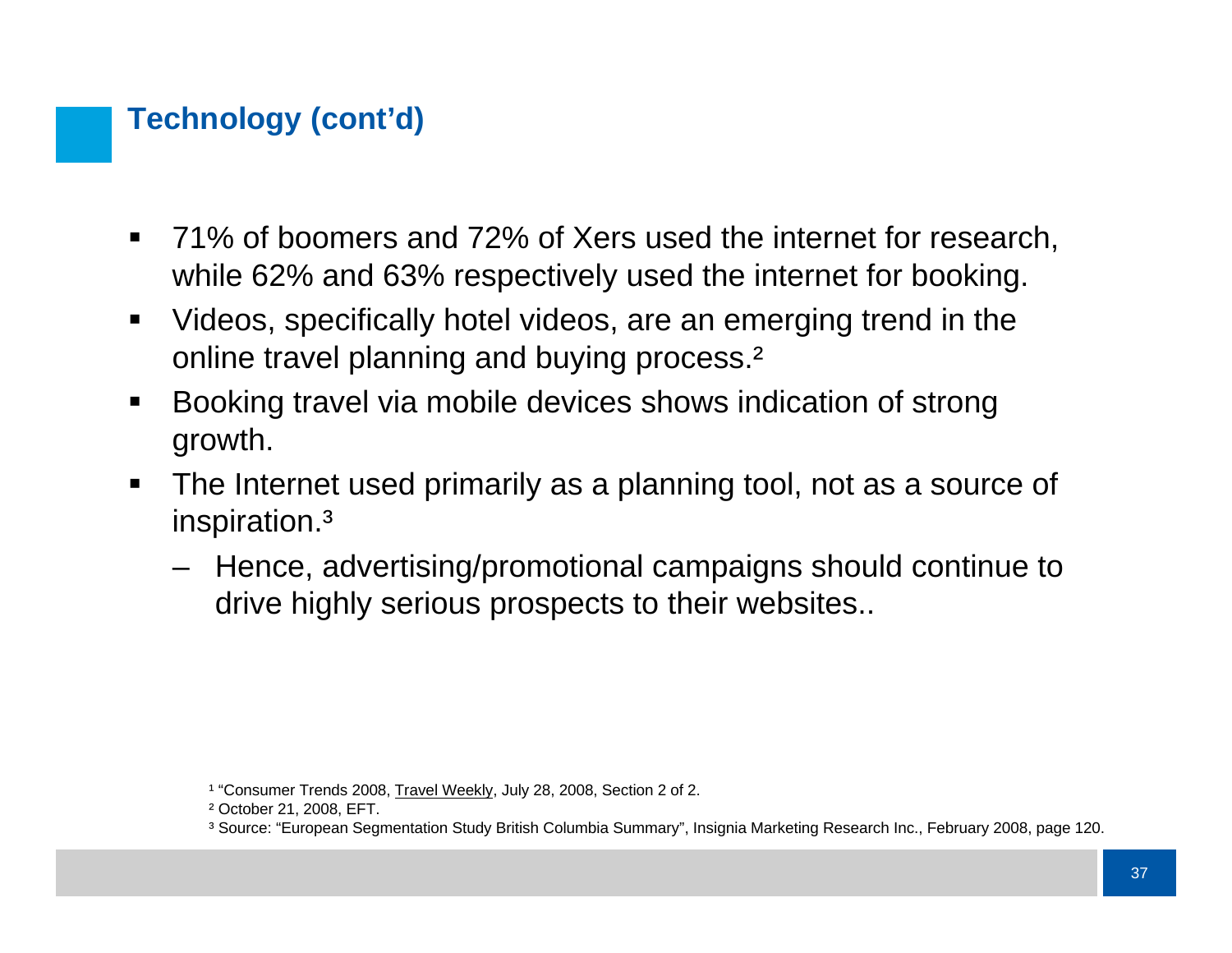### **Multiple Reasons Why Travellers Use the Internet**

Don't know good agent; can't find one

Figure 2 Why Travelers Use the Internet **Travel Agents Internet Travelers** Aeron **AFTER** Arres Agres. Internet Users Believe: very much/somewhat **Very much** very much/somewhat very much Prices are better on the Internet  $30%$ 75% **BSK** 94% Agents OK for complicated trip, not airlines/hotels 58% 95% 33% **GI96** Travel agents cost more 53% 92% 27% 66% Online so much, it's convenient 52% 94% 68% 92% Internet is fast and easy 43% 85% 73% 95% Internet open when agencies closed 38% 86% 48% 80% Enjoy doing personal trip planning 36% 87% 28% 62%

Internet more accurate/unbiased 25% **G9%** 23% **G4%** Everything done right if use Internet 21% 60% 32% 72% Takes too much time to explain to agents  $12%$ 48% 15% 44% Most travel agents lack knowledge needed 10% 47% H%. 38%

83%

35%

"Agents, Web users: On the same page?", Plog, Stanley, Travel Weekly, October 27, 2008, page 30.

19%

**VVRTINGER VRT ANE VV** 

47%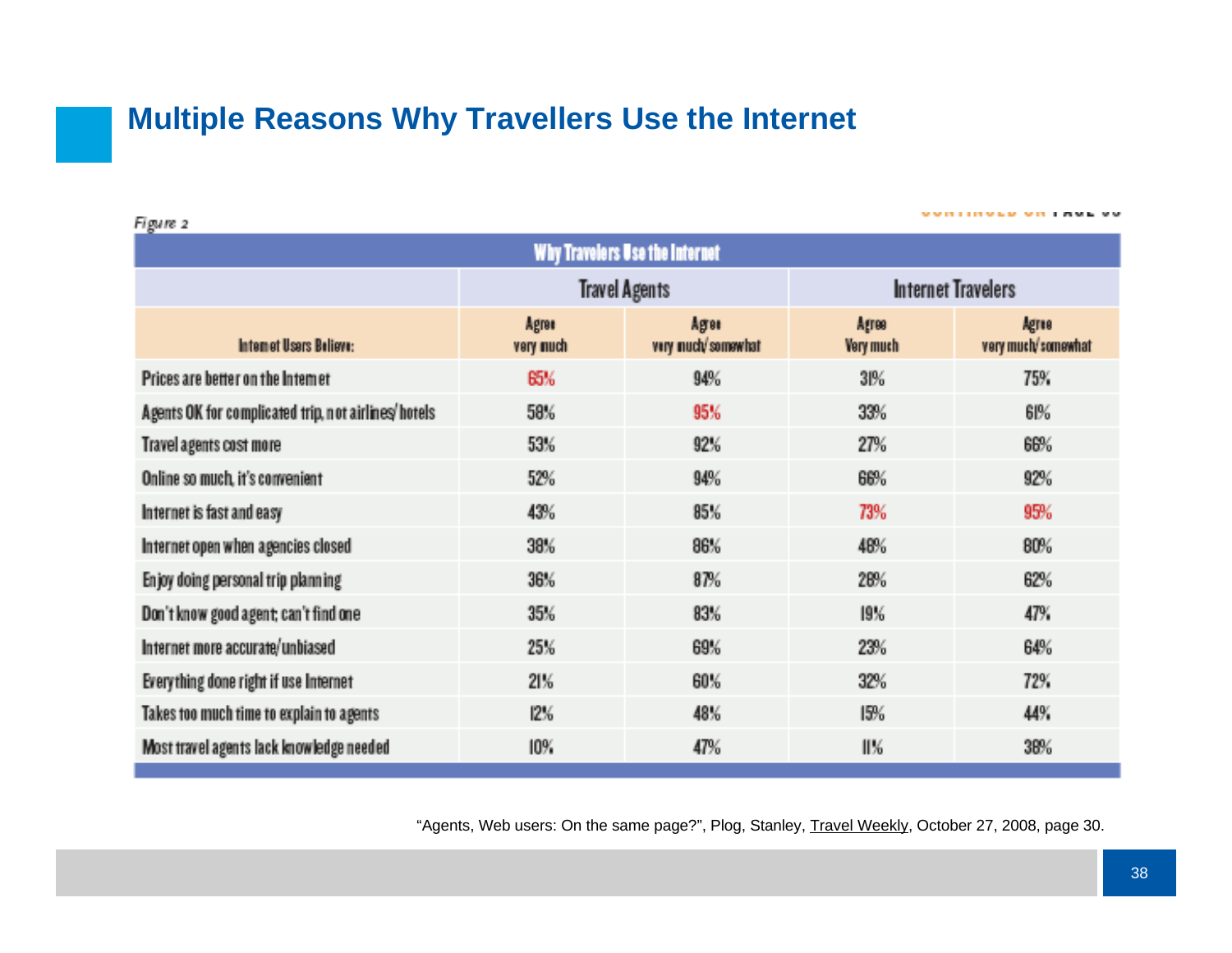### **Internet leads to more independent information gathering**

### **Growth in reservations made over the Internet (European markets)**

*Proportion of all leisure bookings*



### **Shift towards more independent, and earlier information gathering**

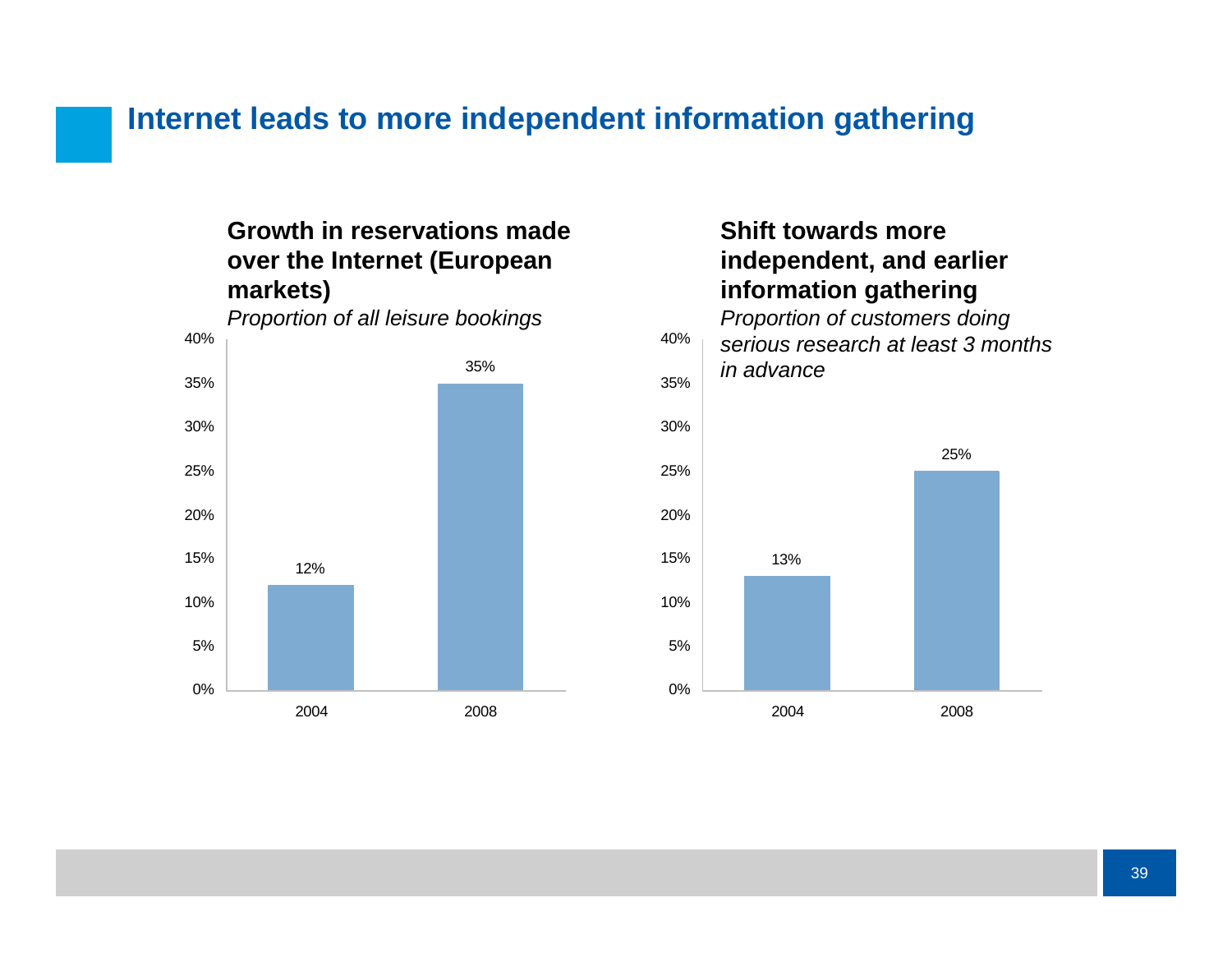## **Other Trends in Tourism**

- **Demography**: Number of healthy and active seniors with higher disposable incomes is growing.
	- Will demand quality, convenience, security, easy transportation, relaxing entertainment facilities, one-person products, emphasis on comfort.
	- Also increase demand for luxury, special products, city- and short-term breaks and winter sun holidays.
- $\blacksquare$  **Health**: health conscious travellers.
	- Demand for "healthy" destinations, sun-holidays decrease, active/activity holidays increase, increase demand for wellness products.
- $\blacksquare$  **Awareness & Education**: average level of education is increasing.
	- –Increase demand for special products.
	- – Increase demand for arts, culture, history in package tours and self organized holiday.
	- Better and creative communication.
- $\blacksquare$  **Leisure Time**: increasing demand for more leisure time and relaxation.
	- Increase demand for low-cost products, the offer of relaxation, shorter holidays.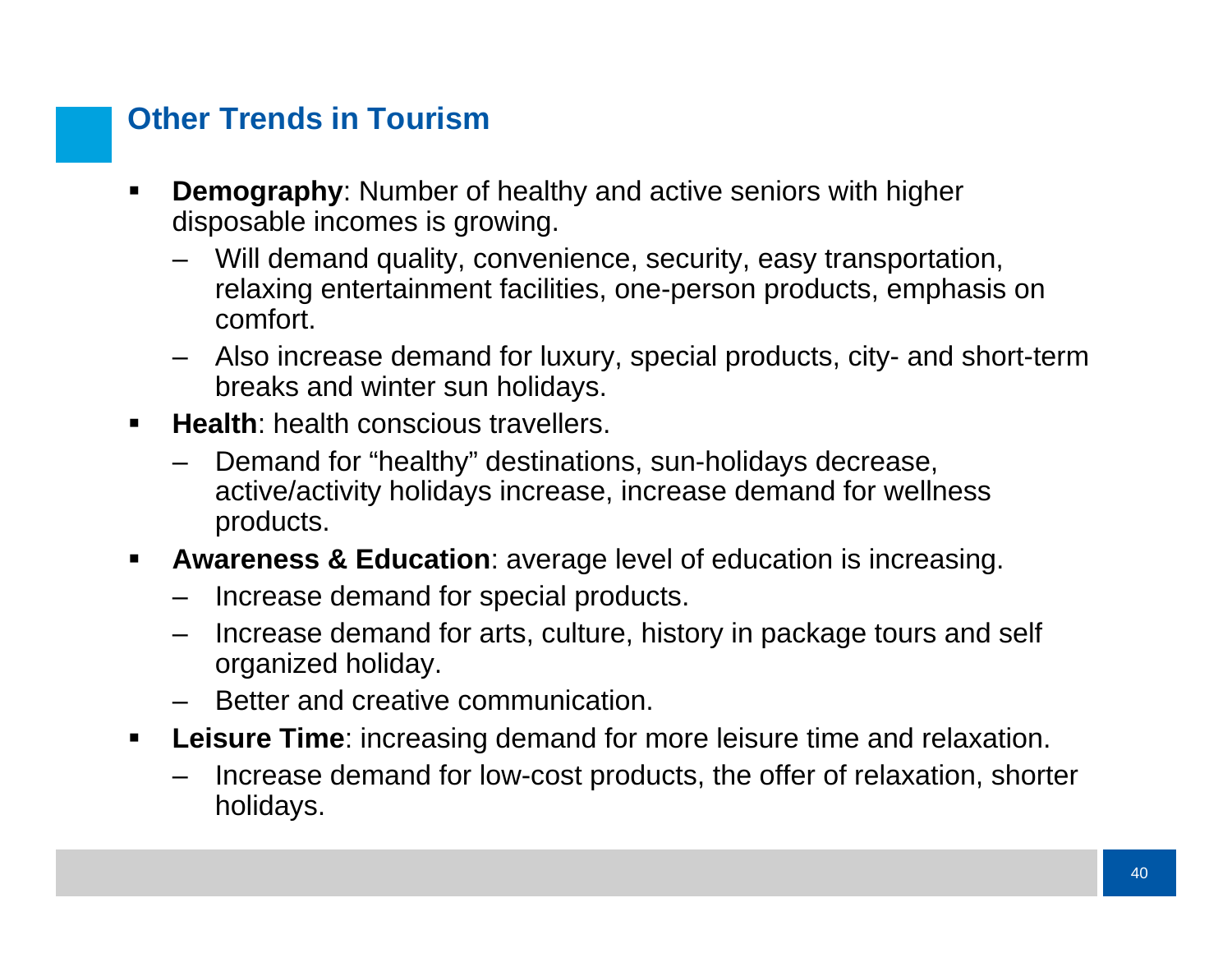# **Other Trends in Tourism (cont'd)**

- **Travel Experience**: more sophisticated consumers
	- –Competing ways to spend free time.
	- Increased focus on the price-quality ratio.
	- –Destination fidelity will decrease.
	- –Increasing demand for mobility (bikes, rental cars, etc.).
	- –Regions that offer a full, varied, balanced concept preferred.
- $\blacksquare$  **Lifestyles**
	- 'Status' is less important, less demand for fully escorted tours, new products/concepts preferred.
	- Trend in "back-to-basics" means more simple holidays.
- $\blacksquare$  **Transportation**: high-speed trains, low-cost carriers.
	- –Destinations that are available for easy, short breaks will increase.
	- Use of trains will increase as coach trips will decrease.
	- "Budget" cruises will increase.
- $\blacksquare$  **Sustainability**: environmental consciousness.
	- Destination management will become increasingly important.
- $\blacksquare$  **Safety & Security**: the need of the traveller to feel safe and secure in their choice of destination.
	- Quality of water increasingly important.
	- Costs for guaranteeing safety and security will increase.
	- Tourism industry needs to be better prepared to meet needs in times of crisis.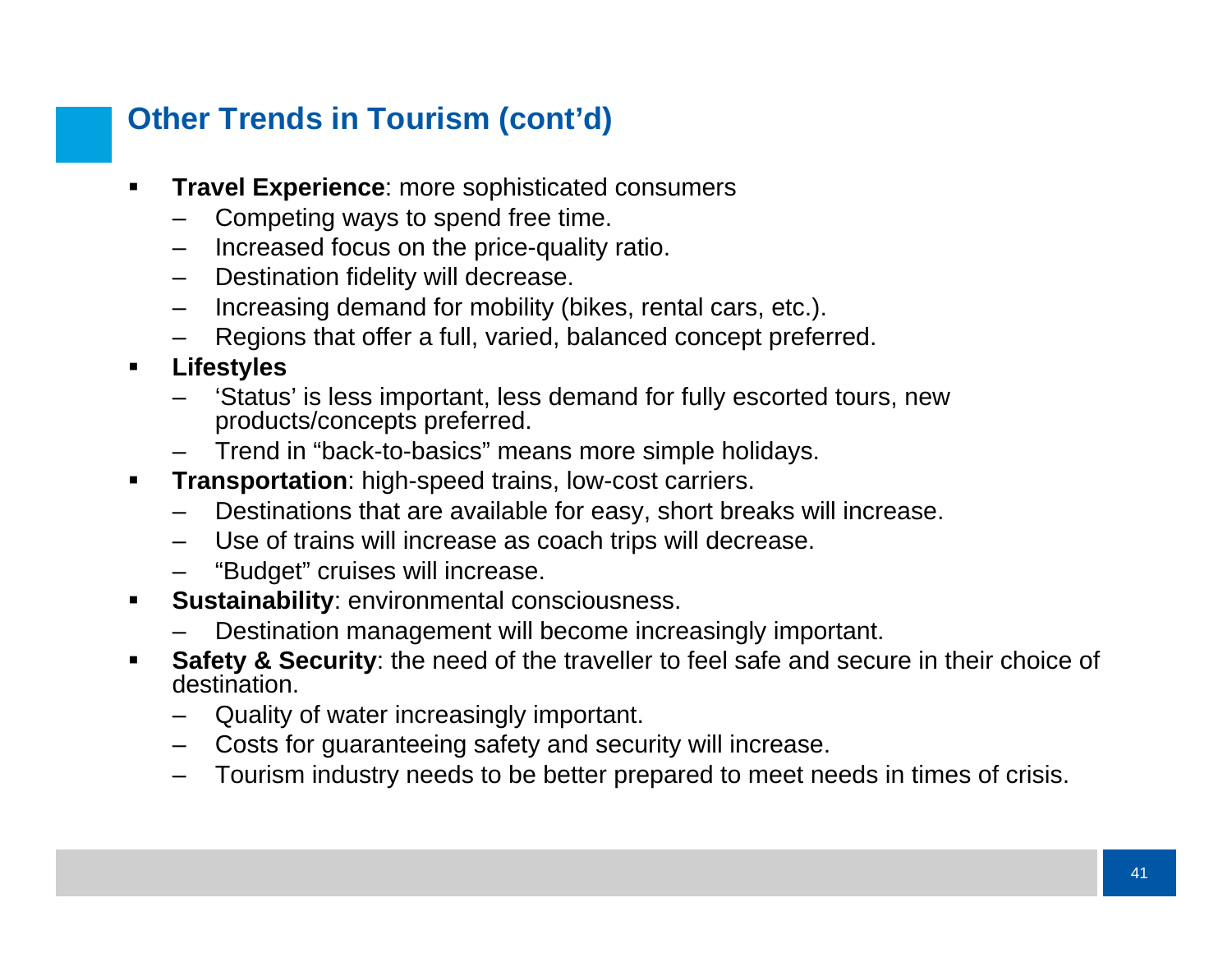### **All These Market Shifts Have Triggered Profound Changes to the Industry**

### **Market Trends**

Significant shift to reservations made over the Internet

More independent information gathering and 'package construction', done earlier in the process

High price awareness and price sensitivity

### **Potential implications**

- Customers turn to the Internet both for information gathering as well as eventual reservations.
- Good online presence is critical this is not a differentiator, this is a business qualifier and will only become more important over time.
- Customers use multiple sources for information gathering and are better informed when they come to make their booking. Key sources to be managed include:
- Direct / first port of call (e.g., tourist board website / destination website).
- 3rd party / aggregator (e.g., Expedia, lastminute.com etc.).
- Personal (blogs, feedback, Virtualtourist).
- Applications (Google maps, Google Earth).
- Thanks to the Internet and increased availability of pricing information, price perceptions are pretty accurate, and customers are more deal-savvy.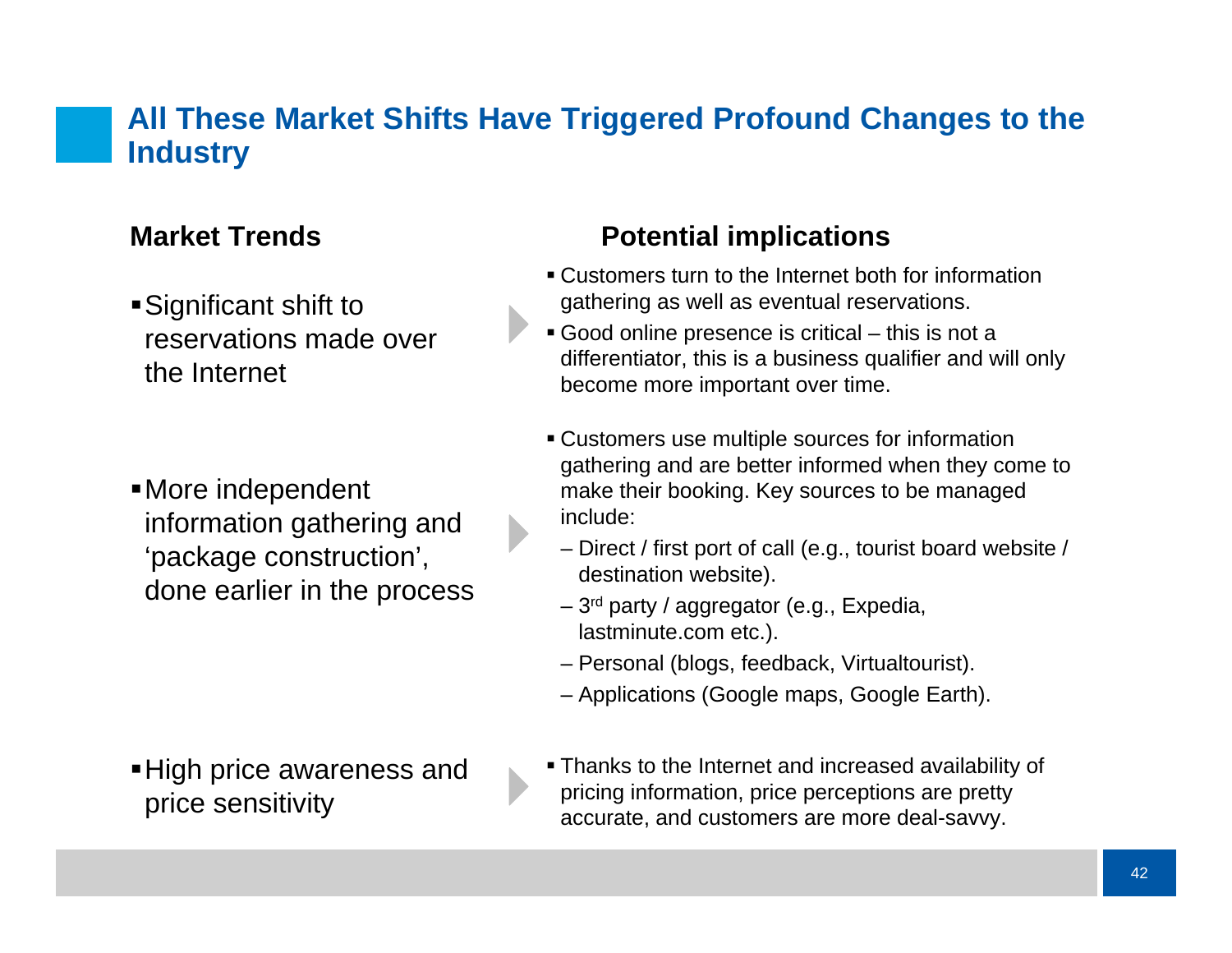### **Huge Shift to Demand-Driven Tourism Sector**

- $\blacksquare$  In the past, supply has dictated demand – today the reverse is true.
	- Product saturation in the marketplace.
	- Ready customer access to heavily marketed global product supply.
	- More self-assertive consumers (with more disposable income and leisure time) determine the profitability in the tourism sector.
- $\blacksquare$  There is a growing trend for consumers to "name their own price" or an expectation of a portion of the service/product for free.<sup>1</sup>
- $\blacksquare$  Largely because of the evolution of the internet, consumers are now researching destinations and empowering themselves with decision making knowledge.

<sup>1</sup>"Embrace consumer trends for survival", Davies, Phil, Travel Agent, November 10, 2008.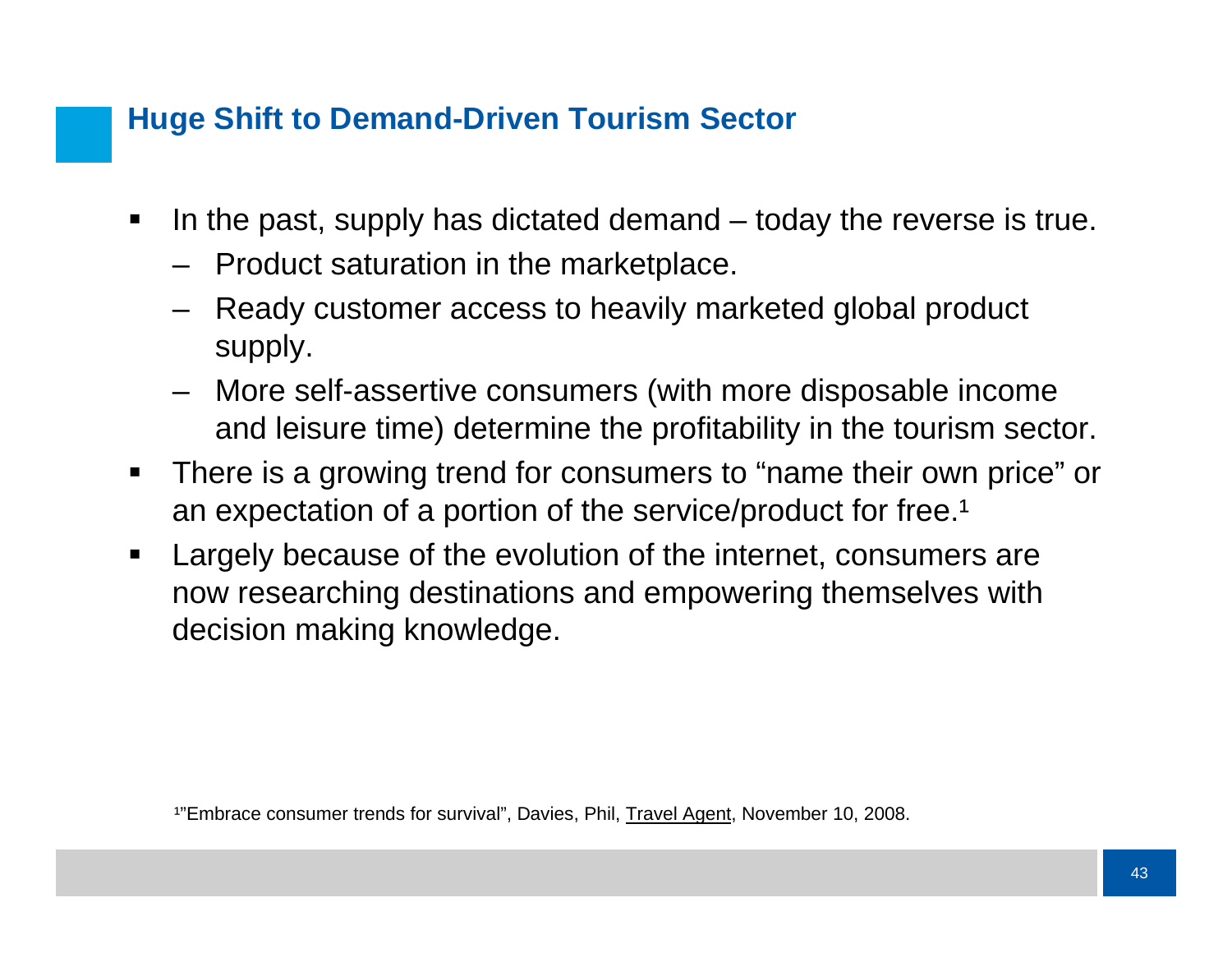### **Restructuring the Travel Trade**

- $\blacksquare$  Now when traveller visit a travel agent, they usually now know which country they want to visit.
	- In 1997, 73% of U.K. travellers said that travel agents were influential in choosing Canada.
	- Today, only 7% in the U.K. say that travel agents have any role in their choice of Canada.
	- In Germany, the comparable figure is now 7%, in France 16%
- $\blacksquare$  This raises the question about the agent's ultimate influence in selling Canada.
- $\blacksquare$  It may be time to evaluate how resources should be directed toward the trade, since travel agents are no longer primary sellers in Canada.
- $\blacksquare$  Where the agent still can be beneficial, especially those in the Canada Specialist programme, is with specific in-Canada product – selling up or directing clients to options within the province.